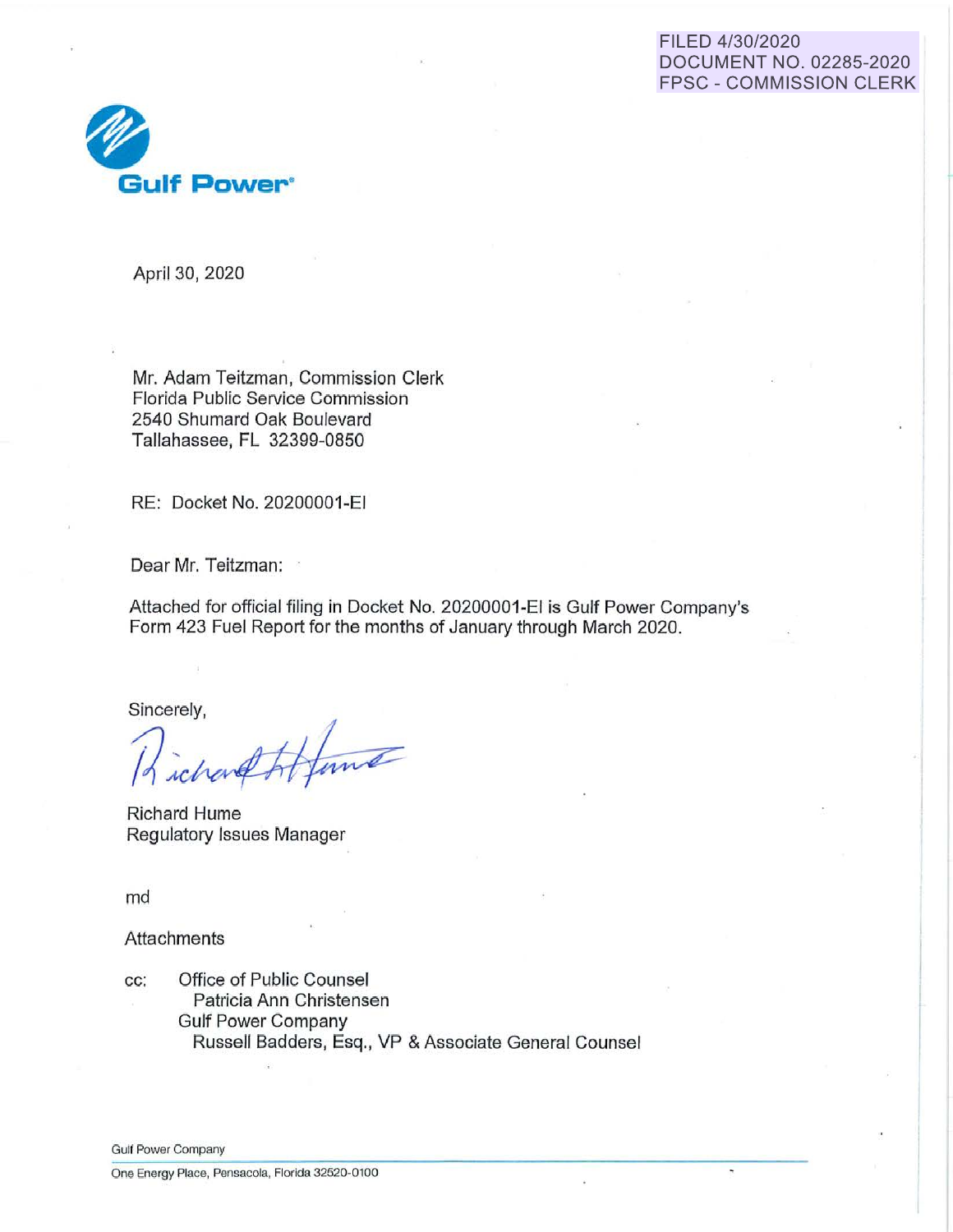#### **MONTHLY REPORT OF COST AND QUALITY OF FUEL OIL FOR ELECTRIC PLANTS ORIGIN, VOLUME, DELIVERED PRICE AND AS RECEIVED QUALITY FPSC Form No. 423-1**

1. Reporting Month: JANUARY Year: 2020 3. Name, Title, & Telephone Number of Contact Person Concerning Data Submitted on this Form: Jarvis Van Norman, Budget Supervisor

2. Reporting Company: Gulf Power Company 650-444-6655

4. Signature of Official Submitting Report: J. Van Norman

5. Date Completed: April 16, 2020

| Line<br>No. | <b>Plant Name</b> | Supplier Name                        | <b>Shipping Point</b>    | Purchase<br>Type | Delivery<br>Location | <b>Delivery</b><br>Date | Sulfur<br>Type<br>Oil                      | Sulfur<br>Level % | <b>BTU Content</b><br>(Btu/gal) | Volume<br>(Bbls) | Delivered<br>Price (\$/Bbl) |
|-------------|-------------------|--------------------------------------|--------------------------|------------------|----------------------|-------------------------|--------------------------------------------|-------------------|---------------------------------|------------------|-----------------------------|
| (a)         | (b)               | (c)                                  | (d)                      | (e)              | (f)                  | (g)                     | (h)                                        | (i)               | (j)                             | (k)              | (1)                         |
|             | Crist<br>Daniel   | Petroleum Traders<br>Diversified Oil | Athens, GA<br>Milton, GA |                  | Crist<br>Daniel      | 01/20<br>01/20          | FO <sub>2</sub> /LS<br>FO <sub>2</sub> /LS |                   | 138,810<br>138,810              | 1,943<br>534     | 78.50<br>76.48              |
|             | Scherer           | <b>Petroleum Traders</b>             | Ft. Wayne, Indiana       |                  | Scherer              | 01/20                   | FO <sub>2</sub> /LS                        |                   | 138,810                         | (140)            | (286.30)                    |

\*Gulf's 50% ownership of Daniel & 25% ownership of Scherer where applicable.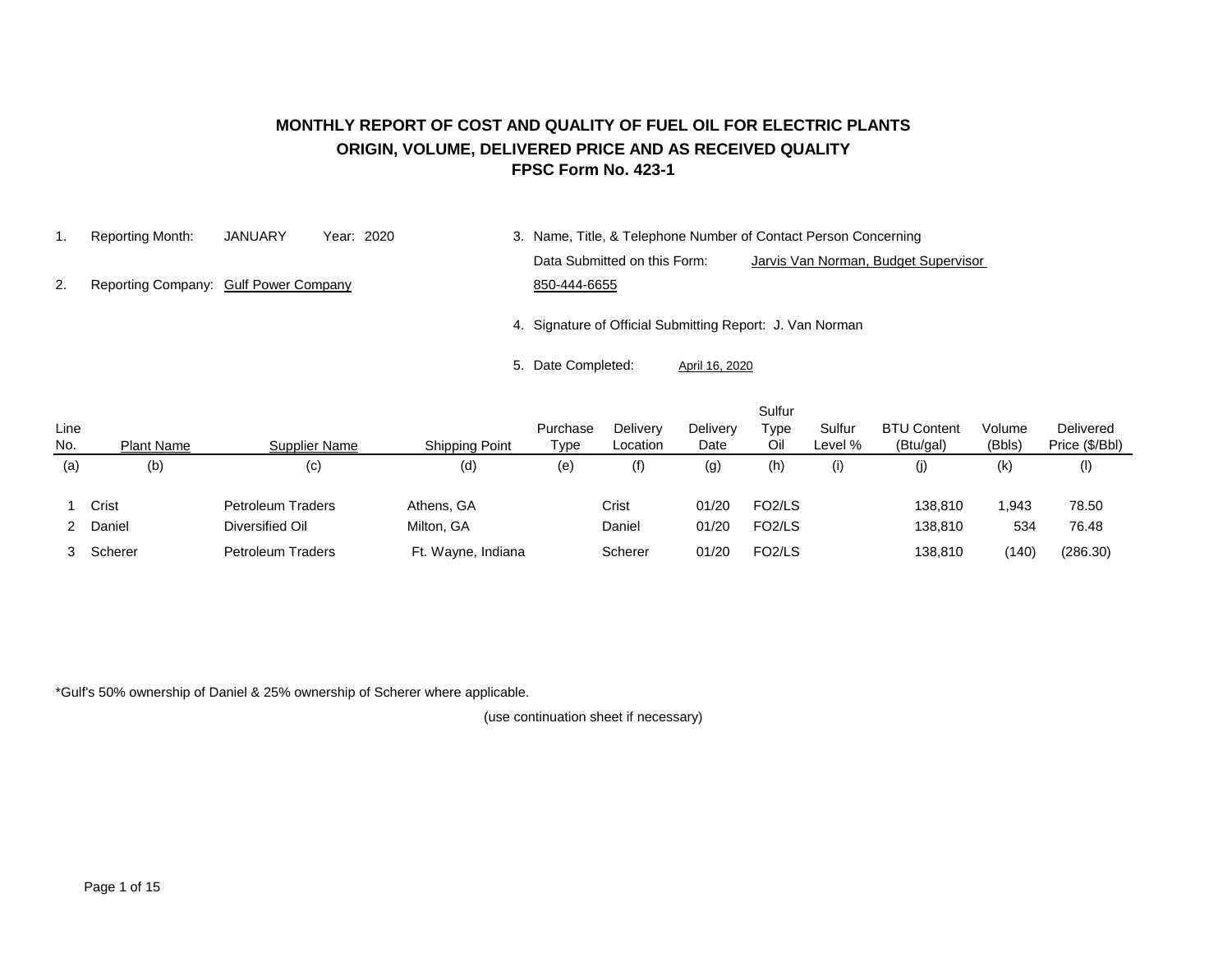| 1.          | Reporting Month:                      | <b>JANUARY</b>       | Year: 2020 |                      |                    |                              |                                                           |                              | 3. Name, Title, & Telephone Number of Contact Person Concerning |                            |                       |                       |                               |          |
|-------------|---------------------------------------|----------------------|------------|----------------------|--------------------|------------------------------|-----------------------------------------------------------|------------------------------|-----------------------------------------------------------------|----------------------------|-----------------------|-----------------------|-------------------------------|----------|
|             |                                       |                      |            |                      |                    | Data Submitted on this Form: |                                                           |                              | Jarvis Van Norman, Budget Supervisor                            |                            |                       |                       |                               |          |
| 2.          | Reporting Company: Gulf Power Company |                      |            |                      | 850-444-6655       |                              |                                                           |                              |                                                                 |                            |                       |                       |                               |          |
|             |                                       |                      |            |                      |                    |                              | 4. Signature of Official Submitting Report: J. Van Norman |                              |                                                                 |                            |                       |                       |                               |          |
|             |                                       |                      |            |                      | 5. Date Completed: |                              | April 16, 2020                                            |                              |                                                                 |                            |                       |                       |                               |          |
| Line<br>No. | <b>Plant Name</b>                     | <b>Supplier Name</b> |            | Delivery<br>Location | Delivery<br>Date   | Type Oil                     | Volume<br>(Bbls)                                          | Invoice<br>Price<br>(\$/Bbl) | Invoice<br>amount $(\$)$                                        | <b>Discount</b><br>$($ \$) | Net Amount<br>$($ \$) | Net Price<br>(\$/Bbl) | Quality<br>Adjust<br>(\$/Bbl) | Ef<br>Ρı |
| (a)         | (b)                                   | (c)                  |            | (d)                  | (e)                | (f)                          | (g)                                                       | (h)                          | (i)                                                             | (j)                        | (k)                   | (1)                   | (m)                           |          |
|             |                                       |                      |            |                      |                    |                              |                                                           |                              |                                                                 |                            |                       |                       |                               |          |

|             |                   |                          |                      |                  |                     |                  | Invoice           |                        |                          |                       |                       | Quality            | Effective<br>Purchase | Transport<br>to          | Add'l<br>Transport  | Other               | Delivered         |
|-------------|-------------------|--------------------------|----------------------|------------------|---------------------|------------------|-------------------|------------------------|--------------------------|-----------------------|-----------------------|--------------------|-----------------------|--------------------------|---------------------|---------------------|-------------------|
| Line<br>No. | <b>Plant Name</b> | <b>Supplier Name</b>     | Delivery<br>Location | Delivery<br>Date | Type Oil            | Volume<br>(Bbls) | Price<br>(\$/Bbl) | Invoice<br>amount (\$) | Discount<br>$($ \$)      | Net Amount<br>$($ \$) | Net Price<br>(\$/Bbl) | Adjust<br>(\$/Bbl) | Price<br>(\$/Bbl)     | Terminal<br>(\$/Bbl)     | charges<br>(\$/Bbl) | Charges<br>(\$/Bbl) | Price<br>(\$/Bbl) |
| (a)         | (b)               | (c)                      | (d)                  | (e)              | (f)                 | (g)              | (h)               |                        |                          | (k)                   | (I)                   | (m)                | (n)                   | (0)                      | (p)                 | (q)                 | (r)               |
|             | 1 Crist           | <b>Petroleum Traders</b> | Crist                | 01/20            | FO <sub>2</sub> /LS | 1943             | 78.50             | 152,513.19             | $\overline{\phantom{a}}$ | 152,513.19            | 78.500                |                    | 78.50                 | $\overline{\phantom{a}}$ | ж.                  |                     | 78.500            |
|             | 2 Daniel          | Diversified Oil          | Daniel               | 01/20            | FO <sub>2</sub> /LS | 534              | 76.48             | 40,870.73              | $\overline{\phantom{a}}$ | 40,870.73             | 76.477                |                    | 76.48                 | $\sim$                   |                     |                     | 76.477            |
|             | 3 Scherer         | <b>Petroleum Traders</b> | Scherer              | 01/20            | FO <sub>2</sub> /LS | (140)            | (286.30)          | 40,048.52              | $\overline{\phantom{a}}$ | 40,048.52             | (286.30)              |                    | (286.30)              | $\overline{\phantom{a}}$ |                     |                     | (286.30)          |

\*Gulf's 50% ownership of Daniel & 25% ownership of Scherer where applicable.

\*\*Includes tax charges.

## **DETAIL OF INVOICE AND TRANSPORTATION CHARGES FPSC Form No. 423-1(a)**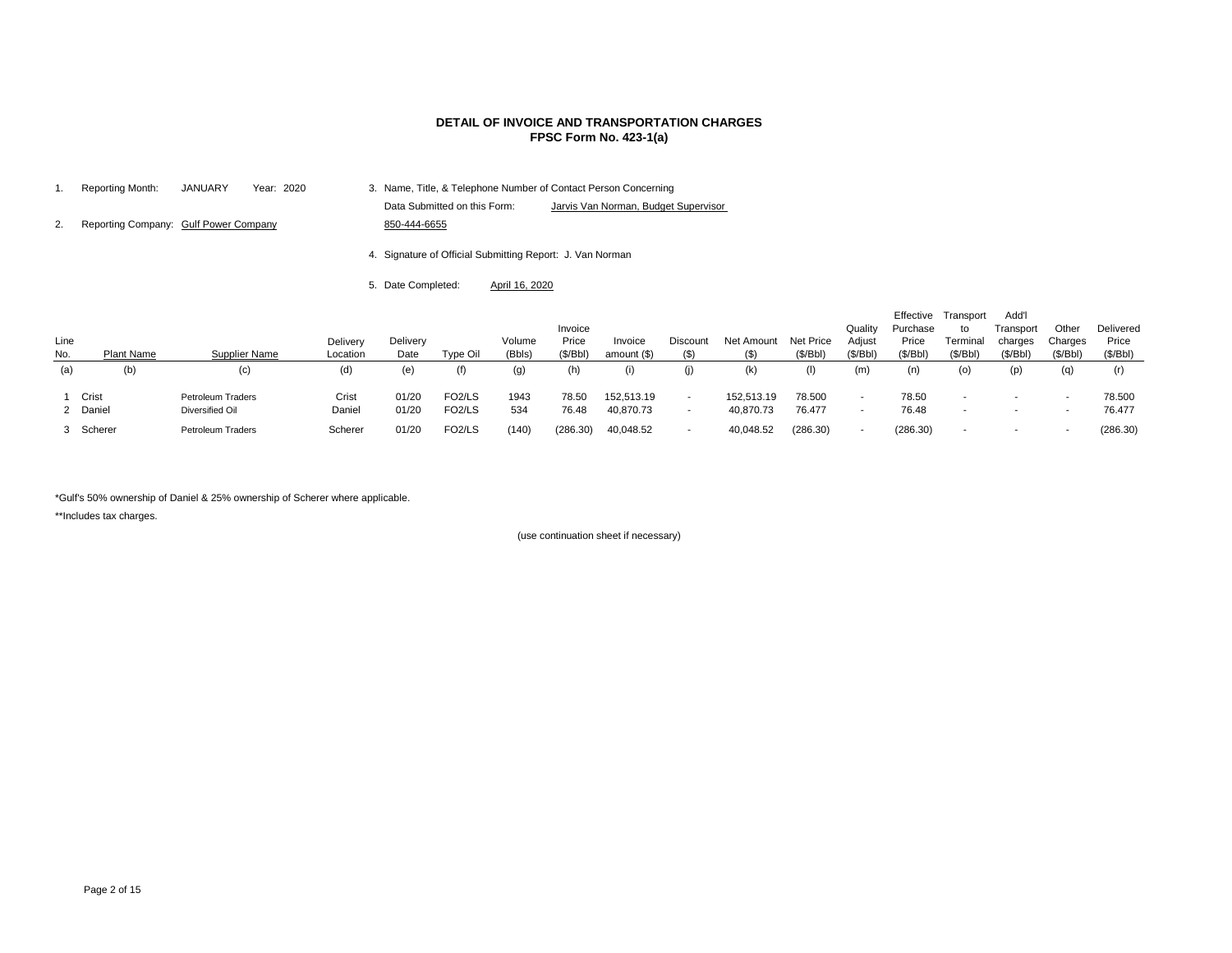# **MONTHLY REPORT OF COST AND QUALITY OF FUEL OIL FOR ELECTRIC PLANTS REPORT OF ADJUSTMENTS TO PREVIOUS OIL DELIVERIES**

FPSC Form No. 423-1(b)

1. Reporting Month: JANUARY Year: 2020 3. Name, Title, & Telephone Number of Contact Person Concerning Data Submitted on this Form: Jarvis Van Norman, Budget Supervisor 2. Reporting Company: Gulf Power Company 650-444-6655 4. Signature of Official Submitting Report: J. Van Norman

5. Date Completed: April 16, 2020

|      |              |                 |          | Original | Old    |          | Column     |           |           | New              |            |
|------|--------------|-----------------|----------|----------|--------|----------|------------|-----------|-----------|------------------|------------|
| Line | Month & Year |                 |          | Line     | Volume |          | Designator |           |           | <b>Delivered</b> | Reason for |
| No.  | Reported     | Form Plant Name | Supplier | Number   | (Bbls) | Form No. | & Title    | Old Value | New Value | Price            | Revision   |
| (a)  | (b)          | (C)             | (d)      | (e       |        | (g)      | (h         |           | w         | (k)              |            |

1 No adjustments for the month.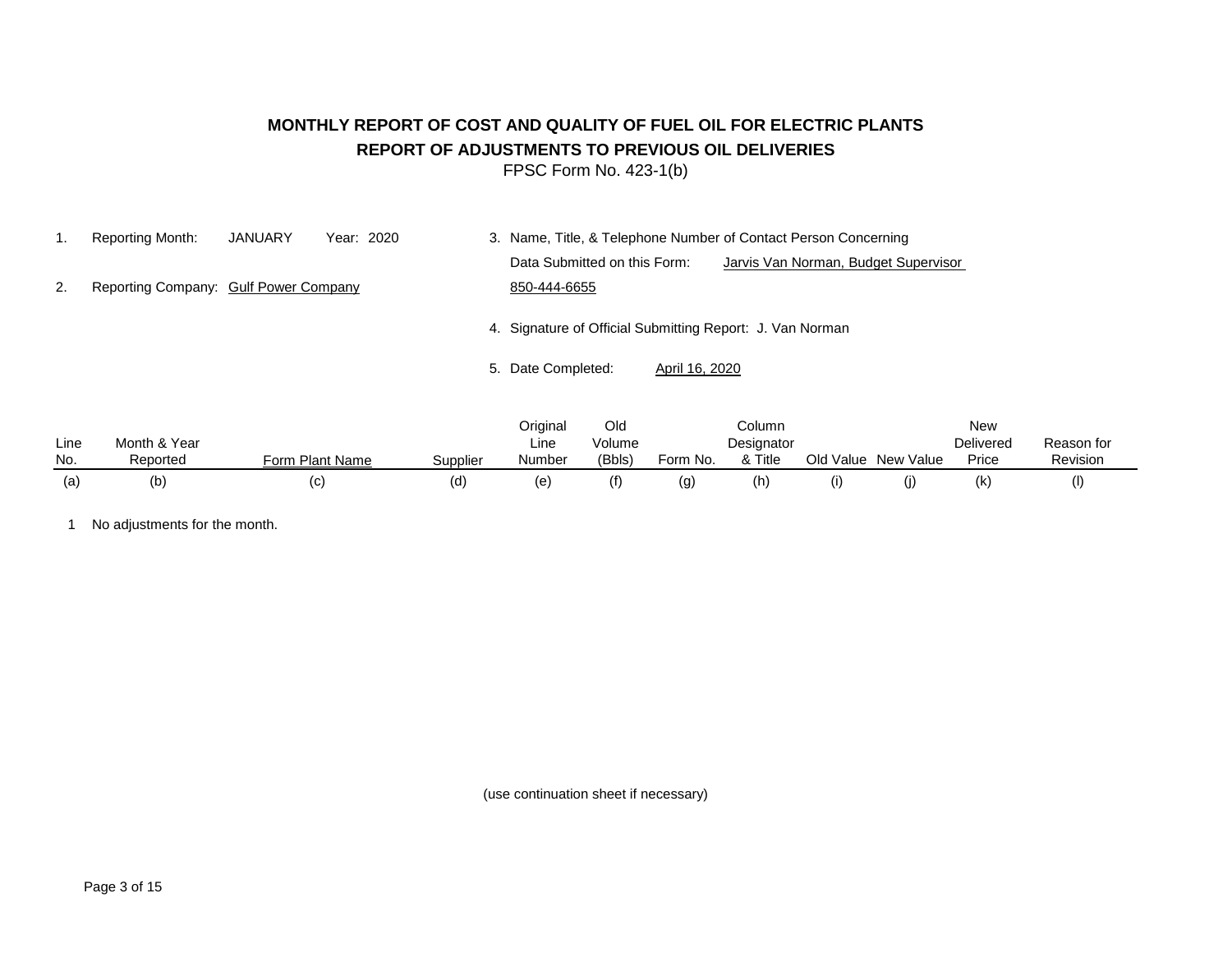## **FPSC Form 423-2 MONTHLY REPORT OF COST AND QUALITY OF COAL FOR ELECTRIC PLANTS ORIGIN, TONNAGE, DELIVERED PRICE, AND AS RECEIVED QUALITY**

|    | Reporting Month:   | JANUARY<br>Year: 2020                  | 4. Name, Title, & Telephone Number of Contact Person Concerning      |  |
|----|--------------------|----------------------------------------|----------------------------------------------------------------------|--|
|    |                    |                                        | Data Submitted on this Form:<br>Jarvis Van Norman, Budget Supervisor |  |
| 2. | Reporting Company: | <b>Gulf Power Company</b>              | 850-444-6655                                                         |  |
| 3. | Plant Name:        | <b>Crist Electric Generating Plant</b> | 5. Signature of Official Submitting Report: J. Van Norman            |  |
|    |                    |                                        | 6. Date Completed:<br>April 16, 2020                                 |  |

| Line<br><u>No.</u> | <b>Supplier Name</b>  | <b>Mine Location</b> |    |     | Purchase Type | Transport<br>Mode | Tons      | Effective<br>Purchase<br>Price<br>(\$/ Ton) | Effective<br>Transport<br>Charges<br>(\$/Top) | <b>Total FOB</b><br><b>Plant Price</b><br>(\$/Top) | Sulfur<br>Content<br>(% ) | <b>Btu Content</b><br>(Btu/lb) | Ash<br>Content<br>(% ) | Moisture<br>Content<br>(% ) |
|--------------------|-----------------------|----------------------|----|-----|---------------|-------------------|-----------|---------------------------------------------|-----------------------------------------------|----------------------------------------------------|---------------------------|--------------------------------|------------------------|-----------------------------|
| (a)                | (b)                   | (c)                  |    |     | (d)           | (e)               | (f)       | (g)                                         | (h)                                           | (i)                                                | (j)                       | (k)                            | (1)                    | (m)                         |
|                    | INTEROCEAN - COLOMBIA | 45                   | IM | 999 | $\sim$<br>◡   | <b>RB</b>         | 47,130.02 |                                             |                                               | 78.156                                             | 0.62                      | 10,393                         | 7.97                   | 16.34                       |
|                    | 2 FORESIGHT           | 10                   |    | 199 | $\sim$<br>◡   | <b>RB</b>         | 20,198.58 |                                             |                                               | 60.563                                             | 2.77                      | 11,831                         | 8.17                   | 10.81                       |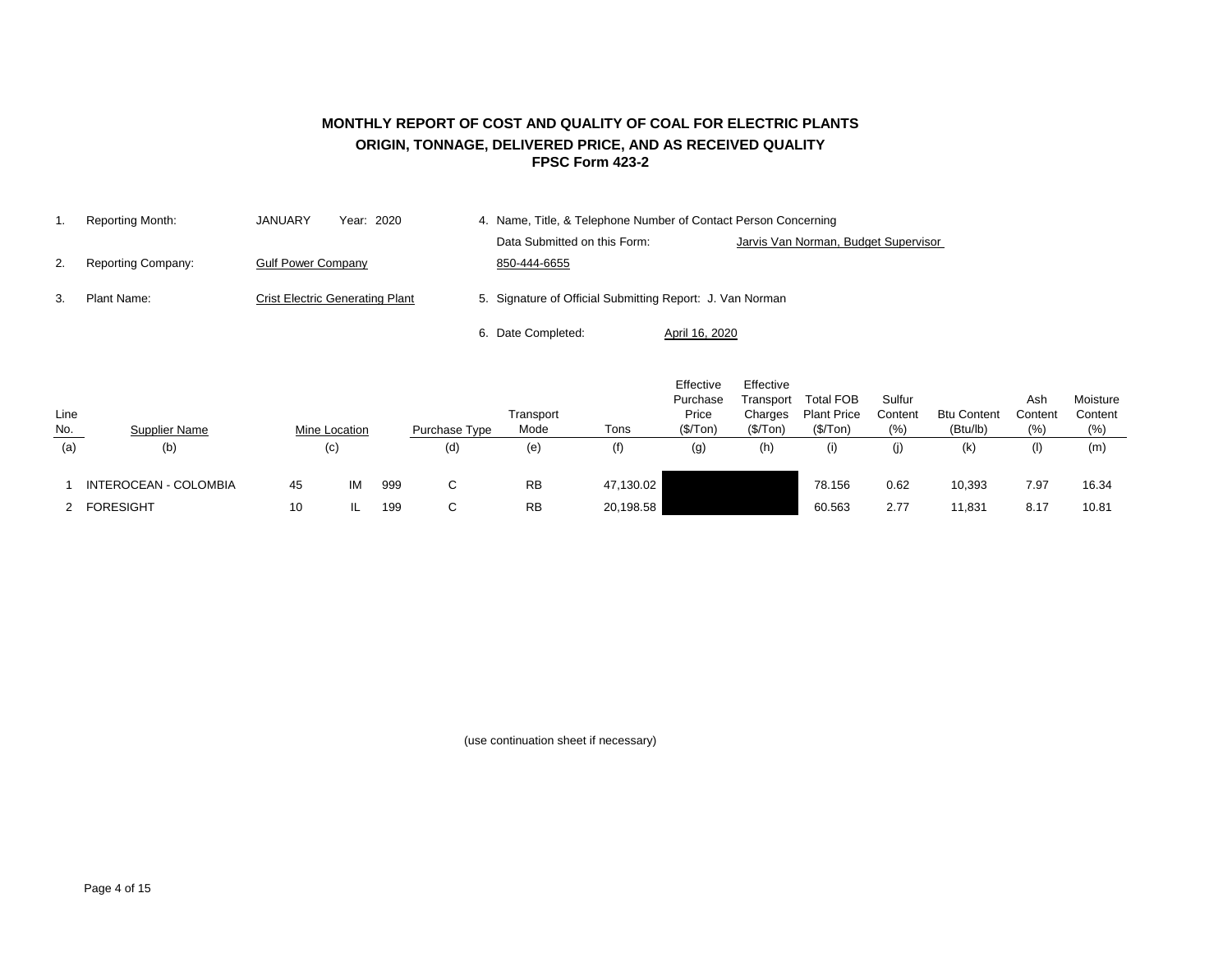## **MONTHLY REPORT OF COST AND QUALITY OF COAL FOR ELECTRIC PLANTS DETAILED PURCHASED COAL INVOICE INFORMATION FPSC Form No. 423-2(a)**

|    | Reporting Month:          | JANUARY<br>Year: 2020                  |    |                                                           | Name, Title, & Telephone Number of Contact Person Concerning |
|----|---------------------------|----------------------------------------|----|-----------------------------------------------------------|--------------------------------------------------------------|
|    |                           |                                        |    | Data Submitted on this Form:                              | Jarvis Van Norman, Budget Supervisor                         |
|    | <b>Reporting Company:</b> | <b>Gulf Power Company</b>              |    | 850-444-6655                                              |                                                              |
| З. | Plant Name:               | <b>Crist Electric Generating Plant</b> |    | 5. Signature of Official Submitting Report: J. Van Norman |                                                              |
|    |                           |                                        | 6. | Date Completed:                                           | April 16, 2020                                               |

| Line<br>No. | <b>Supplier Name</b>  |    | Mine Location     |     | Purchase Type | Tons      | Price<br>(\$/ Ton) | Shorthaul<br>FOB Mine & Loading<br>Charges<br>(\$/Top) | Original<br>Invoice<br>Price<br>(\$/Top) | Retroactive<br>Price<br>increases<br>(\$/Top) | (\$/Top) | Quality<br><b>Base Price Adjustments</b><br>(\$/Top) | Effective<br>Purchase<br>Price<br>(\$/Top) |
|-------------|-----------------------|----|-------------------|-----|---------------|-----------|--------------------|--------------------------------------------------------|------------------------------------------|-----------------------------------------------|----------|------------------------------------------------------|--------------------------------------------|
| (a)         | (b)                   |    | $\left( c\right)$ |     | (d)           | (e)       | (f)                | (g)                                                    | (h)                                      | (i)                                           | (j)      | (k)                                                  | $($ l $)$                                  |
|             | INTEROCEAN - COLOMBIA | 45 | IM                | 999 | C.            | 47,130.02 |                    |                                                        |                                          |                                               |          | (0.734)                                              |                                            |
|             | <b>FORESIGHT</b>      | 10 |                   | 199 | C.            | 20,198.58 |                    |                                                        |                                          |                                               |          | 0.093                                                |                                            |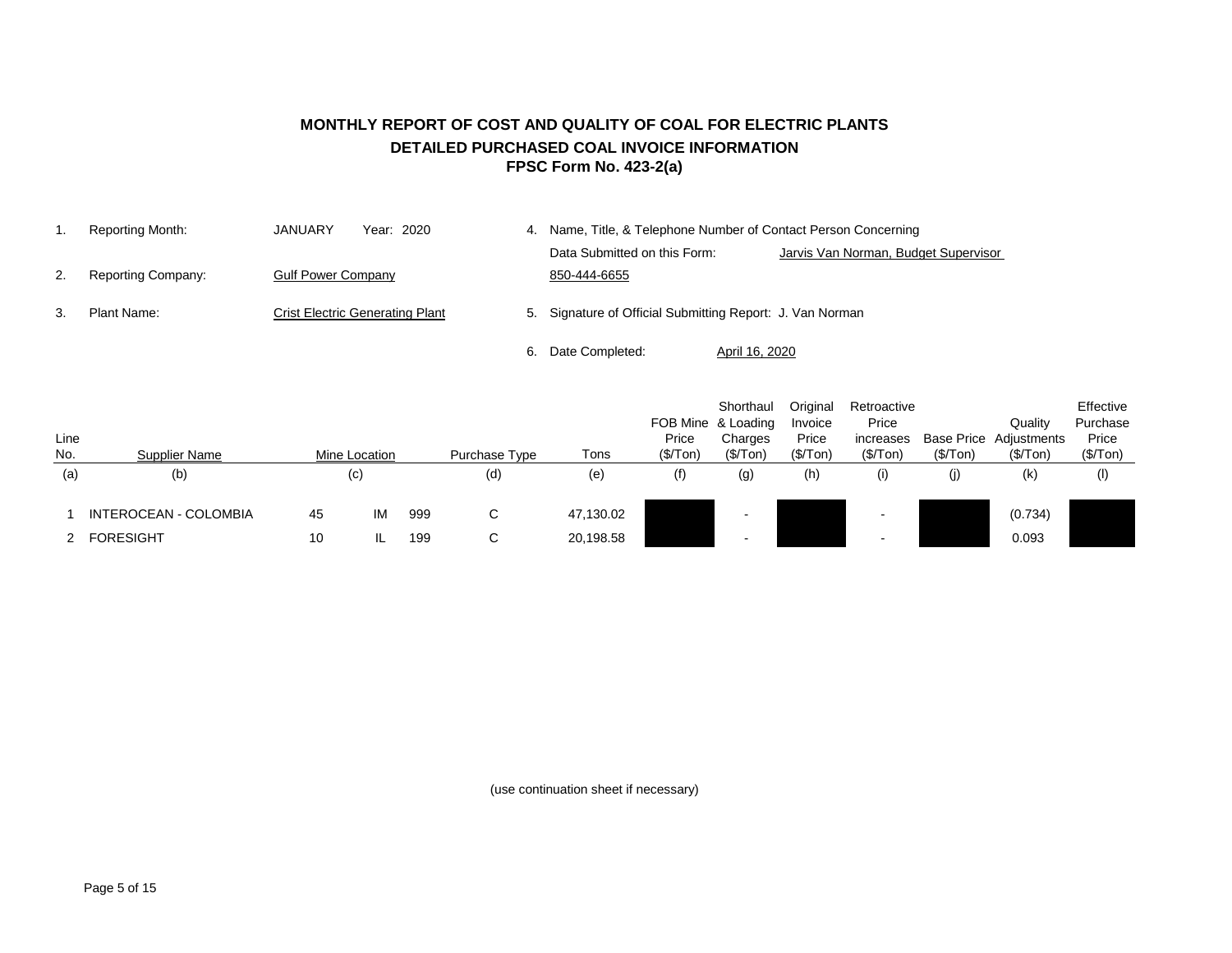|    | Reporting Month:          | <b>JANUARY</b><br>Year: 2020           | 4. Name, Title, & Telephone Number of Contact Person Concerning |                                      |
|----|---------------------------|----------------------------------------|-----------------------------------------------------------------|--------------------------------------|
|    |                           |                                        | Data Submitted on this Form:                                    | Jarvis Van Norman, Budget Supervisor |
| 2. | <b>Reporting Company:</b> | <b>Gulf Power Company</b>              | 850-444-6655                                                    |                                      |
|    | Plant Name:               | <b>Crist Electric Generating Plant</b> | 5. Signature of Official Submitting Report: J. Van Norman       |                                      |

6. Date Completed: April 16, 2020

|      |                              |    |               |                       |           |           |                   |                     |                  | Rail Charges             |               | <b>Waterborne Charges</b> |           |          |          |           |                  |
|------|------------------------------|----|---------------|-----------------------|-----------|-----------|-------------------|---------------------|------------------|--------------------------|---------------|---------------------------|-----------|----------|----------|-----------|------------------|
|      |                              |    |               |                       |           |           |                   | Additional          |                  |                          |               |                           |           |          |          | Total     |                  |
|      |                              |    |               |                       |           |           |                   | Effective Shorthaul |                  |                          |               | Trans-                    | Ocean     | Other    | Other    | Transpor- |                  |
|      |                              |    |               |                       |           |           |                   | Purchase & Loading  |                  | Other Rail               |               | loading                   | Barge     | Water    | Related  | tation    | <b>FOB Plant</b> |
| Line |                              |    |               |                       | Transport |           | Price             | Charges             | <b>Rail Rate</b> | Charges                  | River Barge   | Rate                      | Rate      | Charges  | Charges  | charges   | Price            |
| No.  | Supplier Name                |    | Mine Location | <b>Shipping Point</b> | Mode      | Tons      | (\$/Ton)          | (\$/Top)            | (\$/Top)         | (\$/Ton)                 | Rate (\$/Ton) | (\$/Ton)                  | (\$/ Ton) | (\$/Ton) | (\$/Top) | (\$/ Ton) | (\$/Top)         |
| (a)  | (b)                          |    | (c)           | (d)                   | (e)       | (f)       | $\left( 9\right)$ | (h)                 | (i)              | (j)                      | (k)           | (I)                       | (m)       | (n)      | (o)      | (p)       | (q)              |
|      |                              |    |               |                       |           |           |                   |                     |                  |                          |               |                           |           |          |          |           |                  |
|      | <b>INTEROCEAN - COLOMBIA</b> | 45 | IM            | 999 ASDD              | <b>RB</b> | 47,130.02 |                   |                     | $\sim$           | $\sim$                   |               |                           |           |          |          |           | 78.156           |
|      | 2 FORESIGHT                  | 10 |               | 199 Mt. Vernon, IL    | <b>RB</b> | 20,198.58 |                   |                     |                  | $\overline{\phantom{a}}$ |               |                           |           |          | -        |           | 60.563           |

(use continuation sheet if necessary)

## **MONTHLY REPORT OF COST AND QUALITY OF COAL FOR ELECTRIC PLANTS DETAIL OF TRANSPORTATION CHARGES FPSC Form No. 423-2(b)**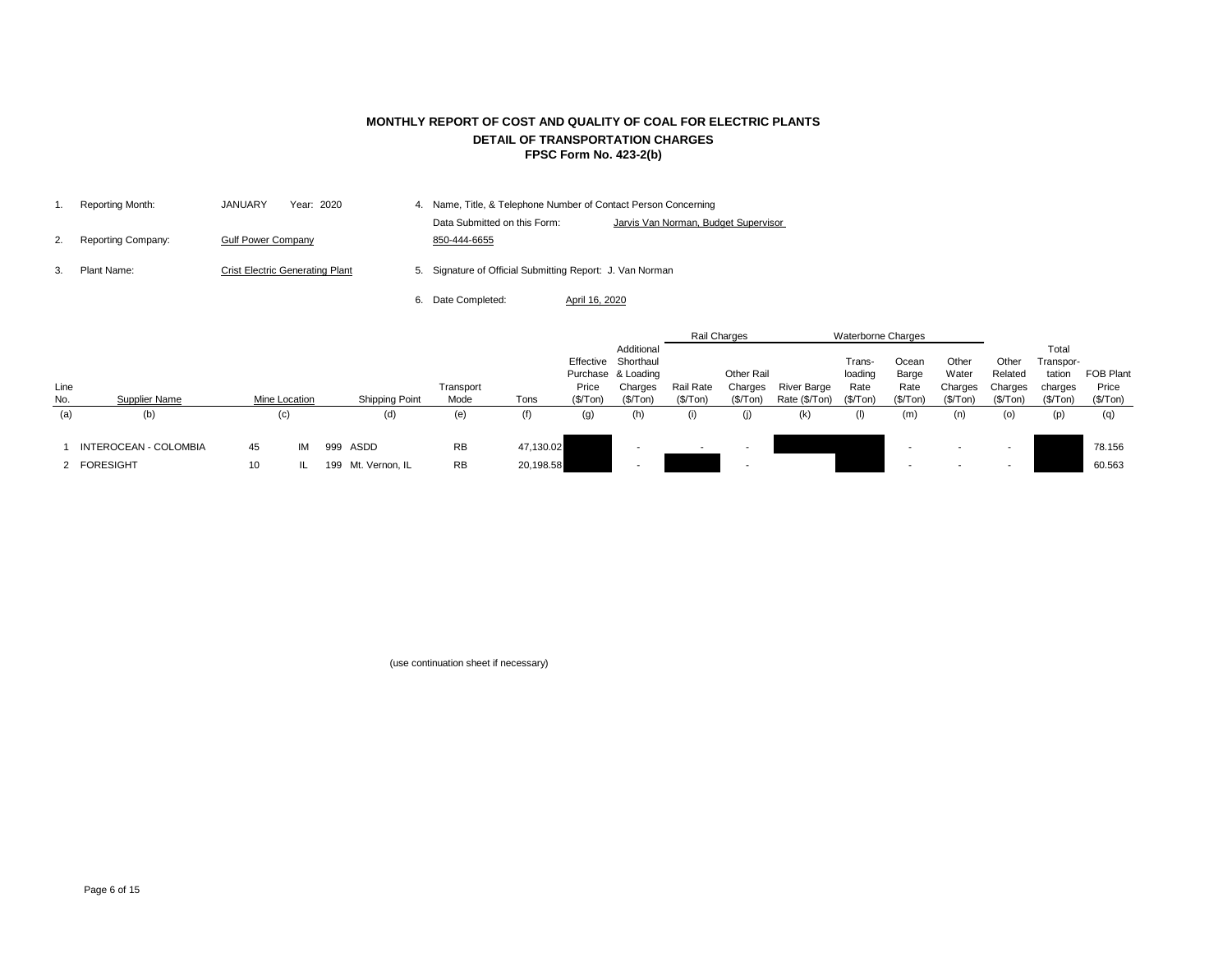## **FPSC Form No. 423-2(c) MONTHLY REPORT OF COST AND QUALITY OF COAL FOR ELECTRIC PLANTS REPORT OF ADJUSTMENTS TO PREVIOUS COAL DELIVERIES**

|    | <b>Reporting Month:</b>               | <b>JANUARY</b> | Year: 2020 | 3. Name, Title, & Telephone Number of Contact Person Concerning      |
|----|---------------------------------------|----------------|------------|----------------------------------------------------------------------|
|    |                                       |                |            | Data Submitted on this Form:<br>Jarvis Van Norman, Budget Supervisor |
| 2. | Reporting Company: Gulf Power Company |                |            | 850-444-6655                                                         |
|    |                                       |                |            | 4. Signature of Official Submitting Report: J. Van Norman            |
|    |                                       |                |            | 5. Date Completed:<br>April 16, 2020                                 |

|      |              |                 | Intended   |          | Original | Old    |          |            |           |       |               |                            |
|------|--------------|-----------------|------------|----------|----------|--------|----------|------------|-----------|-------|---------------|----------------------------|
| Line | Month & Year |                 | Generating |          | Line     | Volume |          | Designator |           | New   | New FOB Plant |                            |
| No.  | Reported     | Form Plant Name | Plant      | Supplier | Number   | 'Tons) | Form No. | & Title    | Old Value | Value | Price         | <b>Reason for Revision</b> |
| (a)  | (b           | ו ט             | (CI)       | e)       |          |        | (h)      |            | O)        | (k)   | (             | (m)                        |

1 No adjustments for the month.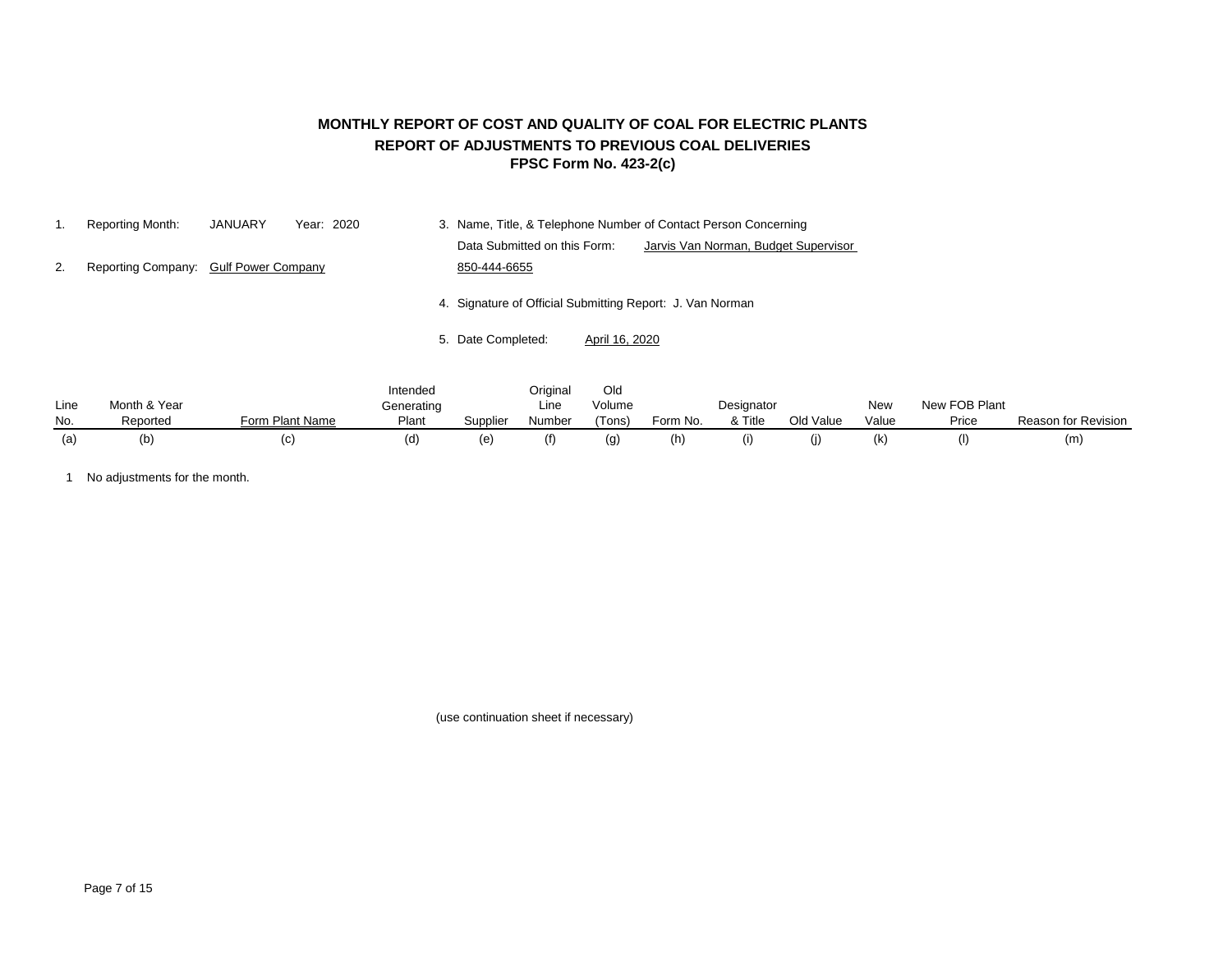### **MONTHLY REPORT OF COST AND QUALITY OF COAL FOR ELECTRIC PLANTS ORIGIN, TONNAGE, DELIVERED PRICE, AND AS RECEIVED QUALITY FPSC Form No. 423-2**

|    | Reporting Month:          | JANUARY                   | Year: 2020                       | 4. Name, Title, & Telephone Number of Contact Person Concerning |                                      |  |  |  |  |
|----|---------------------------|---------------------------|----------------------------------|-----------------------------------------------------------------|--------------------------------------|--|--|--|--|
|    |                           |                           |                                  | Data Submitted on this Form:                                    | Jarvis Van Norman, Budget Supervisor |  |  |  |  |
| 2. | <b>Reporting Company:</b> | <b>Gulf Power Company</b> |                                  | 850-444-6655                                                    |                                      |  |  |  |  |
| 3. | Plant Name:               |                           | Daniel Electric Generating Plant | 5. Signature of Official Submitting Report: J. Van Norman       |                                      |  |  |  |  |
|    |                           |                           |                                  | 6. Date Completed:                                              | April 16, 2020                       |  |  |  |  |

|      |                      |               |          |           |           | Effective | Effective |                              |         |                    |           |          |
|------|----------------------|---------------|----------|-----------|-----------|-----------|-----------|------------------------------|---------|--------------------|-----------|----------|
|      |                      |               |          |           |           |           |           | Purchase Transport Total FOB | Sulfur  |                    | Ash       | Moisture |
| Line |                      |               | Purchase | Transport |           | Price     | Charges   | <b>Plant Price</b>           | Content | <b>Btu Content</b> | Content   | Content  |
| No.  | <b>Supplier Name</b> | Mine Location | Type     | Mode      | Tons      | (\$/ Ton) | (\$/Top)  | (\$/Top)                     | (% )    | (Btu/lb)           | (% )      | (% )     |
| (a)  | (b)                  | (c)           | (d)      | (e)       | (f)       | (g)       | (h)       |                              |         | (k)                | $($ l $)$ | (m)      |
|      |                      |               |          |           |           |           |           |                              |         |                    |           |          |
|      | ARCH COAL, INC.      | 19/WY/5       |          | UR        | 23,533.63 |           |           | 47.826                       | 0.32    | 8,905              | 4.78      | 27.15    |

\*Tons received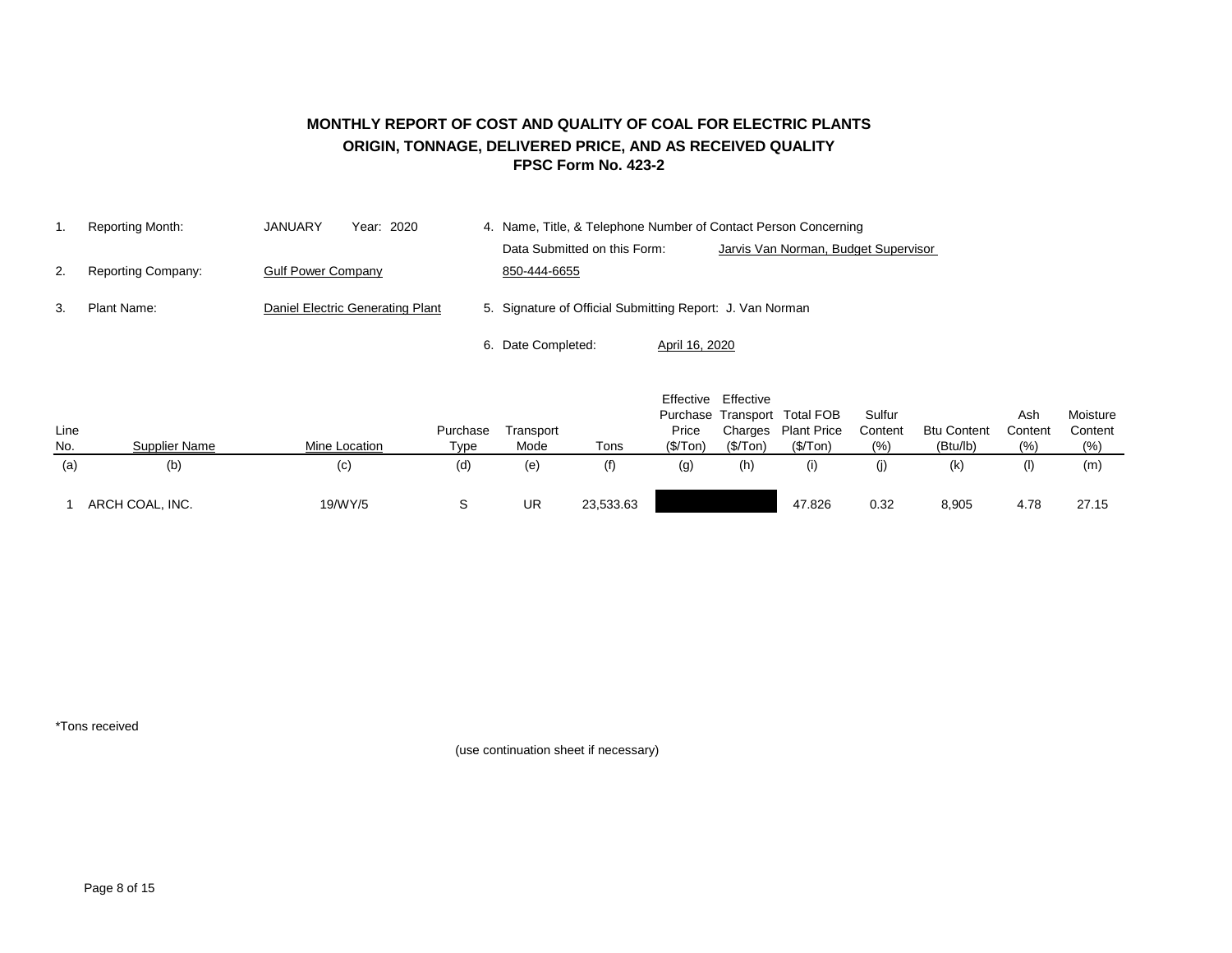## **MONTHLY REPORT OF COST AND QUALITY OF COAL FOR ELECTRIC PLANTS DETAILED PURCHASED COAL INVOICE INFORMATION FPSC Form No. 423-2(a)**

|    | Reporting Month:          | JANUARY                   | Year: 2020                       | 4. | Name, Title, & Telephone Number of Contact Person Concerning |                                      |  |  |  |  |  |
|----|---------------------------|---------------------------|----------------------------------|----|--------------------------------------------------------------|--------------------------------------|--|--|--|--|--|
|    |                           |                           |                                  |    | Data Submitted on this Form:                                 | Jarvis Van Norman, Budget Supervisor |  |  |  |  |  |
| 2. | <b>Reporting Company:</b> | <b>Gulf Power Company</b> |                                  |    | 850-444-6655                                                 |                                      |  |  |  |  |  |
| 3. | Plant Name:               |                           | Daniel Electric Generating Plant |    | 5. Signature of Official Submitting Report: J. Van Norman    |                                      |  |  |  |  |  |
|    |                           |                           |                                  |    | Date Completed:                                              | April 16, 2020                       |  |  |  |  |  |

|      |                 |               |          |           |           | Shorthaul          | Original | Retroactive              |          |                               | Effective |
|------|-----------------|---------------|----------|-----------|-----------|--------------------|----------|--------------------------|----------|-------------------------------|-----------|
|      |                 |               |          |           |           | FOB Mine & Loading | Invoice  | Price                    |          | Quality                       | Purchase  |
| Line |                 |               | Purchase |           | Price     | Charges            | Price    | increases                |          | <b>Base Price Adjustments</b> | Price     |
| No.  | Supplier Name   | Mine Location | Type     | Tons      | (\$/ Ton) | (\$/Top)           | (\$/Tom) | (\$/ Ton)                | (\$/Top) | (\$/ Ton)                     | (\$/Top)  |
| (a)  | (b)             | (c)           | (d)      | (e)       | (f)       | $\left( 9\right)$  | (h)      | (i)                      | (J)      | (k)                           | $^{(1)}$  |
|      |                 |               |          |           |           |                    |          |                          |          |                               |           |
|      | ARCH COAL, INC. | 19/WY/5       | ີ        | 23,533.63 |           | 0.200              |          | $\overline{\phantom{a}}$ |          | (0.060)                       |           |

\*Tons received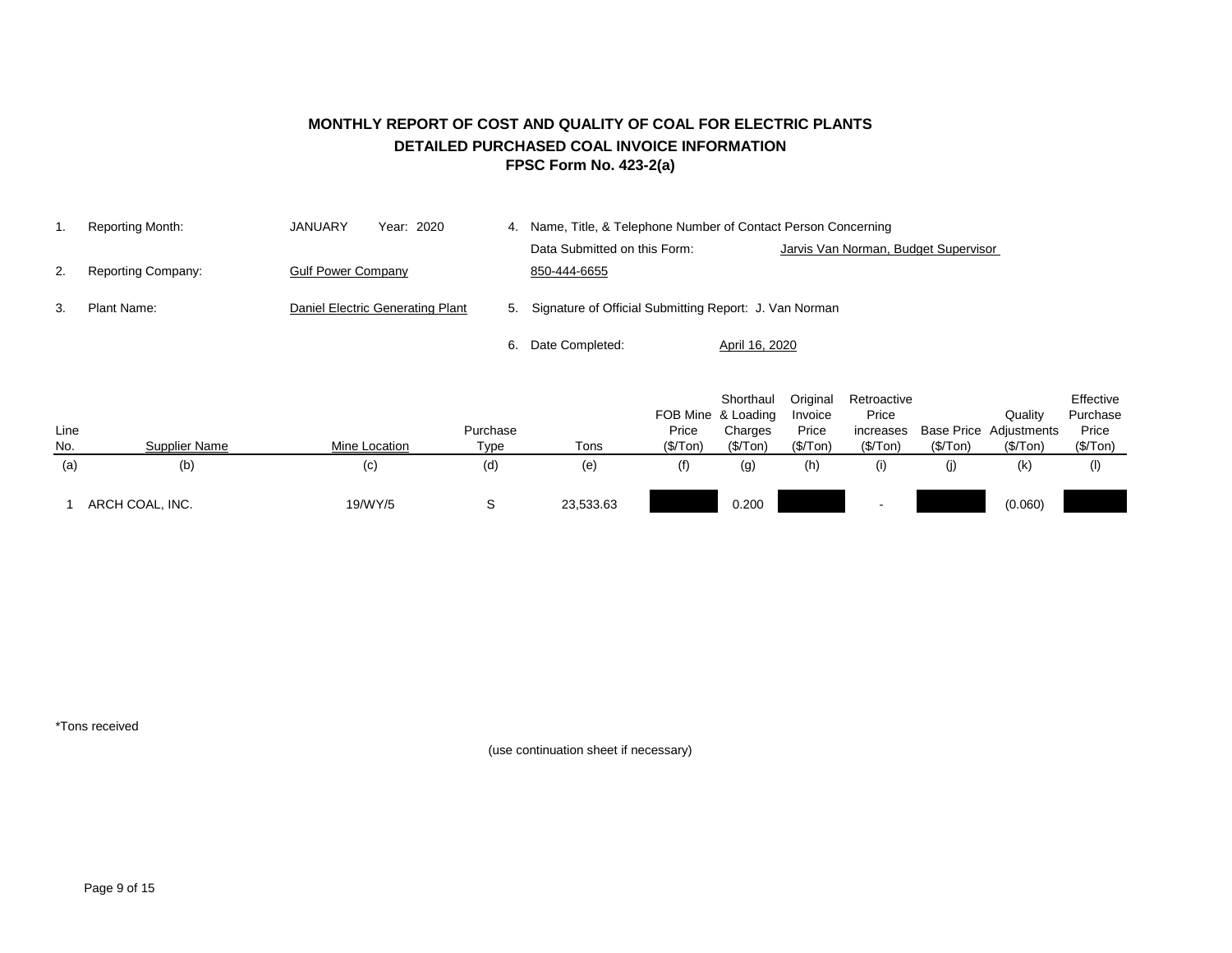|    | Reporting Month:          | <b>JANUARY</b><br>Year: 2020     | 4. Name, Title, & Telephone Number of Contact Person Concerning |                                      |
|----|---------------------------|----------------------------------|-----------------------------------------------------------------|--------------------------------------|
|    |                           |                                  | Data Submitted on this Form:                                    | Jarvis Van Norman, Budget Supervisor |
| 2. | <b>Reporting Company:</b> | <b>Gulf Power Company</b>        | 850-444-6655                                                    |                                      |
|    | Plant Name:               | Daniel Electric Generating Plant | 5. Signature of Official Submitting Report: J. Van Norman       |                                      |
|    |                           |                                  | 6. Date Completed:<br>April 16, 2020                            |                                      |
|    |                           |                                  |                                                                 |                                      |

|             |                      |                      |                       |                   |           |                    |                                                                                |                        | Rail Charges                             |                                     | <b>Waterborne Charges</b>              |                                     |                                        |                                         |                                                     |                                       |
|-------------|----------------------|----------------------|-----------------------|-------------------|-----------|--------------------|--------------------------------------------------------------------------------|------------------------|------------------------------------------|-------------------------------------|----------------------------------------|-------------------------------------|----------------------------------------|-----------------------------------------|-----------------------------------------------------|---------------------------------------|
| Line<br>No. | <b>Supplier Name</b> | <b>Mine Location</b> | <b>Shipping Point</b> | Transport<br>Mode | Tons      | Price<br>(\$/ Ton) | Additional<br>Effective Shorthaul<br>Purchase & Loading<br>Charges<br>(\$/Top) | Rail Rate<br>(\$/ Ton) | <b>Other Rail</b><br>Charges<br>(\$/Ton) | <b>River Barge</b><br>Rate (\$/Ton) | Trans-<br>loading<br>Rate<br>(\$/ Ton) | Ocean<br>Barge<br>Rate<br>(\$/ Ton) | Other<br>Water<br>Charges<br>(\$/ Ton) | Other<br>Related<br>Charges<br>(\$/Top) | Total<br>Transpor-<br>tation<br>charges<br>(\$/Top) | <b>FOB Plant</b><br>Price<br>(\$/Top) |
| (a)         | (b)                  | (c)                  | (d)                   | (e)               |           | (g)                | (h)                                                                            | (i)                    |                                          | (k)                                 |                                        | (m)                                 | (n)                                    | (O)                                     | (p)                                                 | (q)                                   |
|             | ARCH COAL, INC.      | 19/WY/5              | <b>BLACK THUNDER</b>  | <b>UR</b>         | 23,533.63 |                    |                                                                                |                        |                                          |                                     |                                        |                                     |                                        |                                         |                                                     | 47.826                                |

\*Tons received

## **MONTHLY REPORT OF COST AND QUALITY OF COAL FOR ELECTRIC PLANTS DETAIL OF TRANSPORTATION CHARGES FPSC Form No. 423-2(b)**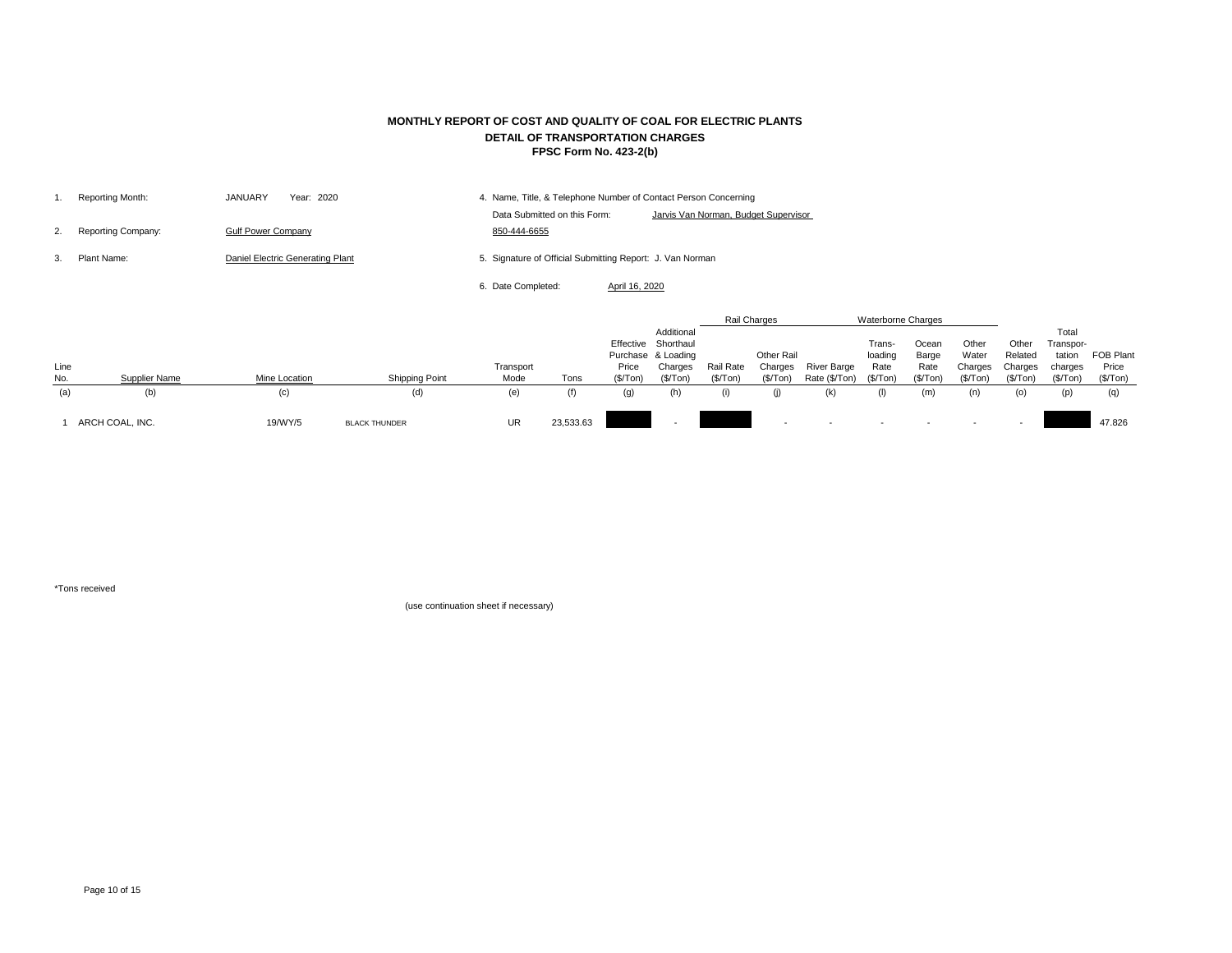## **MONTHLY REPORT OF COST AND QUALITY OF COAL FOR ELECTRIC PLANTS REPORT OF ADJUSTMENTS TO PREVIOUS COAL DELIVERIES FPSC Form No. 423-2(C)**

|    | Reporting Month:          | <b>JANUARY</b><br>Year: 2020 | 3. Name, Title, & Telephone Number of Contact Person Concerning      |
|----|---------------------------|------------------------------|----------------------------------------------------------------------|
|    |                           |                              | Data Submitted on this Form:<br>Jarvis Van Norman, Budget Supervisor |
| 2. | <b>Reporting Company:</b> | <b>Gulf Power Company</b>    | 850-444-6655                                                         |
|    |                           |                              | 4. Signature of Official Submitting Report: J. Van Norman            |
|    |                           |                              | 5. Date Completed:<br>April 16, 2020                                 |
|    |                           |                              | Original<br>Old<br>Intended                                          |

| Line | Month & Year |                      | <br>Generating |          | <b>00000000000000000</b><br>Line | <u>viu</u><br>Volume |          | Designator |           | New   | New FOB Plant |                     |
|------|--------------|----------------------|----------------|----------|----------------------------------|----------------------|----------|------------|-----------|-------|---------------|---------------------|
| No.  | Reported     | ı Plant Name<br>Form | Plant          | Supplier | Number                           | $\sqrt{2}$<br>Tons)  | Form No. | & Title    | Old Value | Value | Price         | Reason for Revision |
|      | (b)          |                      | (d)            | (e       |                                  | (g)                  | 'n)      | $\vert$    |           | (K)   | Œ             | (m                  |

1 No adjustments for the month.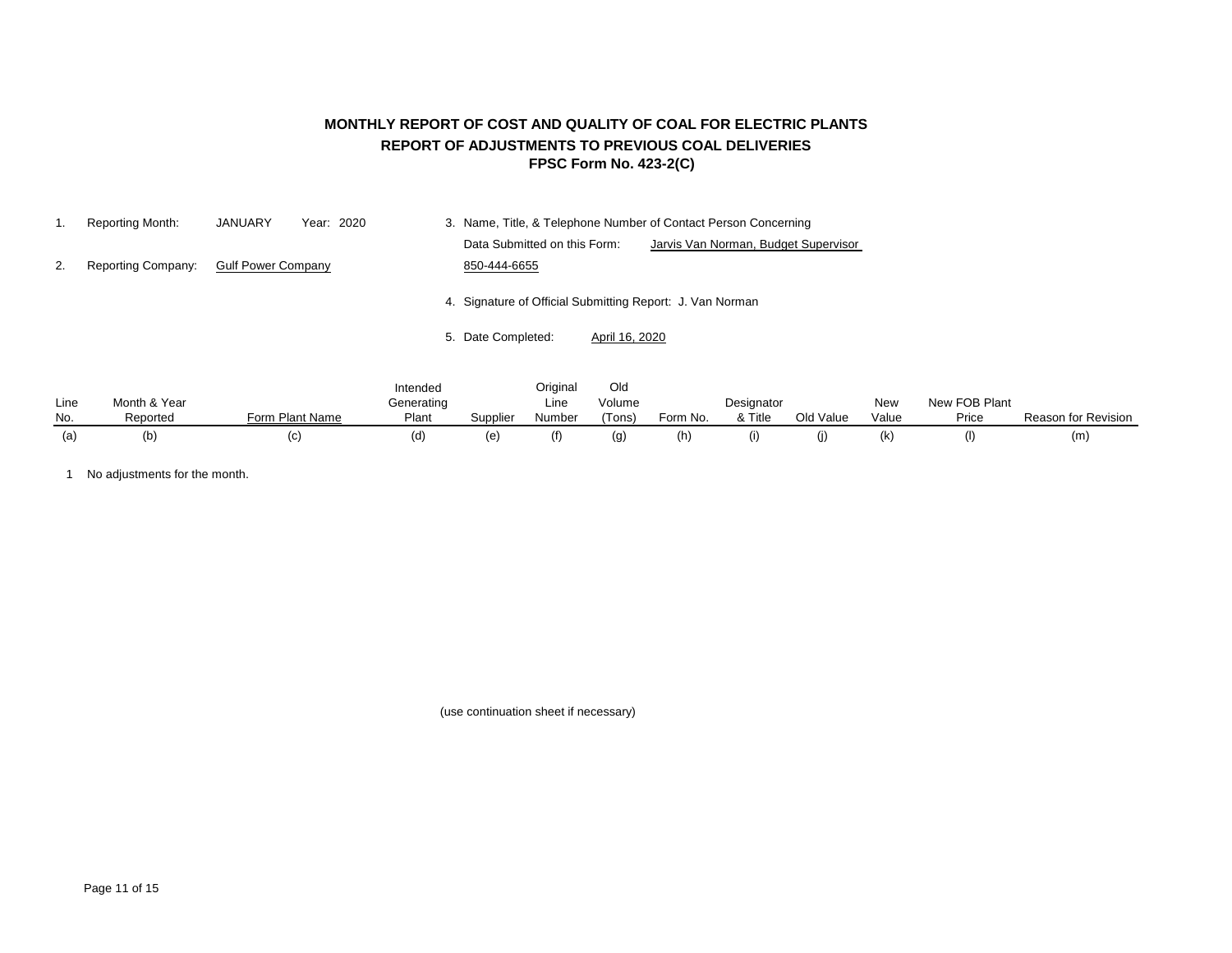### **MONTHLY REPORT OF COST AND QUALITY OF COAL FOR ELECTRIC PLANTS ORIGIN, TONNAGE, DELIVERED PRICE, AND AS RECEIVED QUALITY FPSC Form No. 423-2**

| Reporting Month:          | <b>JANUARY</b><br>Year:                  | 2020 | 4. Name, Title, & Telephone Number of Contact Person Concerning |                                                           |                |                                      |  |  |  |
|---------------------------|------------------------------------------|------|-----------------------------------------------------------------|-----------------------------------------------------------|----------------|--------------------------------------|--|--|--|
|                           |                                          |      |                                                                 | Data Submitted on this Form:                              |                | Jarvis Van Norman, Budget Supervisor |  |  |  |
| <b>Reporting Company:</b> | <b>Gulf Power Company</b>                |      |                                                                 | 850-444-6655                                              |                |                                      |  |  |  |
| Plant Name:               | <b>Scherer Electric Generating Plant</b> |      |                                                                 | 5. Signature of Official Submitting Report: J. Van Norman |                |                                      |  |  |  |
|                           |                                          |      |                                                                 | 6. Date Completed:                                        | April 16, 2020 |                                      |  |  |  |

|      |                           |               |             |           |       | Effective |                  |                    |         |                    |         |          |
|------|---------------------------|---------------|-------------|-----------|-------|-----------|------------------|--------------------|---------|--------------------|---------|----------|
|      |                           |               |             |           |       | Purchase  | Effective        | <b>Total FOB</b>   | Sulfur  |                    | Ash     | Moisture |
| Line |                           |               | Purchase    | Transport |       | Price     | Transport        | <b>Plant Price</b> | Content | <b>Btu Content</b> | Content | Content  |
| No.  | <b>Supplier Name</b>      | Mine Location | <b>Type</b> | Mode      | Tons  | (\$/Top)  | Charges (\$/Ton) | (\$/ Ton)          | (% )    | (Btu/lb)           | (% )    | (%)      |
| (a)  | (b)                       | (c)           | (d)         | (e)       | (f)   | (g)       | (h)              | (i)                | (j)     | (k)                | (1)     | (m)      |
|      | <b>CONTURA</b>            | 19/WY/5       | S           | <b>UR</b> | 1,174 |           |                  | 40.976             | 0.23    | 8,165              | 4.42    | 32.11    |
|      | 2 PEABODY COALSALES, LLC  | 19/WY/5       | S           | <b>UR</b> | 2,321 |           |                  | 42.874             | 0.30    | 8,527              | 4.98    | 28.77    |
|      | 3 BLACKJEWEL              | 19/WY/5       | S           | <b>UR</b> | 1,000 |           |                  | 39.812             | 0.22    | 8,171              | 4.73    | 31.71    |
|      | 4 PEABODY COALSALES, LLC  | 19/WY/5       | S           | <b>UR</b> | 4,584 |           |                  | 42.107             | 0.34    | 8,598              | 5.22    | 28.78    |
|      | 5 PEABODY COALSALES, LLC  | 19/WY/5       | S           | <b>UR</b> | 474   |           |                  | 42.991             | 0.15    | 8,640              | 4.10    | 28.73    |
|      | 6 BUCKSKIN MINING CO.     | 19/WY/5       | S           | <b>UR</b> | 426   |           |                  | 41.891             | 0.24    | 8,501              | 4.36    | 29.63    |
|      | <b>BLACKJEWEL</b>         | 19/WY/5       | S           | <b>UR</b> | 1,759 |           |                  | 42.302             | 0.45    | 8,315              | 5.70    | 29.79    |
|      | 8 BUCKSKIN MINING CO.     | 19/WY/5       | S           | <b>UR</b> | 5,869 |           |                  | 42.423             | 0.33    | 8,258              | 4.99    | 30.68    |
|      | 9 BUCKSKIN MINING CO.     | 19/WY/5       | S           | <b>UR</b> | 1,760 |           |                  | 42.969             | 0.30    | 8,304              | 4.88    | 30.61    |
|      | 10 KENNECOTT              | 19/WY/5       | S           | <b>UR</b> | 2,494 |           |                  | 43.470             | 0.28    | 8,384              | 5.48    | 29.66    |
|      | 11 PEABODY COALSALES, LLC | 19/WY/5       | S           | <b>UR</b> | 1,985 |           |                  | 44.424             | 0.24    | 8,540              | 4.54    | 28.69    |
|      | 12 PEABODY COALSALES, LLC | 19/WY/5       | S           | <b>UR</b> | 1,810 |           |                  | 43.509             | 0.32    | 8,505              | 5.25    | 29.18    |
|      | 13 CONTURA                | 19/WY/5       | S           | <b>UR</b> | 4,332 |           |                  | 42.686             | 0.34    | 8,310              | 4.74    | 30.76    |

\*Previously Plant Scherer reported purchases in MMBTUs. Beginning in the 1st quarter 2020 and moving forward Plant Scherer purchases will be reported in tons received.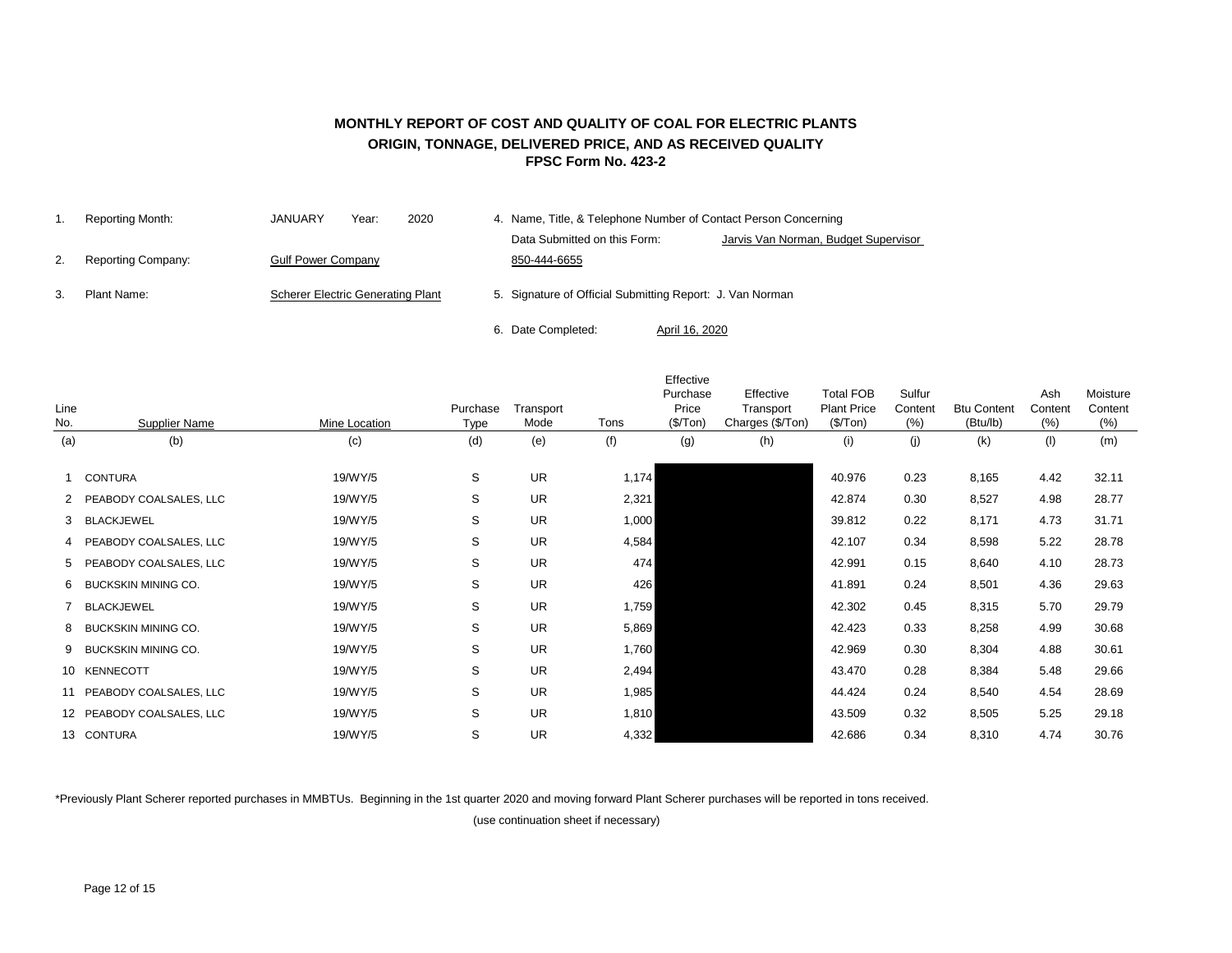## **MONTHLY REPORT OF COST AND QUALITY OF COAL FOR ELECTRIC PLANTS DETAILED PURCHASED COAL INVOICE INFORMATION FPSC Form No. 423-2(a)**

| Reporting Month:          | JANUARY<br>Year: 2020                    | 4. Name, Title, & Telephone Number of Contact Person Concerning |                                      |  |  |  |  |  |
|---------------------------|------------------------------------------|-----------------------------------------------------------------|--------------------------------------|--|--|--|--|--|
|                           |                                          | Data Submitted on this Form:                                    | Jarvis Van Norman, Budget Supervisor |  |  |  |  |  |
| <b>Reporting Company:</b> | <b>Gulf Power Company</b>                | 850-444-6655                                                    |                                      |  |  |  |  |  |
| Plant Name:               | <b>Scherer Electric Generating Plant</b> | 5. Signature of Official Submitting Report: J. Van Norman       |                                      |  |  |  |  |  |

6. Date Completed:

April 16, 2020

| Line<br>No. | <b>Supplier Name</b>      | Mine Location | Purchase<br><b>Type</b> | Tons  | FOB Mine<br>Price (\$/Ton) | Shorthaul &<br>Loading<br>Charges<br>(\$/Top) | Original<br><b>Invoice Price</b><br>(\$/Top) | Retroactive<br>Price<br>increases<br>(\$/ Ton) | <b>Base Price</b><br>(\$/Top) | Quality<br>Adjustments<br>(\$/Top) | Effective<br>Purchase<br>Price (\$/Ton) |
|-------------|---------------------------|---------------|-------------------------|-------|----------------------------|-----------------------------------------------|----------------------------------------------|------------------------------------------------|-------------------------------|------------------------------------|-----------------------------------------|
| (a)         | (b)                       | (c)           | (d)                     | (e)   | (f)                        | (g)                                           | (h)                                          | (i)                                            | (j)                           | (k)                                | (1)                                     |
|             | 1 CONTURA                 | 19/WY/5       | S                       | 1,174 |                            | 0.147                                         |                                              |                                                |                               | (0.911)                            |                                         |
|             | 2 PEABODY COALSALES, LLC  | 19/WY/5       | S                       | 2,321 |                            | 0.132                                         |                                              |                                                |                               | 0.018                              |                                         |
|             | 3 BLACKJEWEL              | 19/WY/5       | S                       | 1,000 |                            | 0.147                                         |                                              |                                                |                               | (0.857)                            |                                         |
|             | 4 PEABODY COALSALES, LLC  | 19/WY/5       | S                       | 4,584 |                            | 0.130                                         |                                              |                                                |                               | 0.102                              |                                         |
|             | 5 PEABODY COALSALES, LLC  | 19/WY/5       | S                       | 474   |                            | 0.130                                         |                                              |                                                |                               | (0.103)                            |                                         |
|             | 6 BUCKSKIN MINING CO.     | 19/WY/5       | S                       | 426   |                            | 0.145                                         |                                              |                                                |                               | (0.226)                            |                                         |
|             | 7 BLACKJEWEL              | 19/WY/5       | S                       | 1,759 |                            | 0.147                                         |                                              |                                                |                               | (0.175)                            |                                         |
|             | 8 BUCKSKIN MINING CO.     | 19/WY/5       | ${\mathsf S}$           | 5,869 |                            | 0.125                                         |                                              |                                                |                               | (0.716)                            |                                         |
|             | 9 BUCKSKIN MINING CO.     | 19/WY/5       | $\mathsf{S}$            | 1,760 |                            | 0.125                                         |                                              |                                                |                               | (0.488)                            |                                         |
|             | 10 KENNECOTT              | 19/WY/5       | S                       | 2,494 |                            | 0.149                                         |                                              |                                                |                               | (0.029)                            |                                         |
|             | 11 PEABODY COALSALES, LLC | 19/WY/5       | S                       | 1,985 |                            | 0.131                                         |                                              |                                                |                               | (0.306)                            |                                         |
|             | 12 PEABODY COALSALES, LLC | 19/WY/5       | $\mathsf{S}$            | 1,810 |                            | 0.131                                         |                                              |                                                |                               | 0.009                              |                                         |
|             | 13 CONTURA                | 19/WY/5       | S                       | 4,332 |                            | 0.147                                         |                                              |                                                |                               | (0.344)                            |                                         |

\*Previously Plant Scherer reported purchases in MMBTUs. Beginning in the 1st quarter 2020 and moving forward Plant Scherer purchases will be reported in tons received.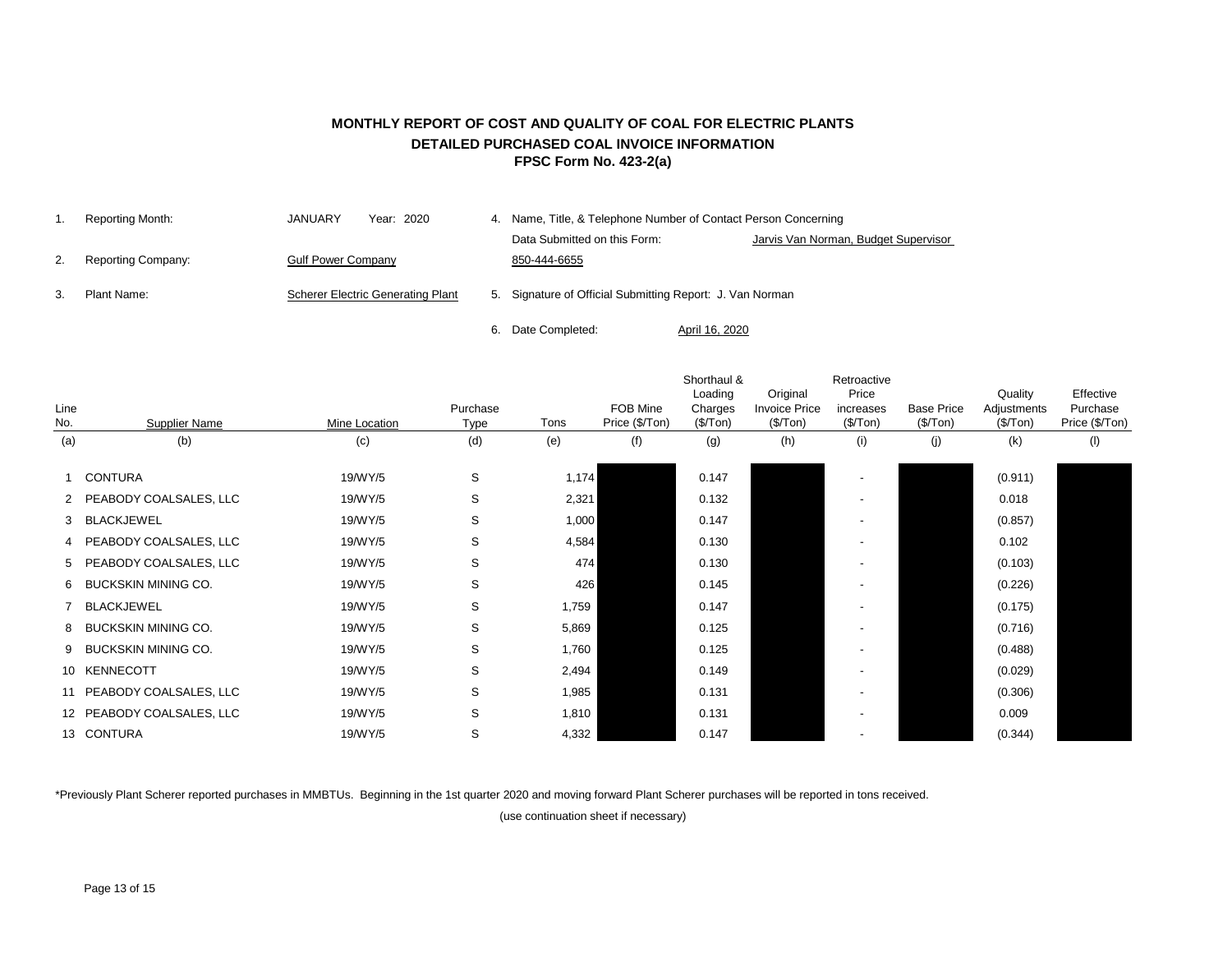|    | Reporting Month:          | Year: 2020<br><b>JANUARY</b>             | 4. |                                                           | Name, Title, & Telephone Number of Contact Person Concerning |
|----|---------------------------|------------------------------------------|----|-----------------------------------------------------------|--------------------------------------------------------------|
| 2. | <b>Reporting Company:</b> | <b>Gulf Power Company</b>                |    | Data Submitted on this Form:<br>850-444-6655              | Jarvis Van Norman, Budget S                                  |
|    | Plant Name:               | <b>Scherer Electric Generating Plant</b> |    | 5. Signature of Official Submitting Report: J. Van Norman |                                                              |
|    |                           |                                          |    | Date Completed:                                           | April 16, 2020                                               |

|             |                           |                      |                                   |                   |       |                                            |                                                              |                        | Rail Charges                              |               |               | Waterborne Charges                                     |                                    |                                              |                                                       |                             |
|-------------|---------------------------|----------------------|-----------------------------------|-------------------|-------|--------------------------------------------|--------------------------------------------------------------|------------------------|-------------------------------------------|---------------|---------------|--------------------------------------------------------|------------------------------------|----------------------------------------------|-------------------------------------------------------|-----------------------------|
| Line<br>No. | <b>Supplier Name</b>      | <b>Mine Location</b> | <b>Shipping Point</b>             | Transport<br>Mode | Tons  | Effective<br>Purchase<br>Price<br>(\$/Top) | Additional<br>Shorthaul &<br>Loading<br>Charges<br>(\$/ Ton) | Rail Rate<br>(\$/ Ton) | <b>Other Rail</b><br>Charges<br>(\$/ Ton) | Rate (\$/Ton) | Rate (\$/Ton) | River Barge Trans-loading Ocean Barge<br>Rate (\$/Ton) | Other Water<br>Charges<br>(\$/Top) | <b>Other Related</b><br>Charges<br>(\$/ Ton) | <b>Total Transpor-</b><br>tation charges<br>(\$/ Ton) | FOB Plant<br>Price (\$/Ton) |
| (a)         | (b)                       | (c)                  | (d)                               | (e)               | (f)   | (g)                                        | (h)                                                          | (i)                    | (j)                                       | (k)           | (1)           | (m)                                                    | (n)                                | (o)                                          | (p)                                                   | (q)                         |
|             | CONTURA                   | 19/WY/5              | <b>EAGLE JUNCTION</b>             | <b>UR</b>         | 1,174 |                                            |                                                              |                        |                                           |               |               |                                                        | $\sim$                             | $\sim$                                       |                                                       | 40.976                      |
|             | 2 PEABODY COALSALES, LLC  | 19/WY/5              | NARM JUNCTION                     | <b>UR</b>         | 2,321 |                                            |                                                              |                        |                                           |               |               |                                                        | $\sim$                             | $\overline{\phantom{a}}$                     |                                                       | 42.874                      |
|             | 3 BLACKJEWEL              | 19/WY/5              | EAGLE JUNCTION                    | <b>UR</b>         | 1,000 |                                            |                                                              |                        |                                           |               |               |                                                        | $\sim$                             | $\overline{\phantom{a}}$                     |                                                       | 39.812                      |
|             | 4 PEABODY COALSALES, LLC  | 19/WY/5              | NARM JUNCTION                     | <b>UR</b>         | 4,584 |                                            |                                                              |                        |                                           |               |               |                                                        |                                    | $\sim$                                       |                                                       | 42.107                      |
|             | 5 PEABODY COALSALES, LLC  | 19/WY/5              | NARM JUNCTION                     | <b>UR</b>         | 474   |                                            |                                                              |                        |                                           |               |               |                                                        |                                    | $\overline{\phantom{a}}$                     |                                                       | 42.991                      |
|             | 6 BUCKSKIN MINING CO.     | 19/WY/5              | <b>BUCKSKIN; MEMPHIS JUNCTION</b> | <b>UR</b>         | 426   |                                            |                                                              |                        |                                           |               |               |                                                        |                                    | $\sim$                                       |                                                       | 41.891                      |
|             | 7 BLACKJEWEL              | 19/WY/5              | <b>EAGLE JUNCTION</b>             | UR                | 1,759 |                                            |                                                              |                        |                                           |               |               |                                                        | $\sim$                             | $\sim$                                       |                                                       | 42.302                      |
|             | 8 BUCKSKIN MINING CO.     | 19/WY/5              | <b>BUCKSKIN; MEMPHIS JUNCTION</b> | <b>UR</b>         | 5,869 |                                            |                                                              |                        |                                           |               |               |                                                        | $\sim$                             | $\sim$                                       |                                                       | 42.423                      |
|             | 9 BUCKSKIN MINING CO.     | 19/WY/5              | <b>BUCKSKIN; MEMPHIS JUNCTION</b> | UR                | 1,760 |                                            |                                                              |                        |                                           |               |               |                                                        | $\sim$                             | $\overline{\phantom{a}}$                     |                                                       | 42.969                      |
|             | 10 KENNECOTT              | 19/WY/5              | <b>CORDERO JUNCTION</b>           | <b>UR</b>         | 2,494 |                                            |                                                              |                        |                                           |               |               |                                                        | $\sim$                             | $\sim$                                       |                                                       | 43.470                      |
|             | 11 PEABODY COALSALES, LLC | 19/WY/5              | NARM JUNCTION                     | <b>UR</b>         | 1,985 |                                            |                                                              |                        |                                           |               |               |                                                        | $\sim$                             | $\sim$                                       |                                                       | 44.424                      |
|             | 12 PEABODY COALSALES, LLC | 19/WY/5              | NARM JUNCTION                     | <b>UR</b>         | 1,810 |                                            |                                                              |                        |                                           |               |               |                                                        |                                    | $\overline{\phantom{a}}$                     |                                                       | 43.509                      |
|             | 13 CONTURA                | 19/WY/5              | <b>EAGLE JUNCTION</b>             | UR.               | 4,332 |                                            |                                                              |                        |                                           |               |               |                                                        | $\sim$                             | $\overline{\phantom{a}}$                     |                                                       | 42.686                      |

\*Previously Plant Scherer reported purchases in MMBTUs. Beginning in the 1st quarter 2020 and moving forward Plant Scherer purchases will be reported in tons received. (use continuation sheet if necessary)

## **MONTHLY REPORT OF COST AND QUALITY OF COAL FOR ELECTRIC PLANTS DETAIL OF TRANSPORTATION CHARGES FPSC Form No. 423-2(b)**

#### Supervisor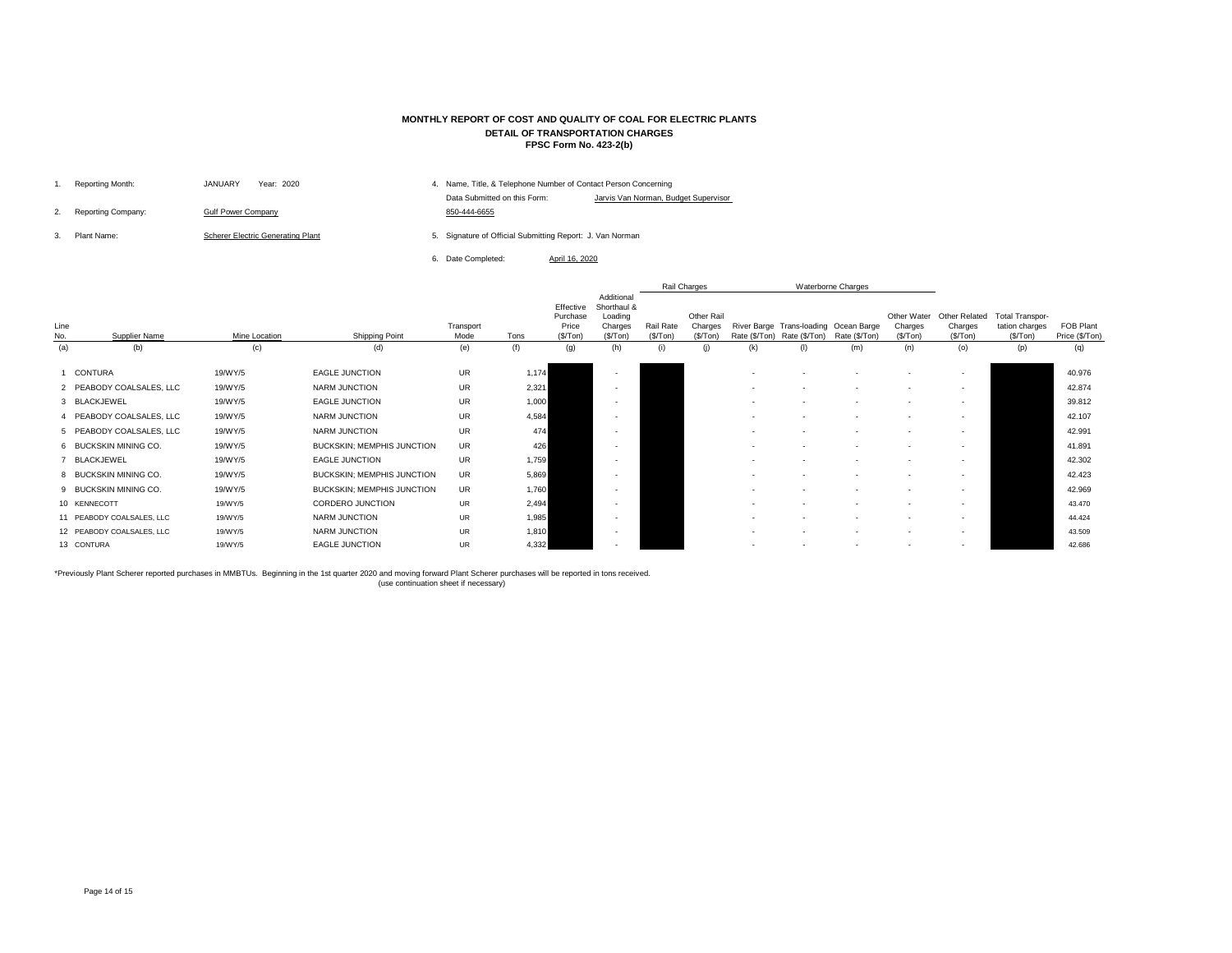## **MONTHLY REPORT OF COST AND QUALITY OF COAL FOR ELECTRIC PLANTS REPORT OF ADJUSTMENTS TO PREVIOUS COAL DELIVERIES FPSC Form No. 423-2(C)**

|    | Reporting Month:   | <b>JANUARY</b>            | Year: 2020 |                                                           |                | 3. Name, Title, & Telephone Number of Contact Person Concerning |
|----|--------------------|---------------------------|------------|-----------------------------------------------------------|----------------|-----------------------------------------------------------------|
|    |                    |                           |            | Data Submitted on this Form:                              |                | Jarvis Van Norman, Budget Supervisor                            |
| 2. | Reporting Company: | <b>Gulf Power Company</b> |            | 850-444-6655                                              |                |                                                                 |
|    |                    |                           |            | 4. Signature of Official Submitting Report: J. Van Norman |                |                                                                 |
|    |                    |                           |            | 5. Date Completed:                                        | April 16, 2020 |                                                                 |

|      |              |                 | Intended   |          | Original | Old    |          |            |           |       |               |                     |
|------|--------------|-----------------|------------|----------|----------|--------|----------|------------|-----------|-------|---------------|---------------------|
| Line | Month & Year |                 | Generating |          | Line     | Volume |          | Designator |           | New   | New FOB Plant |                     |
| No.  | Reported     | Form Plant Name | Plant      | Supplier | Number   | 'Tons) | Form No. | Title      | Old Value | Value | Price         | Reason for Revision |
| (a,  | (b           | (c              | (d)        | (e)      | (f)      |        | (n)      | (1)        |           | (k)   |               | (m)                 |

- 1 No adjustments for the month.
- 2
- 
- 3
- 4
- 5
- 
- 6
- 7
- 8
- 9
- 10
- 11

(use continuation sheet if necessary)

Page 15 of 15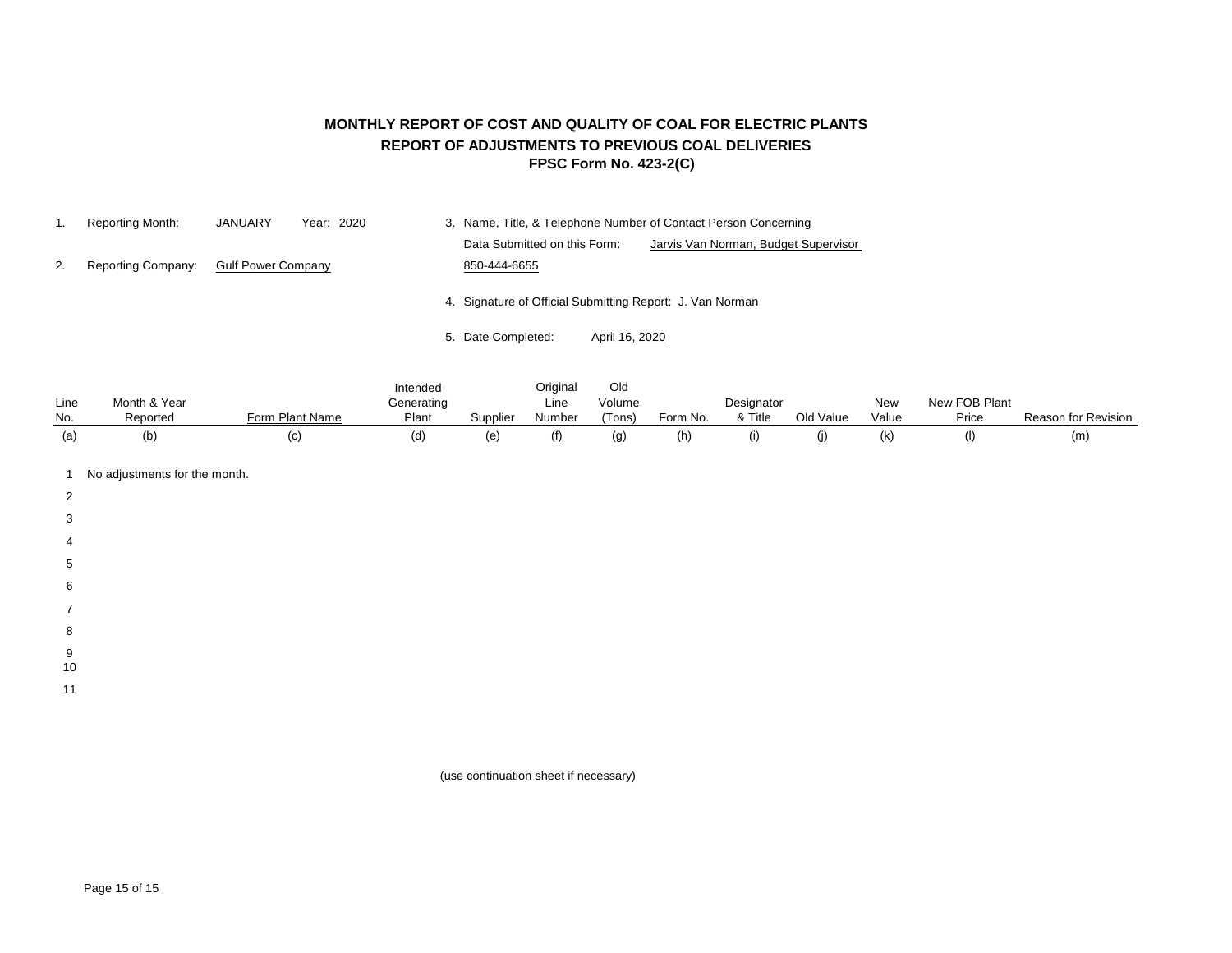#### **MONTHLY REPORT OF COST AND QUALITY OF FUEL OIL FOR ELECTRIC PLANTS ORIGIN, VOLUME, DELIVERED PRICE AND AS RECEIVED QUALITY FPSC Form No. 423-1**

- 
- 1. Reporting Month: FEBRUARY Year: 2020 3. Name, Title, & Telephone Number of Contact Person Concerning Data Submitted on this Form: Jarvis Van Norman, Budget Supervisor
- 2. Reporting Company: Gulf Power Company 650-444-6655

4. Signature of Official Submitting Report: J. Van Norman

5. Date Completed: April 16, 2020

| Line<br>No. | <b>Plant Name</b> | <b>Supplier Name</b>                        | <b>Shipping Point</b>            | Purchase<br>Type | <b>Delivery</b><br>Location | <b>Delivery</b><br>Date | Sulfur<br>⊤уре<br>Oil                                  | Sulfur<br>Level % | <b>BTU Content</b><br>(Btu/gal) | Volume<br>(Bbls) | Delivered<br>Price (\$/Bbl) |
|-------------|-------------------|---------------------------------------------|----------------------------------|------------------|-----------------------------|-------------------------|--------------------------------------------------------|-------------------|---------------------------------|------------------|-----------------------------|
| (a)         | (b)               | (c)                                         | (d)                              | (e)              | (f)                         | (g)                     | (h)                                                    | (i)               | (j)                             | $(\mathsf{k})$   | $($ l $)$                   |
|             | <b>CRIST</b>      | Petroleum Traders                           | Athens, GA                       |                  | <b>CRIST</b><br>Daniel      | 02/20<br>02/20          | FO <sub>2</sub> /LS<br>FO <sub>2</sub> /L <sub>S</sub> |                   | 138,810                         | (15)             | 11.809                      |
| 2           | Daniel<br>Scherer | Diversified Oil<br><b>Petroleum Traders</b> | Milton, GA<br>Ft. Wayne, Indiana |                  | Scherer                     | 02/20                   | FO <sub>2</sub> /L <sub>S</sub>                        |                   | 138,810<br>138,810              | 365<br>(66)      | 66.833<br>408.009           |

\*Gulf's 50% ownership of Daniel & 25% ownership of Scherer where applicable.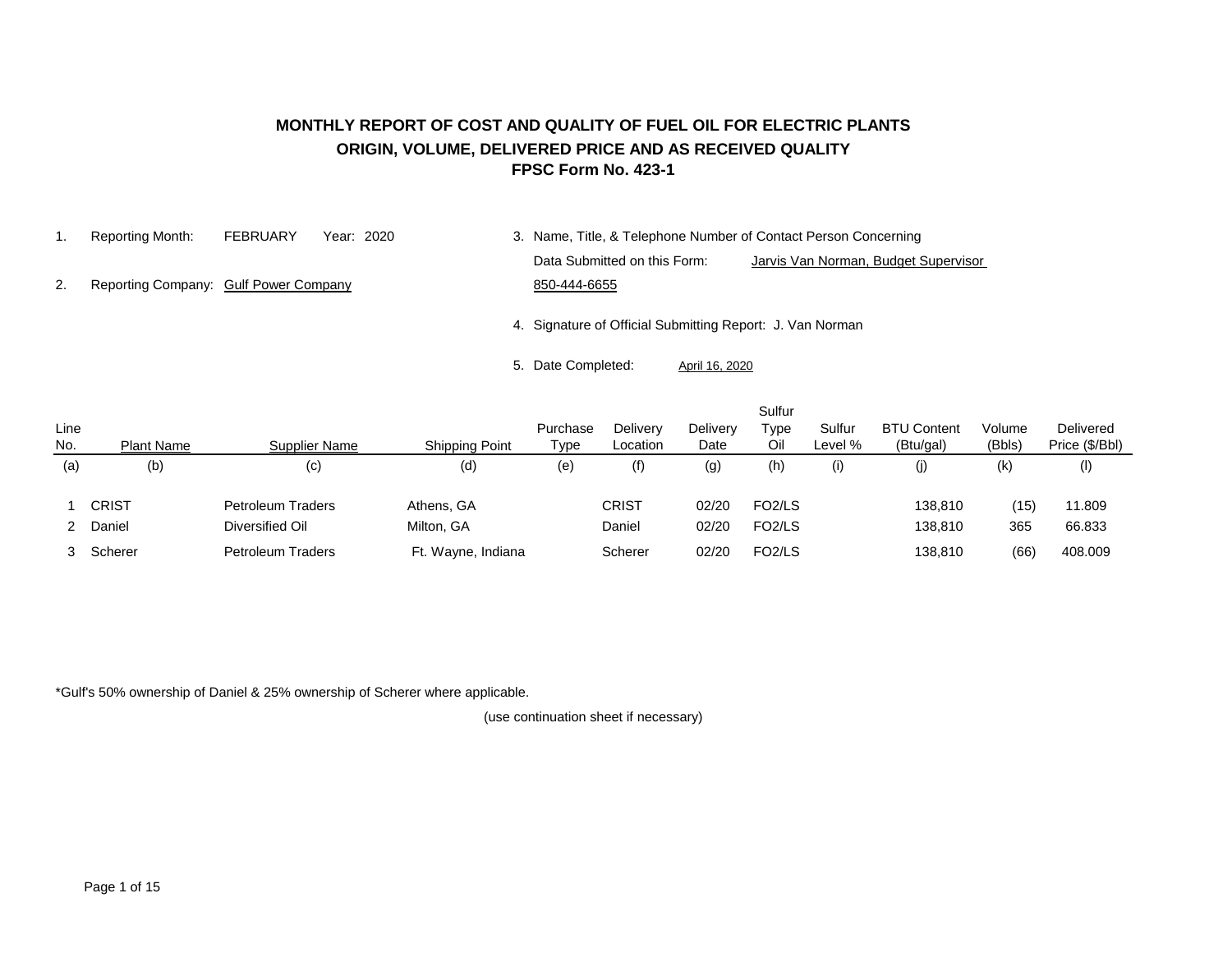|    | Reporting Month:                      | <b>FEBRUARY</b> | Year: 2020 | 3. Name, Title, & Telephone Number of Contact Person Concerning |                                      |
|----|---------------------------------------|-----------------|------------|-----------------------------------------------------------------|--------------------------------------|
|    |                                       |                 |            | Data Submitted on this Form:                                    | Jarvis Van Norman, Budget Supervisor |
| 2. | Reporting Company: Gulf Power Company |                 |            | 850-444-6655                                                    |                                      |
|    |                                       |                 |            | 4. Signature of Official Submitting Report: J. Van Norman       |                                      |

5. Date Completed: April 16, 2020

| Line<br>No. | Plant Name               | Supplier Name                               | <b>Delivery</b><br>Location | <b>Delivery</b><br>Date | Type Oil                                   | Volume<br>(Bbls) | Invoice<br>Price<br>(\$/Bbl) | Invoice<br>amount $($)$      | <b>Discount</b><br>$($ \$) | Net Amount            | Net Price<br>(\$/Bbl) | Quality<br>Adjust<br>(\$/Bbl) | Purchase<br>Price<br>(\$/Bbl) | Effective Transport<br>to<br>Terminal<br>(\$/Bbl)    | Add'l<br>Transport<br>charges<br>(\$/Bbl) | Other<br>Charges<br>(\$/Bbl) | <b>Delivered</b><br>Price<br>(\$/Bbl) |
|-------------|--------------------------|---------------------------------------------|-----------------------------|-------------------------|--------------------------------------------|------------------|------------------------------|------------------------------|----------------------------|-----------------------|-----------------------|-------------------------------|-------------------------------|------------------------------------------------------|-------------------------------------------|------------------------------|---------------------------------------|
| (a)         | (b)                      | (c)                                         | (d)                         | (e)                     | (f)                                        | (g)              | (h)                          | (1)                          | (j)                        | (k)                   |                       | (m)                           | (n)                           | (0)                                                  | (p)                                       | (q)                          | (r)                                   |
|             | <b>CRIST</b><br>2 Daniel | <b>Petroleum Traders</b><br>Diversified Oil | CRIST<br>Daniel             | 02/20<br>02/20          | FO <sub>2</sub> /LS<br>FO <sub>2</sub> /LS | (15)<br>365      | 11.809<br>66.833             | (172.64)<br>24,412.18        | $\blacksquare$             | (172.64)<br>24,412.18 | 11.809<br>66.833      | $\overline{\phantom{a}}$      | 11.809<br>66.833              | $\overline{\phantom{0}}$<br>$\overline{\phantom{a}}$ | $\overline{\phantom{a}}$<br>$\sim$        |                              | 11.809<br>66.833                      |
|             | 3 Scherer                | <b>Petroleum Traders</b>                    | Scherer                     | 02/20                   | FO <sub>2</sub> /LS                        |                  |                              | $(66)$ 408.009 $(26,850.87)$ |                            | (26, 850.87)          | 408.009               | -                             | 408.009                       | $\overline{\phantom{0}}$                             | $\overline{\phantom{0}}$                  |                              | 408.009                               |

\*Gulf's 50% ownership of Daniel & 25% ownership of Scherer where applicable.

\*\*Includes tax charges.

#### **DETAIL OF INVOICE AND TRANSPORTATION CHARGES FPSC Form No. 423-1(a)**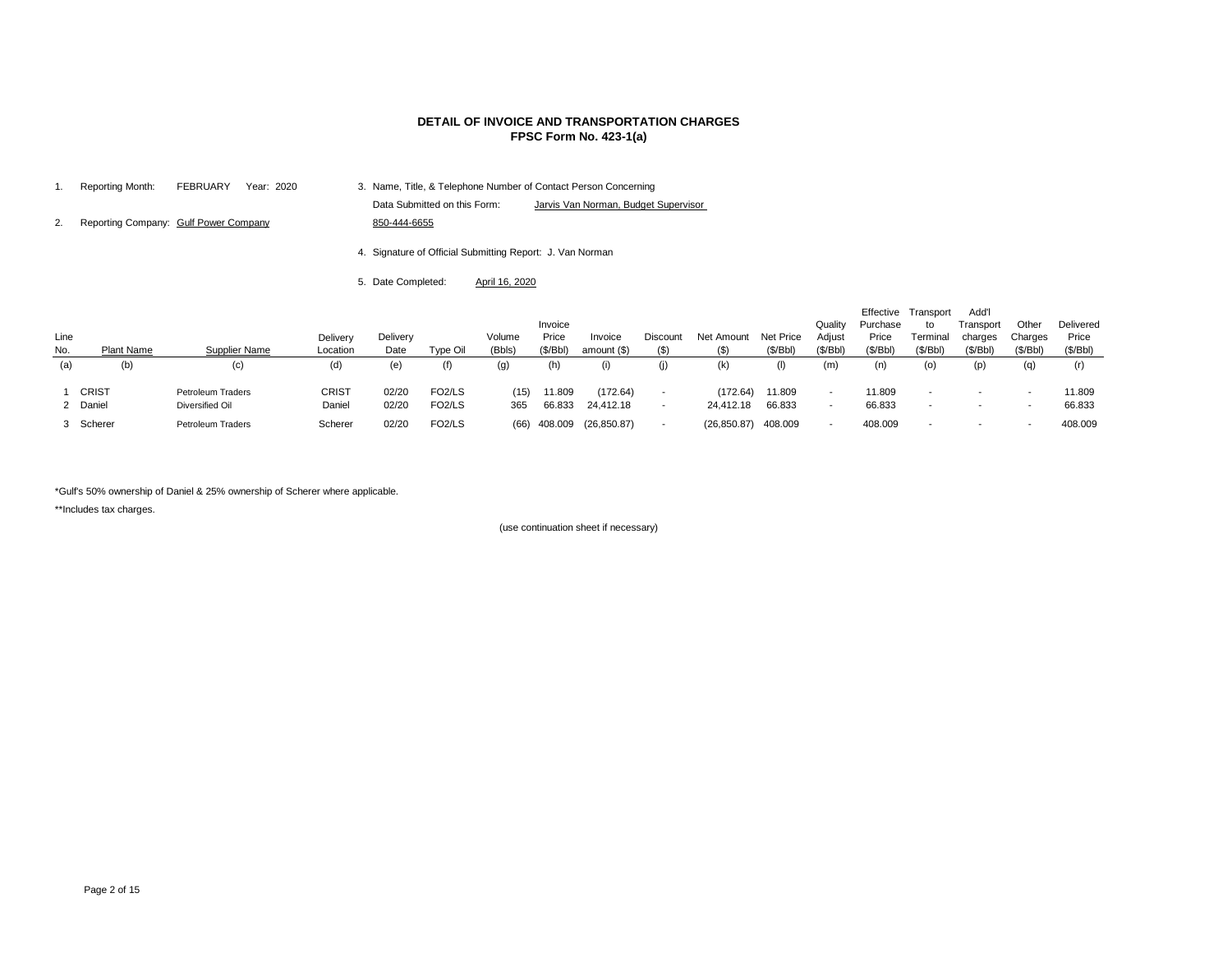# **MONTHLY REPORT OF COST AND QUALITY OF FUEL OIL FOR ELECTRIC PLANTS REPORT OF ADJUSTMENTS TO PREVIOUS OIL DELIVERIES**

FPSC Form No. 423-1(b)

1. Reporting Month: FEBRUARY Year: 2020 3. Name, Title, & Telephone Number of Contact Person Concerning Data Submitted on this Form: Jarvis Van Norman, Budget Supervisor 2. Reporting Company: Gulf Power Company 650-444-6655

4. Signature of Official Submitting Report: J. Van Norman

5. Date Completed: April 16, 2020

|      |              |                 |          | Original | Old    |          | Column     |           |           | New              |            |
|------|--------------|-----------------|----------|----------|--------|----------|------------|-----------|-----------|------------------|------------|
| Line | Month & Year |                 |          | Line     | Volume |          | Designator |           |           | <b>Delivered</b> | Reason for |
| No.  | Reported     | Form Plant Name | Supplier | Number   | (Bbls) | Form No. | & Title    | Old Value | New Value | Price            | Revision   |
| (a)  | (b)          | (C)             | (d)      | (e       |        | (g)      | (h         |           | w         | (k)              |            |

1 No adjustments for the month.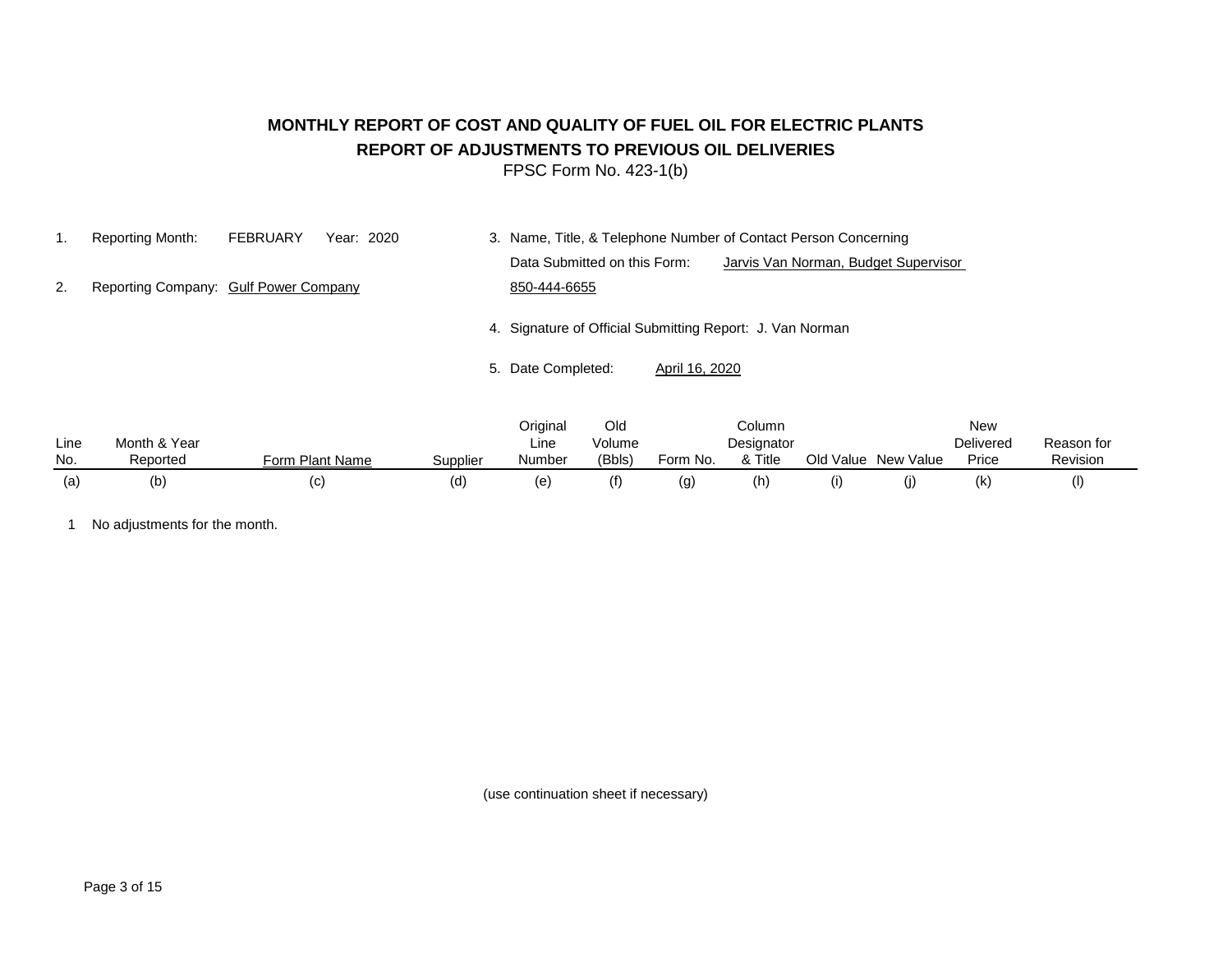## **FPSC Form 423-2 MONTHLY REPORT OF COST AND QUALITY OF COAL FOR ELECTRIC PLANTS ORIGIN, TONNAGE, DELIVERED PRICE, AND AS RECEIVED QUALITY**

|    | Reporting Month:   | <b>FEBRUARY</b><br>Year: 2020          | 4. Name, Title, & Telephone Number of Contact Person Concerning |                                      |
|----|--------------------|----------------------------------------|-----------------------------------------------------------------|--------------------------------------|
|    |                    |                                        | Data Submitted on this Form:                                    | Jarvis Van Norman, Budget Supervisor |
| 2. | Reporting Company: | <b>Gulf Power Company</b>              | 850-444-6655                                                    |                                      |
| 3. | Plant Name:        | <b>Crist Electric Generating Plant</b> | 5. Signature of Official Submitting Report: J. Van Norman       |                                      |
|    |                    |                                        | 6. Date Completed:                                              | April 16, 2020                       |

| Line<br>$\underline{\mathsf{No}}$ . | <b>Supplier Name</b>  | <b>Mine Location</b> |    |     | Purchase Type | Transport<br>Mode | Tons      | Effective<br>Purchase<br>Price<br>(\$/ Ton) | Effective<br>Transport<br>Charges<br>(\$/Top) | <b>Total FOB</b><br><b>Plant Price</b><br>(\$/Top) | Sulfur<br>Content<br>(% ) | <b>Btu Content</b><br>(Btu/lb) | Ash<br>Content<br>(% ) | Moisture<br>Content<br>(%) |
|-------------------------------------|-----------------------|----------------------|----|-----|---------------|-------------------|-----------|---------------------------------------------|-----------------------------------------------|----------------------------------------------------|---------------------------|--------------------------------|------------------------|----------------------------|
| (a)                                 | (b)                   | (c)                  |    |     | (d)           | (e)               | (f)       | (g)                                         | (h)                                           | (i)                                                | (j)                       | (k)                            | (1)                    | (m)                        |
|                                     | INTEROCEAN - COLOMBIA | 45                   | IM | 999 | $\sim$        | <b>RB</b>         | 25,943.40 |                                             |                                               | 78.156                                             | 0.62                      | 10,393                         | 7.97                   | 16.34                      |
|                                     | <b>FORESIGHT</b>      | 10                   |    | 199 | $\sim$        | <b>RB</b>         | 60,534.60 |                                             |                                               | 60.661                                             | 2.78                      | 11,864                         | 8.39                   | 10.57                      |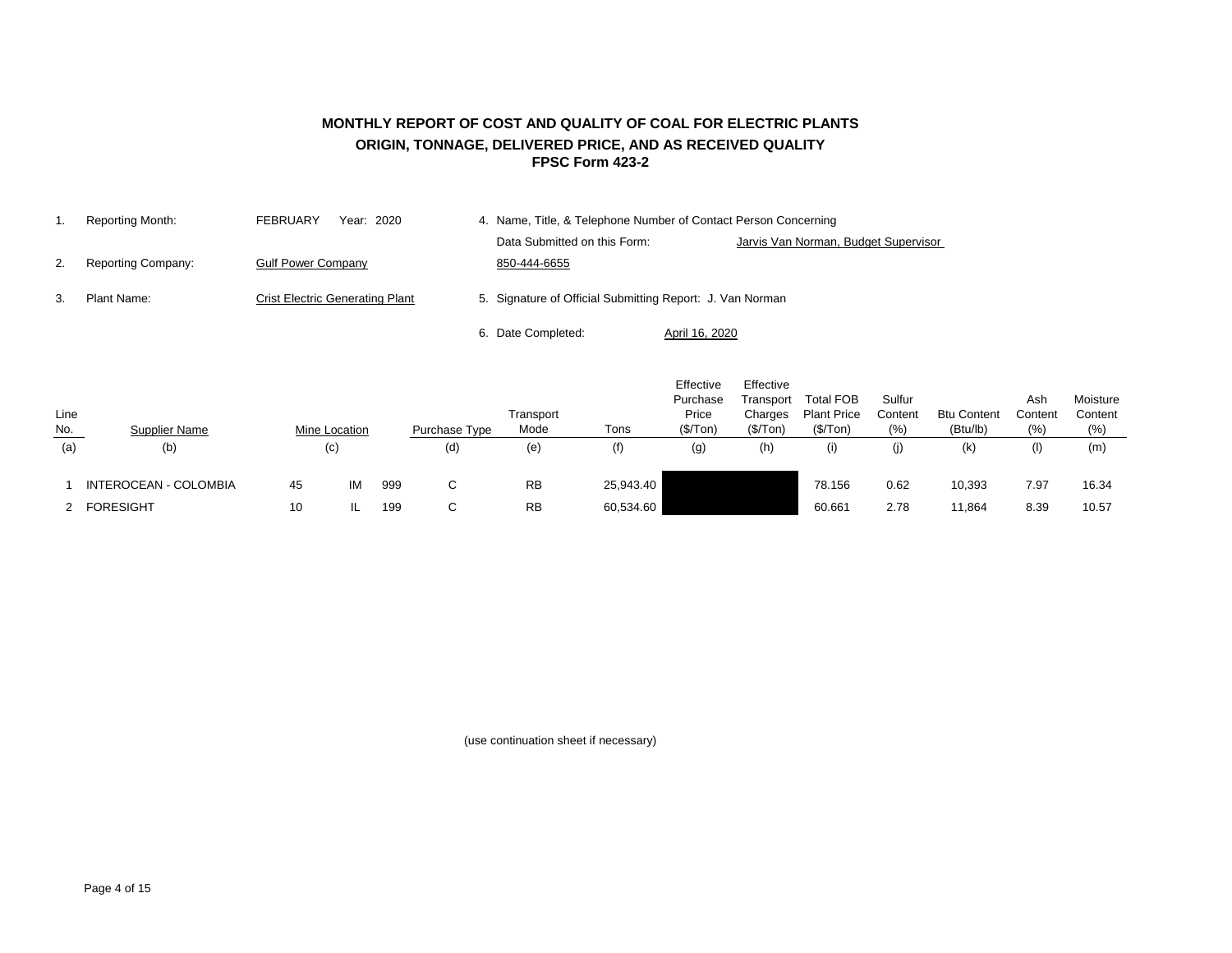### **MONTHLY REPORT OF COST AND QUALITY OF COAL FOR ELECTRIC PLANTS DETAILED PURCHASED COAL INVOICE INFORMATION FPSC Form No. 423-2(a)**

1. Reporting Month: FEBRUARY Year: 2020 4. Name, Title, & Telephone Number of Contact Person Concerning Data Submitted on this Form: Jarvis Van Norman, Budget Supervisor 2. Reporting Company: Gulf Power Company 650-444-6655 3. Plant Name: Crist Electric Generating Plant 5. Signature of Official Submitting Report: J. Van Norman 6. Date Completed: April 16, 2020

| Line<br>No. | <b>Supplier Name</b>         |    | Mine Location |     | Purchase Type | Tons      | Price<br>(\$/Top) | Shorthaul<br>FOB Mine & Loading<br>Charges<br>(\$/Top) | Original<br>Invoice<br>Price<br>(\$/Top) | Retroactive<br>Price<br>increases<br>(\$/Top) | (\$/Top) | Quality<br><b>Base Price Adjustments</b><br>(\$/Top) | Effective<br>Purchase<br>Price<br>(\$/Top) |
|-------------|------------------------------|----|---------------|-----|---------------|-----------|-------------------|--------------------------------------------------------|------------------------------------------|-----------------------------------------------|----------|------------------------------------------------------|--------------------------------------------|
| (a)         | (b)                          |    | (c)           |     | (d)           | (e)       | (f)               | (g)                                                    | (h)                                      | (i)                                           | (j)      | (k)                                                  | $($ l $)$                                  |
|             | <b>INTEROCEAN - COLOMBIA</b> | 45 | IM            | 999 | С             | 25,943.40 |                   |                                                        |                                          |                                               |          | (0.734)                                              |                                            |
|             | <b>FORESIGHT</b>             | 10 |               | 199 | С             | 60,534.60 |                   |                                                        |                                          |                                               |          | 0.191                                                |                                            |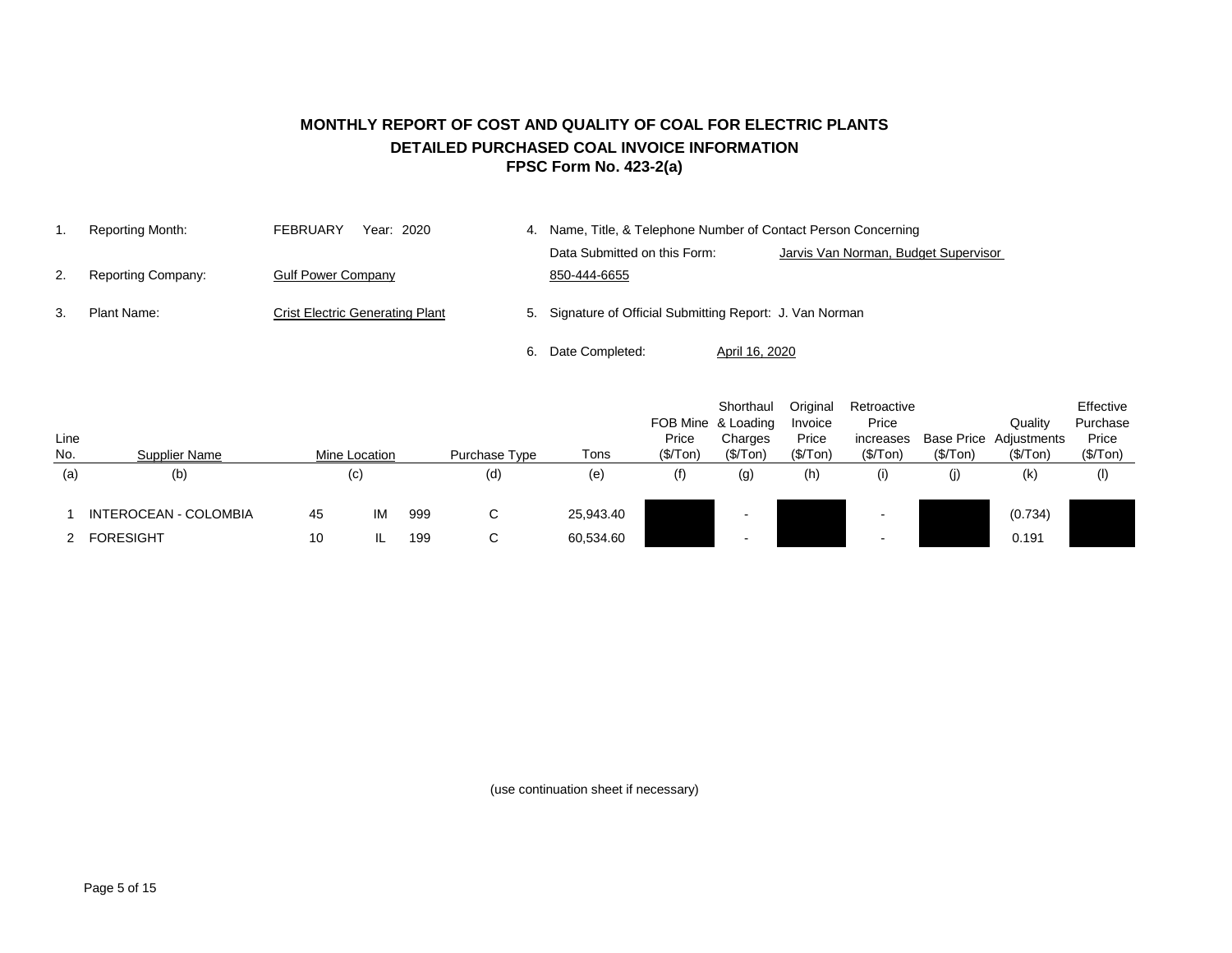| Reporting Month:   | Year: 2020<br><b>FEBRUARY</b>          | 4. Name, Title, & Telephone Number of Contact Person Concerning |                                      |
|--------------------|----------------------------------------|-----------------------------------------------------------------|--------------------------------------|
|                    |                                        | Data Submitted on this Form:                                    | Jarvis Van Norman, Budget Supervisor |
| Reporting Company: | <b>Gulf Power Company</b>              | 850-444-6655                                                    |                                      |
| Plant Name:        | <b>Crist Electric Generating Plant</b> | 5. Signature of Official Submitting Report: J. Van Norman       |                                      |

6. Date Completed: April 16, 2020

|      |                              |    |               |                       |           |           |                   |                     |                  | Rail Charges             |               | <b>Waterborne Charges</b> |           |          |          |           |                  |
|------|------------------------------|----|---------------|-----------------------|-----------|-----------|-------------------|---------------------|------------------|--------------------------|---------------|---------------------------|-----------|----------|----------|-----------|------------------|
|      |                              |    |               |                       |           |           |                   | Additional          |                  |                          |               |                           |           |          |          | Total     |                  |
|      |                              |    |               |                       |           |           |                   | Effective Shorthaul |                  |                          |               | Trans-                    | Ocean     | Other    | Other    | Transpor- |                  |
|      |                              |    |               |                       |           |           |                   | Purchase & Loading  |                  | Other Rail               |               | loading                   | Barge     | Water    | Related  | tation    | <b>FOB Plant</b> |
| Line |                              |    |               |                       | Transport |           | Price             | Charges             | <b>Rail Rate</b> | Charges                  | River Barge   | Rate                      | Rate      | Charges  | Charges  | charges   | Price            |
| No.  | Supplier Name                |    | Mine Location | <b>Shipping Point</b> | Mode      | Tons      | (\$/Top)          | (\$/Top)            | (\$/Top)         | (\$/Ton)                 | Rate (\$/Ton) | (\$/Ton)                  | (\$/ Ton) | (\$/Ton) | (\$/Top) | (\$/ Ton) | (\$/Top)         |
| (a)  | (b)                          |    | (c)           | (d)                   | (e)       | (f)       | $\left( 9\right)$ | (h)                 | (i)              | (j)                      | (k)           | (I)                       | (m)       | (n)      | (o)      | (p)       | (q)              |
|      | <b>INTEROCEAN - COLOMBIA</b> | 45 | IM            | 999 ASDD              | <b>RB</b> | 25,943.40 |                   |                     | $\sim$           | $\sim$                   |               |                           |           |          |          |           | 78.156           |
|      |                              |    |               |                       |           |           |                   |                     |                  |                          |               |                           |           |          |          |           |                  |
|      | 2 FORESIGHT                  | 10 |               | 199 Mt. Vernon, IL    | <b>RB</b> | 60,534.60 |                   |                     |                  | $\overline{\phantom{a}}$ |               |                           |           |          | -        |           | 60.661           |

(use continuation sheet if necessary)

## **MONTHLY REPORT OF COST AND QUALITY OF COAL FOR ELECTRIC PLANTS DETAIL OF TRANSPORTATION CHARGES FPSC Form No. 423-2(b)**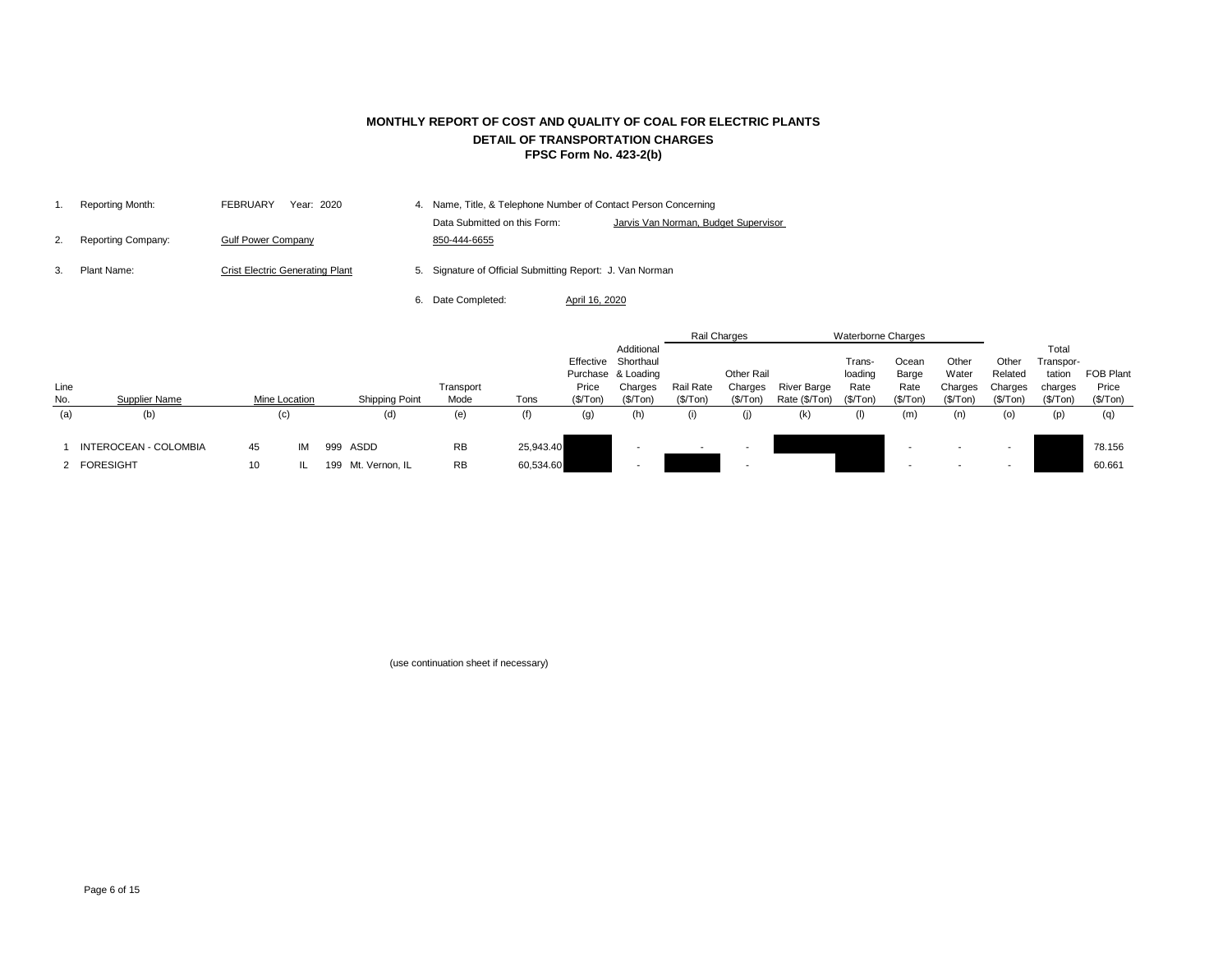## **FPSC Form No. 423-2(c) MONTHLY REPORT OF COST AND QUALITY OF COAL FOR ELECTRIC PLANTS REPORT OF ADJUSTMENTS TO PREVIOUS COAL DELIVERIES**

|    | Reporting Month: | FEBRUARY<br>Year: 2020                | 3. Name, Title, & Telephone Number of Contact Person Concerning      |
|----|------------------|---------------------------------------|----------------------------------------------------------------------|
|    |                  |                                       | Data Submitted on this Form:<br>Jarvis Van Norman, Budget Supervisor |
| 2. |                  | Reporting Company: Gulf Power Company | 850-444-6655                                                         |
|    |                  |                                       | 4. Signature of Official Submitting Report: J. Van Norman            |
|    |                  |                                       | 5. Date Completed:<br><u>April 16, 2020</u>                          |

|      |              |                 | Intended   |          | Original | Old    |          |              |           |       |               |                            |
|------|--------------|-----------------|------------|----------|----------|--------|----------|--------------|-----------|-------|---------------|----------------------------|
| Line | Month & Year |                 | Generating |          | Line     | Volume |          | Designator   |           | New   | New FOB Plant |                            |
| No.  | Reported     | Form Plant Name | Plant      | Supplier | Number   | (Tons) | Form No. | & Title      | Old Value | Value | Price         | <b>Reason for Revision</b> |
|      | (b)          | (C)             |            | (e       |          | (g     | (h)      | $\mathbf{u}$ | O)        | (k)   | (             | (m)                        |

1 No adjustments for the month.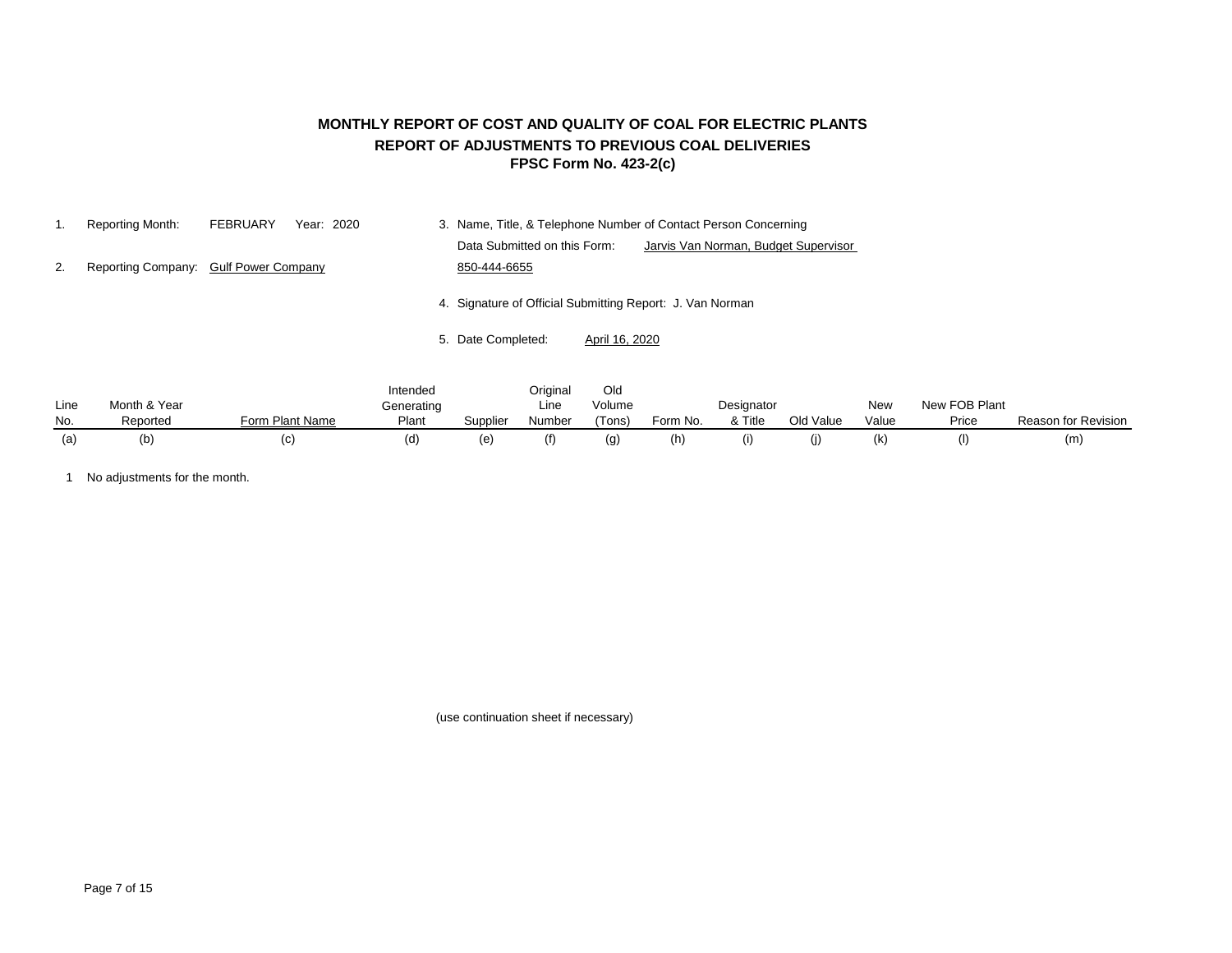#### **MONTHLY REPORT OF COST AND QUALITY OF COAL FOR ELECTRIC PLANTS ORIGIN, TONNAGE, DELIVERED PRICE, AND AS RECEIVED QUALITY FPSC Form No. 423-2**

|    | Reporting Month:          | FEBRUARY<br>Year: 2020           | 4. Name, Title, & Telephone Number of Contact Person Concerning |                                      |  |  |  |
|----|---------------------------|----------------------------------|-----------------------------------------------------------------|--------------------------------------|--|--|--|
|    |                           |                                  | Data Submitted on this Form:                                    | Jarvis Van Norman, Budget Supervisor |  |  |  |
| 2. | <b>Reporting Company:</b> | <b>Gulf Power Company</b>        | 850-444-6655                                                    |                                      |  |  |  |
| 3. | Plant Name:               | Daniel Electric Generating Plant | 5. Signature of Official Submitting Report: J. Van Norman       |                                      |  |  |  |
|    |                           |                                  | Date Completed:<br>April 16, 2020                               |                                      |  |  |  |

|      |                 |               |             |           |           |          | Effective Effective |                              |         |                    |         |          |
|------|-----------------|---------------|-------------|-----------|-----------|----------|---------------------|------------------------------|---------|--------------------|---------|----------|
|      |                 |               |             |           |           |          |                     | Purchase Transport Total FOB | Sulfur  |                    | Ash     | Moisture |
| Line |                 |               | Purchase    | Transport |           | Price    |                     | Charges Plant Price          | Content | <b>Btu Content</b> | Content | Content  |
| No.  | Supplier Name   | Mine Location | <b>Type</b> | Mode      | Tons      | (\$/Ton) | (\$/ Ton)           | (\$/ Ton)                    | (%)     | (Btu/lb)           | (%)     | (% )     |
| (a)  | (b)             | (c)           | (d)         | (e)       |           | (g)      | (h)                 |                              | (j)     | (k)                | (1)     | (m)      |
|      | ARCH COAL, INC. | 19/WY/5       |             | UR        | 15,951.83 |          |                     | 47.55                        | 0.21    | 8943               | 5.07    | 26.53    |

\*Tons received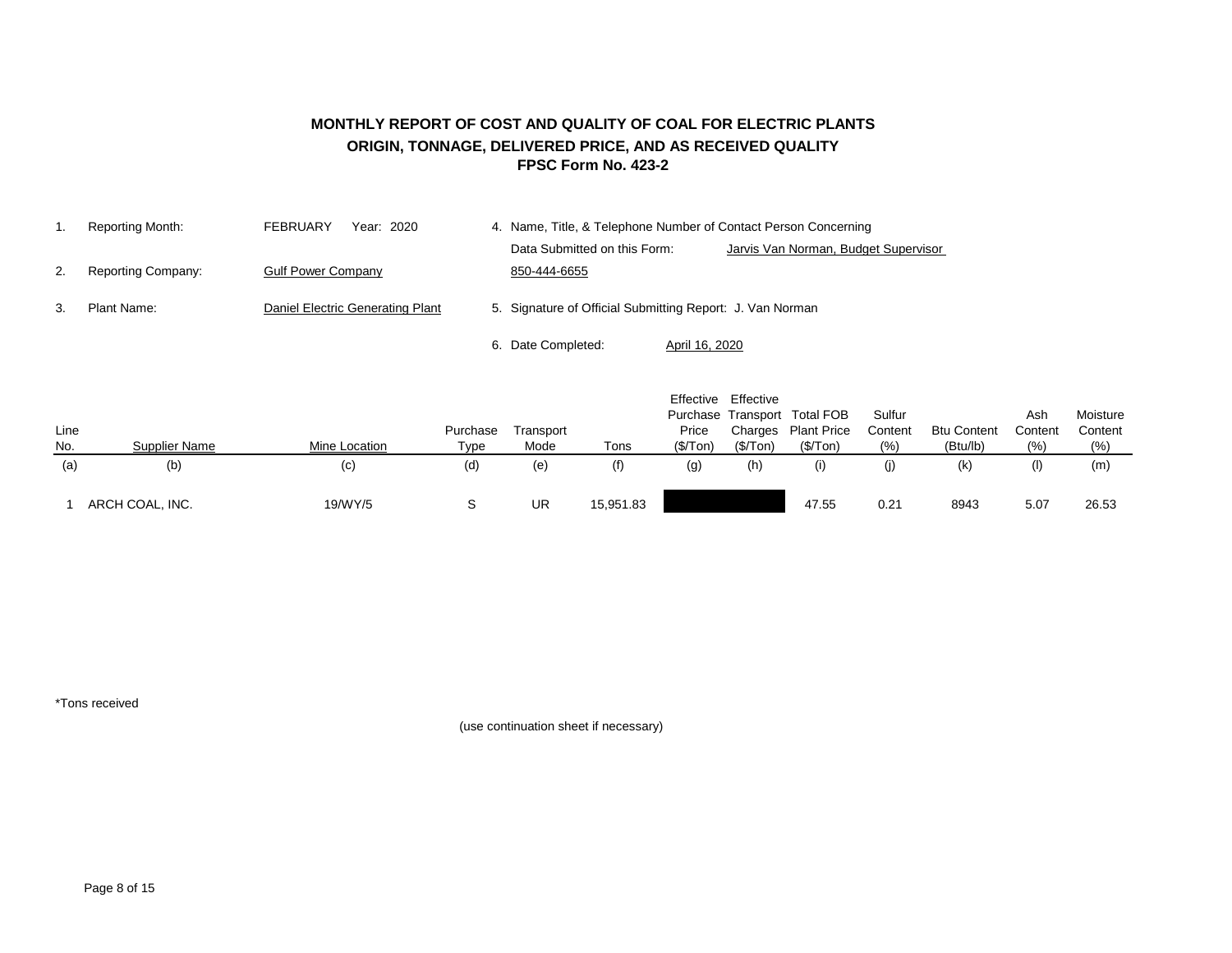## **MONTHLY REPORT OF COST AND QUALITY OF COAL FOR ELECTRIC PLANTS DETAILED PURCHASED COAL INVOICE INFORMATION FPSC Form No. 423-2(a)**

|    | Reporting Month:          | Year: 2020<br><b>FEBRUARY</b>    | 4. Name, Title, & Telephone Number of Contact Person Concerning |                |                                      |  |
|----|---------------------------|----------------------------------|-----------------------------------------------------------------|----------------|--------------------------------------|--|
|    |                           |                                  | Data Submitted on this Form:                                    |                | Jarvis Van Norman, Budget Supervisor |  |
| 2. | <b>Reporting Company:</b> | <b>Gulf Power Company</b>        | 850-444-6655                                                    |                |                                      |  |
| 3. | Plant Name:               | Daniel Electric Generating Plant | 5. Signature of Official Submitting Report: J. Van Norman       |                |                                      |  |
|    |                           |                                  | Date Completed:                                                 | April 16, 2020 |                                      |  |

| Line<br>No. | Supplier Name   | Mine Location | Purchase<br>Type | Tons      | FOB Mine & Loading<br>Price<br>(\$/Top) | Shorthaul<br>Charges<br>(\$/Top) | Original<br>Invoice<br>Price<br>(\$/Top) | Retroactive<br>Price<br>increases<br>(\$/ Ton) | (\$/Top) | Quality<br><b>Base Price Adjustments</b><br>(\$/Top) | Effective<br>Purchase<br>Price<br>(\$/Top) |
|-------------|-----------------|---------------|------------------|-----------|-----------------------------------------|----------------------------------|------------------------------------------|------------------------------------------------|----------|------------------------------------------------------|--------------------------------------------|
| (a)         | (b)             | (c)           | (d)              | (e)       | (f)                                     | (g)                              | (h)                                      | (i)                                            | (j)      | (k)                                                  | (1)                                        |
|             | ARCH COAL, INC. | 19/WY/5       |                  | 15,951.83 |                                         | 0.200                            |                                          |                                                |          | (0.070)                                              |                                            |

\*Tons received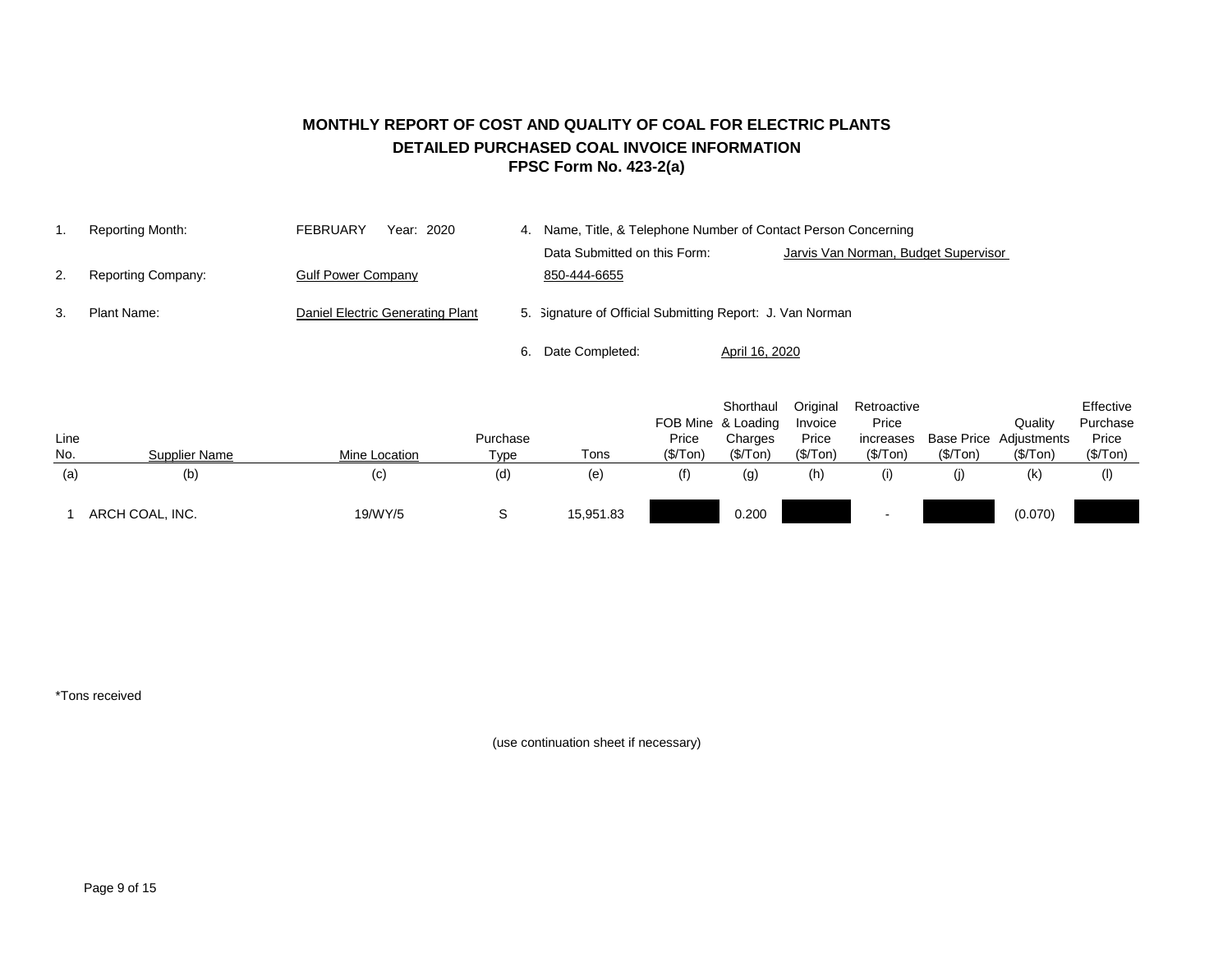|    | Reporting Month:          | <b>FEBRUARY</b><br>Year: 2020    | 4. Name, Title, & Telephone Number of Contact Person Concerning |                                                           |                |                                      |  |
|----|---------------------------|----------------------------------|-----------------------------------------------------------------|-----------------------------------------------------------|----------------|--------------------------------------|--|
|    |                           |                                  |                                                                 | Data Submitted on this Form:                              |                | Jarvis Van Norman, Budget Supervisor |  |
| 2. | <b>Reporting Company:</b> | <b>Gulf Power Company</b>        |                                                                 | 850-444-6655                                              |                |                                      |  |
|    | Plant Name:               | Daniel Electric Generating Plant |                                                                 | 5. Signature of Official Submitting Report: J. Van Norman |                |                                      |  |
|    |                           |                                  |                                                                 | 6. Date Completed:                                        | April 16, 2020 |                                      |  |

|             |                      |                      |                       |                   |           |                                                                 |                                    | Rail Charges           |                                    | <b>Waterborne Charges</b>    |                                       |                                    |                                        |                                          |                                                     |                                       |
|-------------|----------------------|----------------------|-----------------------|-------------------|-----------|-----------------------------------------------------------------|------------------------------------|------------------------|------------------------------------|------------------------------|---------------------------------------|------------------------------------|----------------------------------------|------------------------------------------|-----------------------------------------------------|---------------------------------------|
| Line<br>No. | <b>Supplier Name</b> | <b>Mine Location</b> | <b>Shipping Point</b> | Transport<br>Mode | Tons      | Effective Shorthaul<br>Purchase & Loading<br>Price<br>(\$/ Ton) | Additional<br>Charges<br>(\$/ Ton) | Rail Rate<br>(\$/ Ton) | Other Rail<br>Charges<br>(\$/ Ton) | River Barge<br>Rate (\$/Ton) | Trans-<br>loading<br>Rate<br>(\$/Top) | Ocean<br>Barge<br>Rate<br>(\$/Top) | Other<br>Water<br>Charges<br>(\$/ Ton) | Other<br>Related<br>Charges<br>(\$/ Ton) | Total<br>Transpor-<br>tation<br>charges<br>(\$/Top) | <b>FOB Plant</b><br>Price<br>(\$/Top) |
| (a)         | (b)                  | $\left( c\right)$    | (d)                   | (e)               |           | $\left( 9\right)$                                               |                                    | (i)                    |                                    | (k)                          | (1)                                   | (m)                                | (n)                                    | (0)                                      | (p)                                                 | (q)                                   |
|             | ARCH COAL, INC.      | 19/WY/5              | <b>BLACK THUNDER</b>  | <b>UR</b>         | 15,951.83 |                                                                 |                                    |                        | $\sim$                             | $\sim$                       |                                       |                                    |                                        |                                          |                                                     | 47.55                                 |

\*Tons received

## **MONTHLY REPORT OF COST AND QUALITY OF COAL FOR ELECTRIC PLANTS DETAIL OF TRANSPORTATION CHARGES FPSC Form No. 423-2(b)**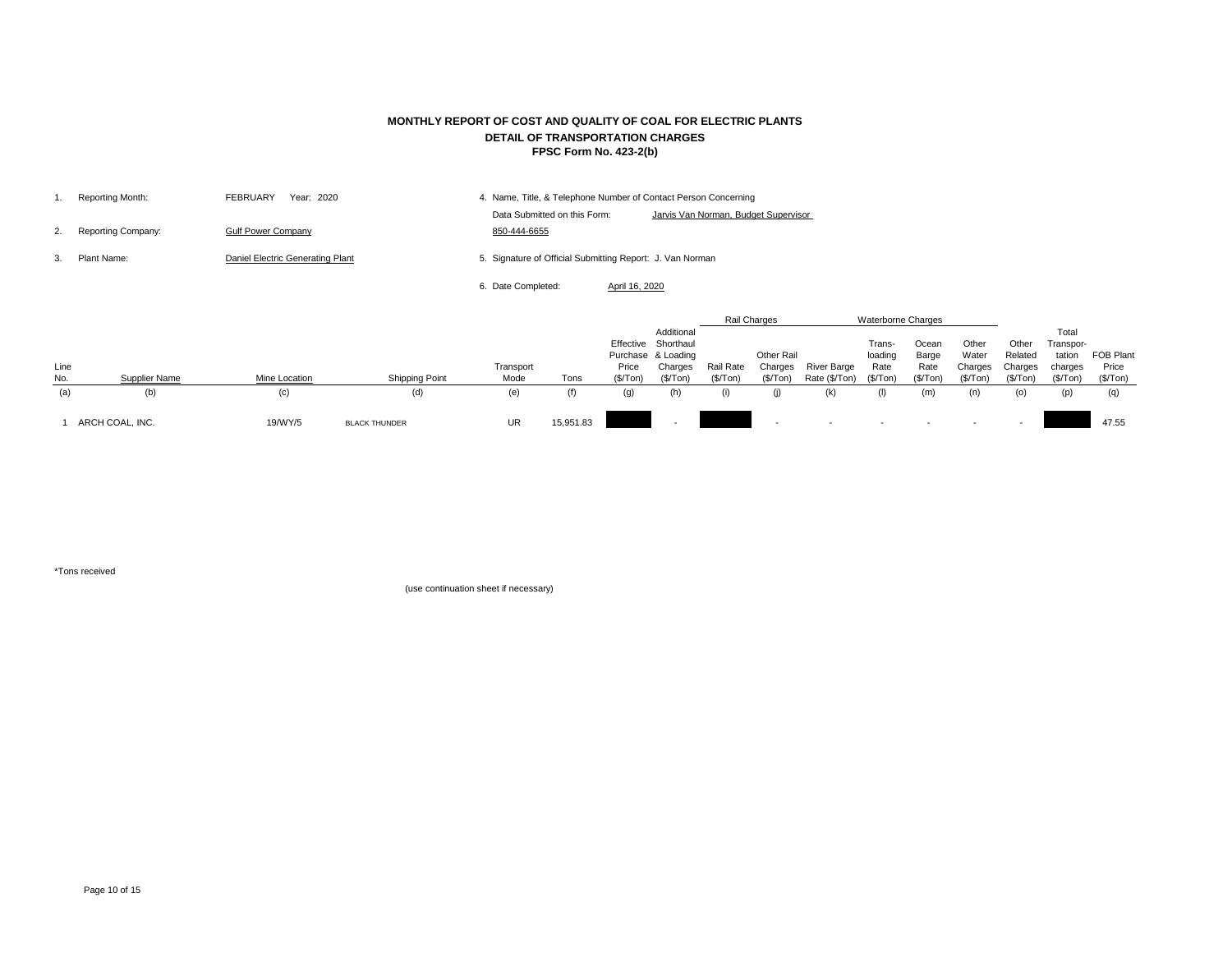## **MONTHLY REPORT OF COST AND QUALITY OF COAL FOR ELECTRIC PLANTS REPORT OF ADJUSTMENTS TO PREVIOUS COAL DELIVERIES FPSC Form No. 423-2(C)**

|    | Reporting Month:   | <b>FEBRUARY</b><br>Year: 2020 | 3. Name, Title, & Telephone Number of Contact Person Concerning      |  |
|----|--------------------|-------------------------------|----------------------------------------------------------------------|--|
|    |                    |                               | Data Submitted on this Form:<br>Jarvis Van Norman, Budget Supervisor |  |
| 2. | Reporting Company: | <b>Gulf Power Company</b>     | 850-444-6655                                                         |  |
|    |                    |                               | 4. Signature of Official Submitting Report: J. Van Norman            |  |
|    |                    |                               | 5. Date Completed:<br>April 16, 2020                                 |  |
|    |                    |                               | Original<br>Old<br>Intended                                          |  |

| Line | Month & Year |                 | <br>Generating |          | <u>- 211 1128</u><br>Line | <u>viu</u><br>Volume |          | Designator |           | <b>New</b> | New FOB Plant |                     |
|------|--------------|-----------------|----------------|----------|---------------------------|----------------------|----------|------------|-----------|------------|---------------|---------------------|
| No.  | Reported     | Form Plant Name | Plant          | Supplier | Number                    | (Tons)               | Form No. | & Title    | Old Value | Value      | Price         | Reason for Revision |
| (a)  | (b)          | וטו             |                |          |                           | (g)                  | (h)      |            |           |            | (1)           | (m                  |

1 No adjustments for the month.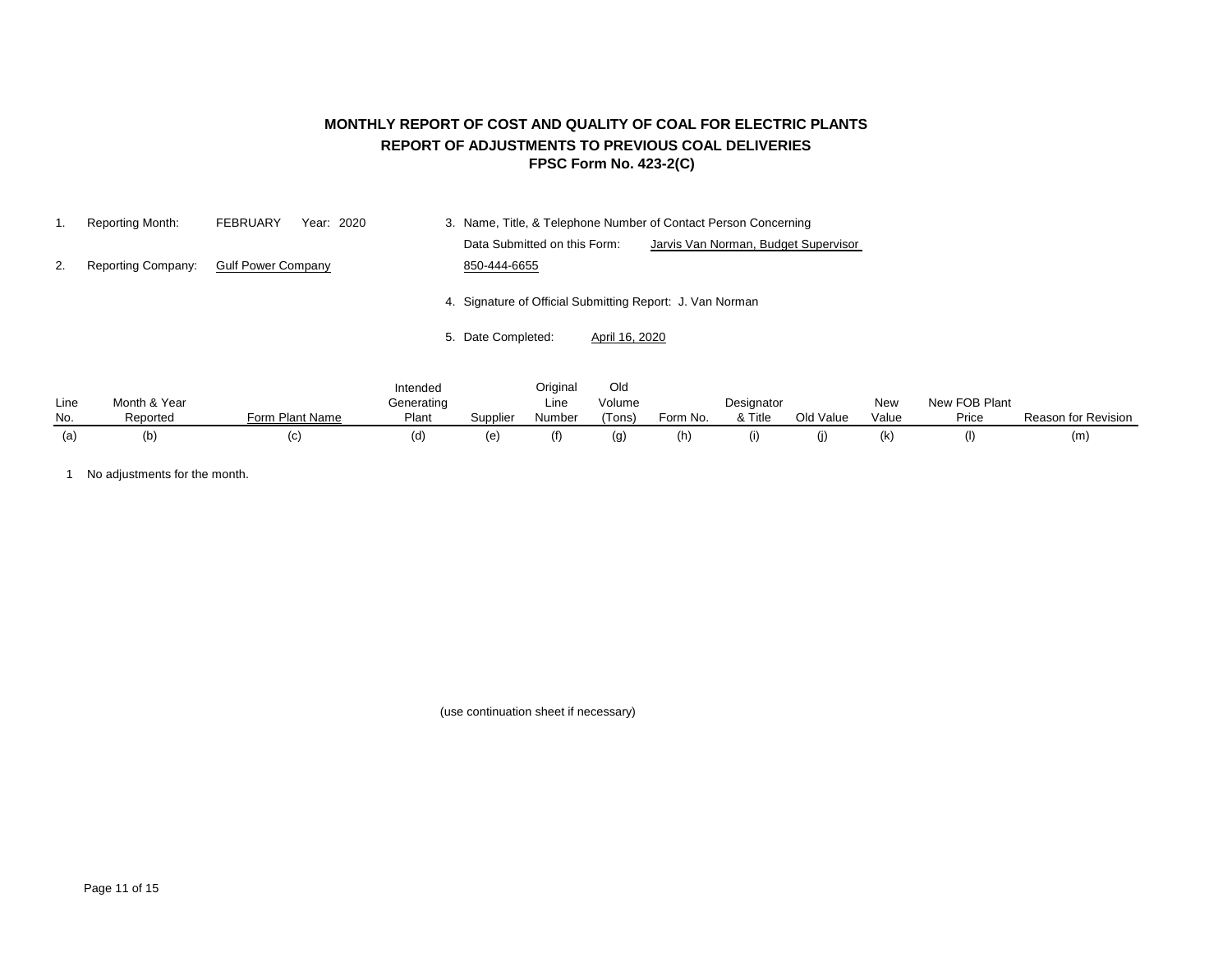### **MONTHLY REPORT OF COST AND QUALITY OF COAL FOR ELECTRIC PLANTS ORIGIN, TONNAGE, DELIVERED PRICE, AND AS RECEIVED QUALITY FPSC Form No. 423-2**

|    | Reporting Month:          | 2020<br><b>FEBRUARY</b><br>Year:         | 4. Name, Title, & Telephone Number of Contact Person Concerning |                                                           |                                      |  |  |  |
|----|---------------------------|------------------------------------------|-----------------------------------------------------------------|-----------------------------------------------------------|--------------------------------------|--|--|--|
|    |                           |                                          |                                                                 | Data Submitted on this Form:                              | Jarvis Van Norman, Budget Supervisor |  |  |  |
| 2. | <b>Reporting Company:</b> | <b>Gulf Power Company</b>                |                                                                 | 850-444-6655                                              |                                      |  |  |  |
| 3. | Plant Name:               | <b>Scherer Electric Generating Plant</b> |                                                                 | 5. Signature of Official Submitting Report: J. Van Norman |                                      |  |  |  |
|    |                           |                                          |                                                                 | 6. Date Completed:                                        | April 16, 2020                       |  |  |  |

| Line<br>No. | <b>Supplier Name</b>     | Mine Location | Purchase<br>Type | Transport<br>Mode | Tons  | Effective<br>Purchase<br>Price<br>(\$/ Ton) | Effective<br>Transport<br>Charges (\$/Ton) | <b>Total FOB</b><br><b>Plant Price</b><br>(\$/Top) | Sulfur<br>Content<br>(% ) | <b>Btu Content</b><br>(Btu/lb) | Ash<br>Content<br>(% ) | Moisture<br>Content<br>(% ) |
|-------------|--------------------------|---------------|------------------|-------------------|-------|---------------------------------------------|--------------------------------------------|----------------------------------------------------|---------------------------|--------------------------------|------------------------|-----------------------------|
| (a)         | (b)                      | (c)           | (d)              | (e)               | (f)   | (g)                                         | (h)                                        | (i)                                                | (j)                       | (k)                            | (1)                    | (m)                         |
|             | PEABODY COALSALES, LLC   | 19/WY/5       | S                | <b>UR</b>         | 1,174 |                                             |                                            | 43.878                                             | 0.330                     | 8531                           | 6.02                   | 28.31                       |
|             | 2 BLACKJEWEL             | 19/WY/5       | S                | <b>UR</b>         | 3,713 |                                             |                                            | 42.560                                             | 0.415                     | 8381                           | 5.51                   | 29.41                       |
|             | 3 BUCKSKIN MINING CO.    | 19/WY/5       | S                | <b>UR</b>         | 2,932 |                                             |                                            | 42.999                                             | 0.310                     | 8370                           | 4.76                   | 29.94                       |
|             | 4 BUCKSKIN MINING CO.    | 19/WY/5       | S                | <b>UR</b>         | 880   |                                             |                                            | 43.191                                             | 0.330                     | 8347                           | 5.33                   | 29.48                       |
|             | 5 KENNECOTT              | 19/WY/5       | S                | <b>UR</b>         | 830   |                                             |                                            | 43.503                                             | 0.340                     | 8545                           | 5.71                   | 28.13                       |
|             | 6 PEABODY COALSALES, LLC | 19/WY/5       | S                | <b>UR</b>         | 1,000 |                                             |                                            | 44.856                                             | 0.180                     | 8736                           | 4.25                   | 27.81                       |
|             | 7 PEABODY COALSALES, LLC | 19/WY/5       | S                | <b>UR</b>         | 905   |                                             |                                            | 43.581                                             | 0.320                     | 8584                           | 4.94                   | 28.83                       |
|             | 8 CONTURA                | 19/WY/5       | S                | <b>UR</b>         | 5,748 |                                             |                                            | 42.938                                             | 0.410                     | 8303                           | 5.36                   | 30.04                       |

\*Previously Plant Scherer reported purchases in MMBTUs. Beginning in the 1st quarter 2020 and moving forward Plant Scherer purchases will be reported in tons received.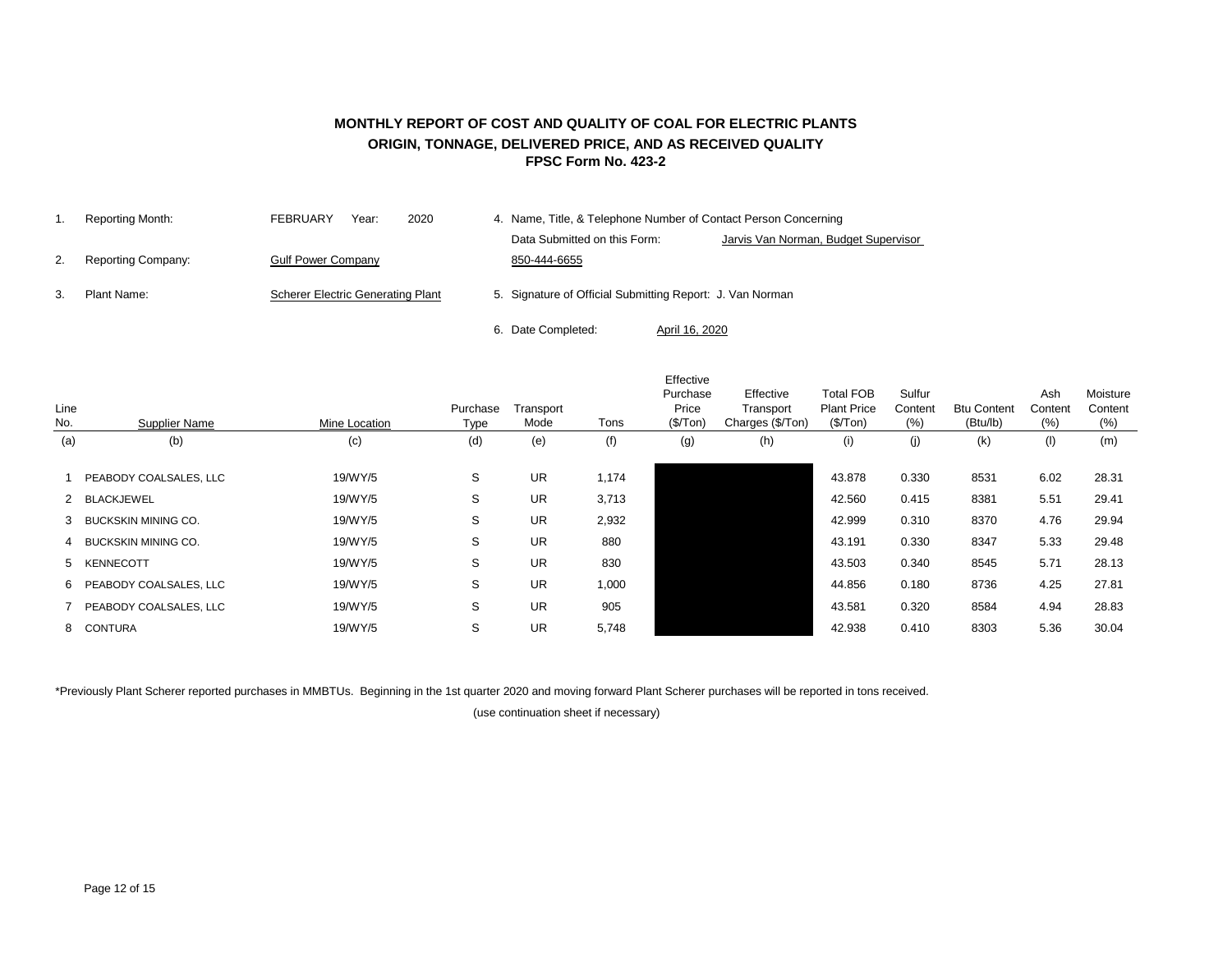## **MONTHLY REPORT OF COST AND QUALITY OF COAL FOR ELECTRIC PLANTS DETAILED PURCHASED COAL INVOICE INFORMATION FPSC Form No. 423-2(a)**

|               | Reporting Month:          | <b>FEBRUARY</b><br>Year: 2020            | 4. Name, Title, & Telephone Number of Contact Person Concerning |                                      |
|---------------|---------------------------|------------------------------------------|-----------------------------------------------------------------|--------------------------------------|
|               |                           |                                          | Data Submitted on this Form:                                    | Jarvis Van Norman, Budget Supervisor |
| <sup>2.</sup> | <b>Reporting Company:</b> | <b>Gulf Power Company</b>                | 850-444-6655                                                    |                                      |
| 3.            | Plant Name:               | <b>Scherer Electric Generating Plant</b> | 5. Signature of Official Submitting Report: J. Van Norman       |                                      |
|               |                           |                                          | 6. Date Completed:                                              | April 16, 2020                       |

| Line<br>No. | Supplier Name            | Mine Location | Purchase<br>Type | Tons  | FOB Mine<br>Price (\$/Ton) | Shorthaul &<br>Loading<br>Charges<br>(\$/Top) | Original<br><b>Invoice Price</b><br>(\$/Top) | Retroactive<br>Price<br>increases<br>(\$/Ton) | <b>Base Price</b><br>(\$/Top) | Quality<br>Adjustments<br>(\$/Top) | Effective<br>Purchase<br>Price (\$/Ton) |
|-------------|--------------------------|---------------|------------------|-------|----------------------------|-----------------------------------------------|----------------------------------------------|-----------------------------------------------|-------------------------------|------------------------------------|-----------------------------------------|
| (a)         | (b)                      | (c)           | (d)              | (e)   | (f)                        | (g)                                           | (h)                                          | (i)                                           | (j)                           | (k)                                | (1)                                     |
|             | PEABODY COALSALES, LLC   | 19/WY/5       | S                | 1,174 |                            | 0.130                                         |                                              |                                               |                               | 0.036                              |                                         |
|             | 2 BLACKJEWEL             | 19/WY/5       | S                | 3,713 |                            | 0.147                                         |                                              |                                               |                               | 0.032                              |                                         |
|             | 3 BUCKSKIN MINING CO.    | 19/WY/5       | S                | 2,932 |                            | 0.125                                         |                                              |                                               |                               | (0.151)                            |                                         |
|             | 4 BUCKSKIN MINING CO.    | 19/WY/5       | S                | 880   |                            | 0.125                                         |                                              |                                               |                               | (0.269)                            |                                         |
|             | 5 KENNECOTT              | 19/WY/5       | S                | 830   |                            | 0.149                                         |                                              |                                               |                               | (0.029)                            |                                         |
|             | 6 PEABODY COALSALES, LLC | 19/WY/5       | S                | 1,000 |                            | 0.130                                         |                                              |                                               |                               | 0.238                              |                                         |
|             | 7 PEABODY COALSALES, LLC | 19/WY/5       | S                | 905   |                            | 0.131                                         |                                              |                                               |                               | 0.085                              |                                         |
|             | 8 CONTURA                | 19/WY/5       | S                | 5,748 |                            | 0.147                                         |                                              |                                               |                               | (0.164)                            |                                         |
|             |                          |               |                  |       |                            |                                               |                                              |                                               |                               |                                    |                                         |

\*Previously Plant Scherer reported purchases in MMBTUs. Beginning in the 1st quarter 2020 and moving forward Plant Scherer purchases will be reported in tons received.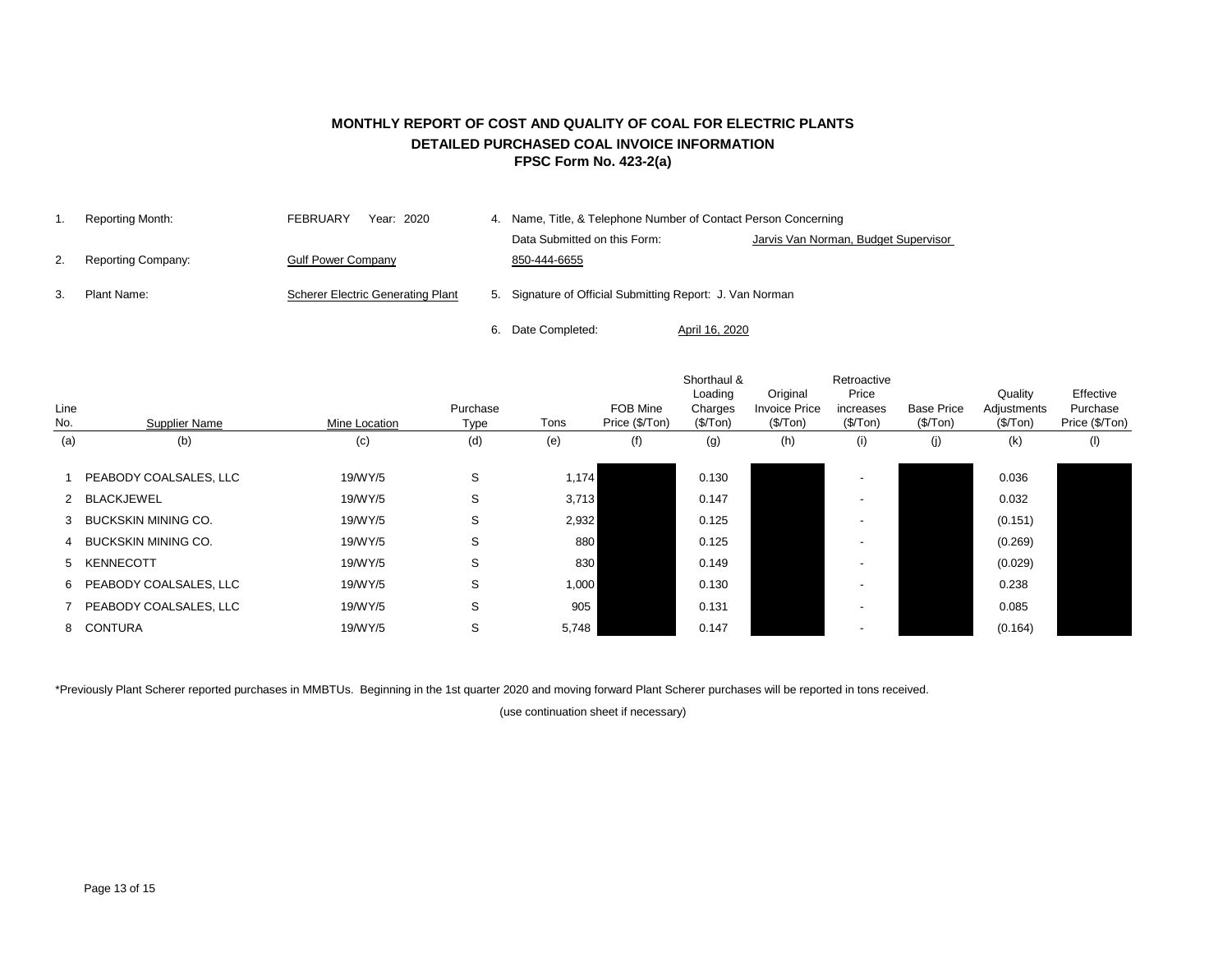| Reporting Month:          | <b>FEBRUARY</b><br>Year: 2020            | 4. | Name, Title, & Telephone Number of Contact Person Concerning |                               |
|---------------------------|------------------------------------------|----|--------------------------------------------------------------|-------------------------------|
|                           |                                          |    | Data Submitted on this Form:                                 | Jarvis Van Norman, Budget Sup |
| <b>Reporting Company:</b> | <b>Gulf Power Company</b>                |    | 850-444-6655                                                 |                               |
| Plant Name:               | <b>Scherer Electric Generating Plant</b> | 5. | Signature of Official Submitting Report: J. Van Norman       |                               |

6. Date Completed:

|             |                          |               |                              |                   |       |                                             |                                                              |                               | Rail Charges                              |               |                                                        | <b>Waterborne Charges</b> |                                     |                                              |                                                      |                             |
|-------------|--------------------------|---------------|------------------------------|-------------------|-------|---------------------------------------------|--------------------------------------------------------------|-------------------------------|-------------------------------------------|---------------|--------------------------------------------------------|---------------------------|-------------------------------------|----------------------------------------------|------------------------------------------------------|-----------------------------|
| Line<br>No. | <b>Supplier Name</b>     | Mine Location | <b>Shipping Point</b>        | Transport<br>Mode | Tons  | Effective<br>Purchase<br>Price<br>(\$/ Ton) | Additional<br>Shorthaul &<br>Loading<br>Charges<br>(\$/ Ton) | <b>Rail Rate</b><br>(\$/ Ton) | <b>Other Rail</b><br>Charges<br>(\$/ Ton) | Rate (\$/Ton) | River Barge Trans-loading Ocean Barge<br>Rate (\$/Ton) | Rate (\$/Ton)             | Other Water<br>Charges<br>(\$/ Ton) | <b>Other Related</b><br>Charges<br>(\$/ Ton) | <b>Total Transpor-</b><br>tation charges<br>(\$/Top) | FOB Plant<br>Price (\$/Ton) |
| (a)         | (b)                      | (c)           | (d)                          | (e)               | (f)   | (g)                                         | (h)                                                          |                               | (j)                                       | (k)           | (1)                                                    | (m)                       | (n)                                 | (o)                                          | (p)                                                  | (q)                         |
|             | PEABODY COALSALES, LLC   | 19/WY/5       | CABALLO                      | <b>UR</b>         | 1,174 |                                             |                                                              |                               |                                           |               |                                                        |                           |                                     |                                              |                                                      | 43.878                      |
|             | 2 BLACKJEWEL             | 19/WY/5       | <b>EAGLE BUTTE</b>           | <b>UR</b>         | 3,713 |                                             |                                                              |                               |                                           |               |                                                        |                           |                                     |                                              |                                                      | 42.560                      |
|             | 3 BUCKSKIN MINING CO.    | 19/WY/5       | <b>BUCKSKIN JUNCTION, WY</b> | <b>UR</b>         | 2,932 |                                             |                                                              |                               | $\sim$                                    |               |                                                        |                           |                                     |                                              |                                                      | 42.999                      |
|             | 4 BUCKSKIN MINING CO.    | 19/WY/5       | <b>BUCKSKIN JUNCTION, WY</b> | <b>UR</b>         | 880   |                                             |                                                              |                               |                                           |               |                                                        |                           |                                     |                                              |                                                      | 43.191                      |
|             | 5 KENNECOTT              | 19/WY/5       | CORDERO                      | <b>UR</b>         | 830   |                                             |                                                              |                               |                                           |               |                                                        |                           |                                     |                                              |                                                      | 43.503                      |
|             | 6 PEABODY COALSALES, LLC | 19/WY/5       | NARM JUNCTION, WY            | <b>UR</b>         | 1,000 |                                             |                                                              |                               | $\sim$                                    |               |                                                        |                           |                                     | $\overline{\phantom{a}}$                     |                                                      | 44.856                      |
|             | 7 PEABODY COALSALES, LLC | 19/WY/5       | CABALLO                      | <b>UR</b>         | 905   |                                             |                                                              |                               |                                           |               |                                                        |                           |                                     |                                              |                                                      | 43.581                      |
|             | 8 CONTURA                | 19/WY/5       | <b>EAGLE BUTTE</b>           | UR                | 5,748 |                                             |                                                              |                               | $\overline{\phantom{0}}$                  |               |                                                        |                           |                                     |                                              |                                                      | 42.938                      |

\*Previously Plant Scherer reported purchases in MMBTUs. Beginning in the 1st quarter 2020 and moving forward Plant Scherer purchases will be reported in tons received. (use continuation sheet if necessary)

## **MONTHLY REPORT OF COST AND QUALITY OF COAL FOR ELECTRIC PLANTS DETAIL OF TRANSPORTATION CHARGES FPSC Form No. 423-2(b)**

April 16, 2020

#### pervisor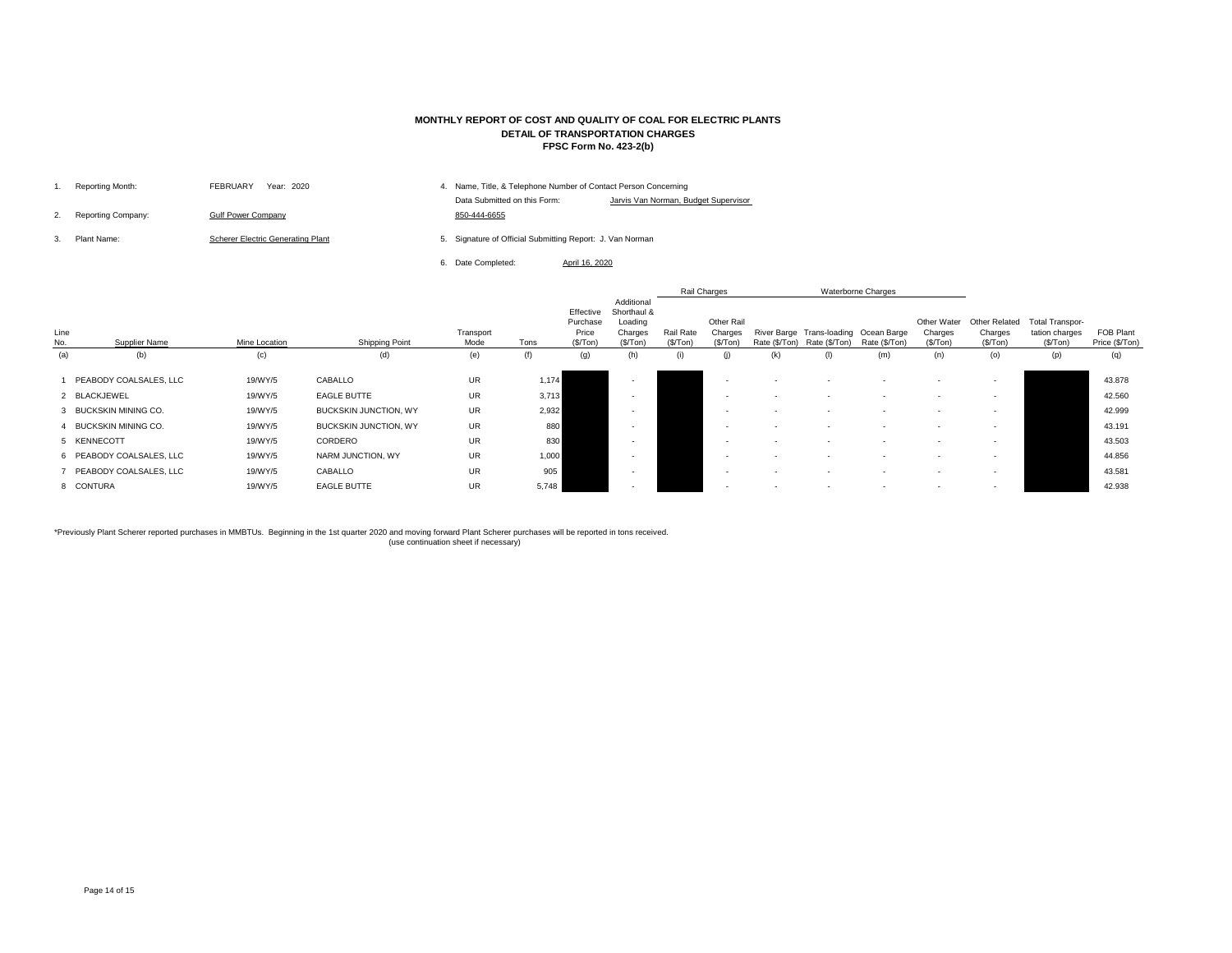## **MONTHLY REPORT OF COST AND QUALITY OF COAL FOR ELECTRIC PLANTS REPORT OF ADJUSTMENTS TO PREVIOUS COAL DELIVERIES FPSC Form No. 423-2(C)**

| Reporting Month:   | <b>FEBRUARY</b><br>Year: 2020 | 3. Name, Title, & Telephone Number of Contact Person Concerning      |
|--------------------|-------------------------------|----------------------------------------------------------------------|
|                    |                               | Data Submitted on this Form:<br>Jarvis Van Norman, Budget Supervisor |
| Reporting Company: | <b>Gulf Power Company</b>     | 850-444-6655                                                         |
|                    |                               | 4. Signature of Official Submitting Report: J. Van Norman            |
|                    |                               | 5. Date Completed:<br>April 16, 2020                                 |

|      |              |                 | Intended   |          | Original | Old    |          |            |           |       |               |                     |
|------|--------------|-----------------|------------|----------|----------|--------|----------|------------|-----------|-------|---------------|---------------------|
| Line | Month & Year |                 | Generating |          | Line     | Volume |          | Designator |           | New   | New FOB Plant |                     |
| No.  | Reported     | Form Plant Name | Plant      | Supplier | Number   | 'Tons) | Form No. | & Title    | Old Value | Value | Price         | Reason for Revision |
| (a)  | (b           | (C              | (d)        | (e)      | (f)      |        | (h)      | (1)        |           | (k)   |               | (m)                 |

- 1 No adjustments for the month.
- 2
- 
- 3
- 4
- 5
- 
- 6
- 7
- 8
- 9
- 10
- 11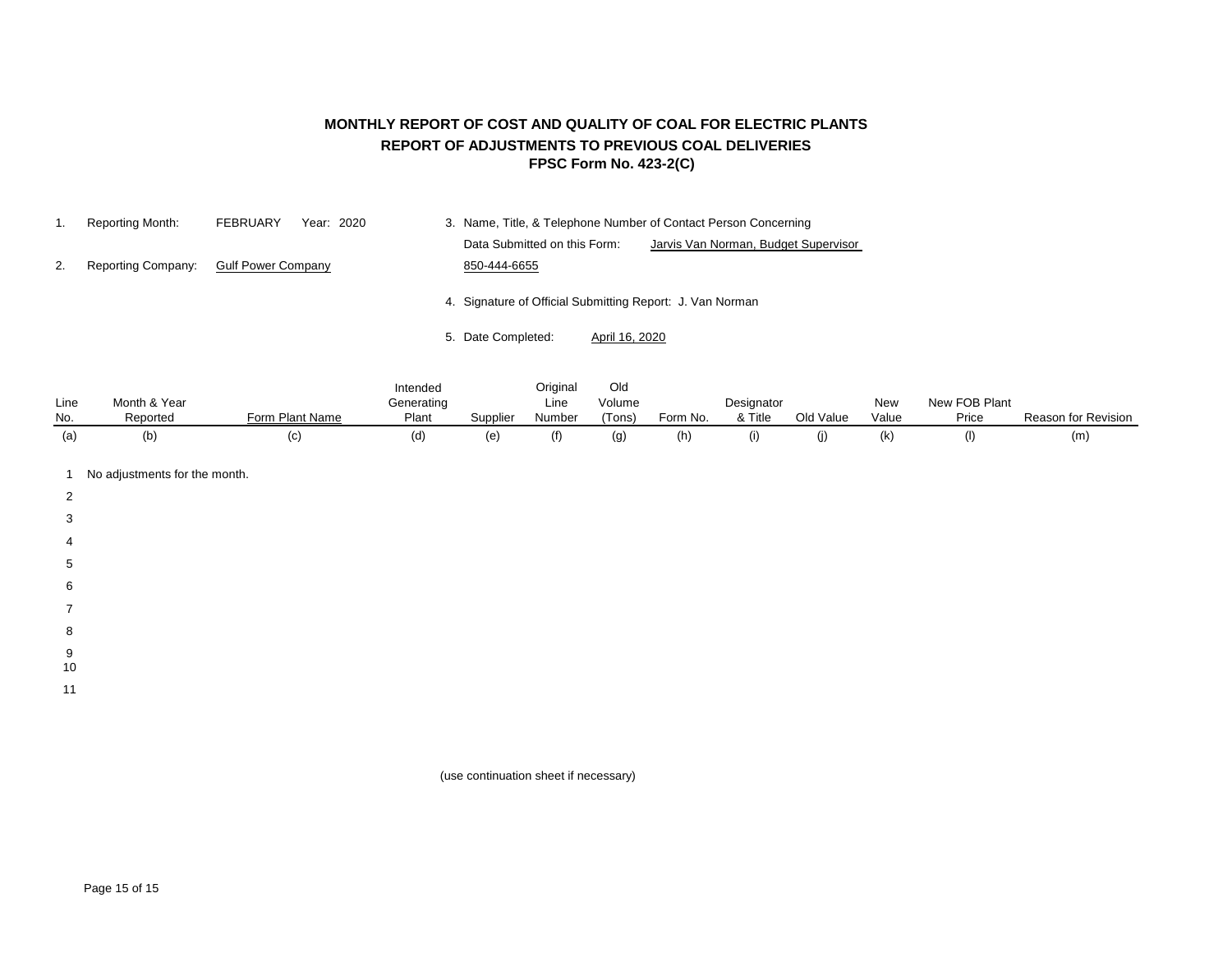#### **MONTHLY REPORT OF COST AND QUALITY OF FUEL OIL FOR ELECTRIC PLANTS ORIGIN, VOLUME, DELIVERED PRICE AND AS RECEIVED QUALITY FPSC Form No. 423-1**

1. Reporting Month: MARCH Year: 2020 3. Name, Title, & Telephone Number of Contact Person Concerning Data Submitted on this Form: Jarvis Van Norman, Budget Supervisor 2. Reporting Company: Gulf Power Company 650-444-6655

4. Signature of Official Submitting Report: J. Van Norman

5. Date Completed: April 16, 2020

| Line<br>No. | <b>Plant Name</b> | Supplier Name              | <b>Shipping Point</b> | Purchase<br>Type | Delivery<br>Location | Delivery<br>Date | Sulfur<br>Type<br>Oil | Sulfur<br>Level % | <b>BTU Content</b><br>(Btu/gal) | Volume<br>(Bbls) | Delivered<br>Price (\$/Bbl) |
|-------------|-------------------|----------------------------|-----------------------|------------------|----------------------|------------------|-----------------------|-------------------|---------------------------------|------------------|-----------------------------|
| (a)         | (b)               | $\left( \mathrm{c}\right)$ | (d)                   | (e)              | (f)                  | (g)              | (h)                   | (i)               | (j)                             | (k)              | (1)                         |
|             | Daniel            | Diversified Oil            | Milton, GA            |                  | Daniel               | 03/20            | FO <sub>2</sub> /LS   |                   | 138,810                         | 621              | 61.205                      |
|             | Scherer           | Petroleum Traders          | Ft. Wayne, Indiana    |                  | Scherer              | 03/20            | FO <sub>2</sub> /LS   |                   | 138,810                         | 591              | 50.233                      |

\*Gulf's 50% ownership of Daniel & 25% ownership of Scherer where applicable.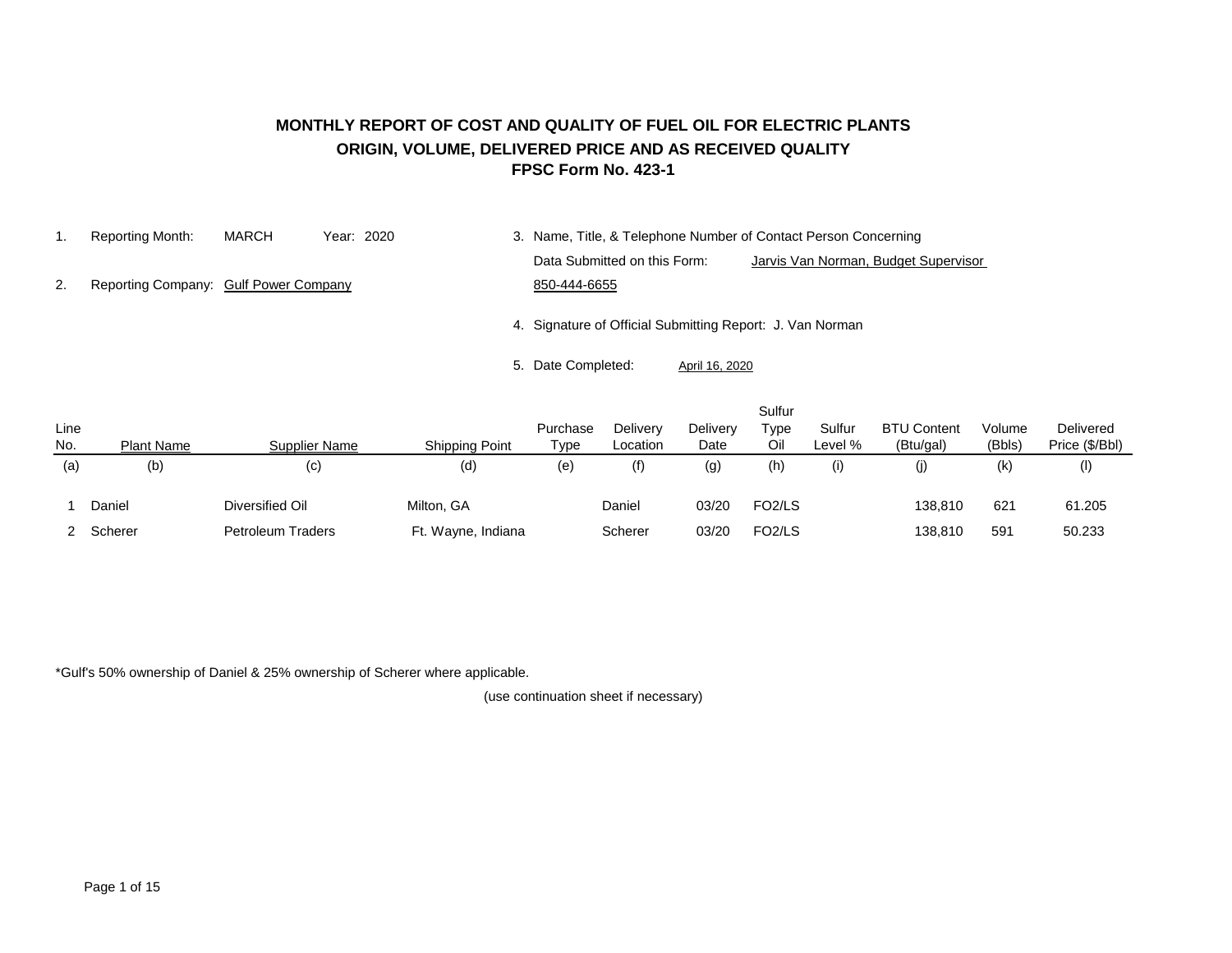|      | Reporting Month:                      | <b>MARCH</b> | Year: 2020 |          |                              |  |                                                           |                                 | 3. Name, Title, & Telephone Number of Contact Person Concerning |                                   |            |
|------|---------------------------------------|--------------|------------|----------|------------------------------|--|-----------------------------------------------------------|---------------------------------|-----------------------------------------------------------------|-----------------------------------|------------|
|      |                                       |              |            |          | Data Submitted on this Form: |  |                                                           |                                 | Jarvis Van Norman, Budget Supervisor                            |                                   |            |
| 2.   | Reporting Company: Gulf Power Company |              |            |          | 850-444-6655                 |  |                                                           |                                 |                                                                 |                                   |            |
|      |                                       |              |            |          |                              |  | 4. Signature of Official Submitting Report: J. Van Norman |                                 |                                                                 |                                   |            |
|      |                                       |              |            |          | 5. Date Completed:           |  | April 16, 2020                                            |                                 |                                                                 |                                   |            |
| Line | ____                                  |              |            | Delivery | Delivery                     |  | Volume<br>$\sim$ $\sim$                                   | Invoice<br>Price<br>$(4.1 - 1)$ | Invoice<br>$\sim$ $\sim$                                        | <b>Discount</b><br>$\overline{A}$ | Net Amount |

| Line<br>No. | <b>Plant Name</b> | <b>Supplier Name</b> | Delivery<br>Location | Delivery<br>Date | Type Oil            | Volume<br>(Bbls)  | Invoice<br>Price<br>(\$/Bbl) | Invoice<br>amount (\$) | Discount<br>$($ \$)      | Net Amount<br>$($ \$) | Net Price<br>(\$/Bbl) | Quality<br>Adjust<br>(\$/Bbl) | Purchase<br>Price<br>(\$/Bbl) | Effective Transport<br>to<br>Terminal<br>(\$/Bbl) | Add'l<br>Transport<br>charges<br>(\$/Bbl) | Other<br>Charges<br>(\$/Bbl) | Delivered<br>Price<br>(\$/Bbl) |
|-------------|-------------------|----------------------|----------------------|------------------|---------------------|-------------------|------------------------------|------------------------|--------------------------|-----------------------|-----------------------|-------------------------------|-------------------------------|---------------------------------------------------|-------------------------------------------|------------------------------|--------------------------------|
| (a)         | (b)               | (c)                  | (d)                  | (e)              | (f)                 | $\left( 9\right)$ | (h)                          | (i)                    | (j)                      | (k)                   |                       | (m)                           |                               | (0)                                               | (p)                                       |                              |                                |
|             | Daniel            | Diversified Oil      | Daniel               | 03/20            | FO <sub>2</sub> /LS | 621               | 61.205                       | 37,992.92              | $\overline{\phantom{0}}$ | 37,992.92             | 61.205                |                               | 61.205                        | $\sim$                                            |                                           | $\overline{\phantom{a}}$     | 61.205                         |
|             | 2 Scherer         | Petroleum Traders    | Scherer              | 03/20            | FO <sub>2</sub> /LS | 591               | 50.23                        | 29,666.05              | $\overline{\phantom{0}}$ | 29,666.05             | 50.23                 |                               | 50.23                         | $\sim$                                            | $\overline{\phantom{a}}$                  |                              | 50.233                         |

\*Gulf's 50% ownership of Daniel & 25% ownership of Scherer where applicable.

\*\*Includes tax charges.

(use continuation sheet if necessary)

# **DETAIL OF INVOICE AND TRANSPORTATION CHARGES FPSC Form No. 423-1(a)**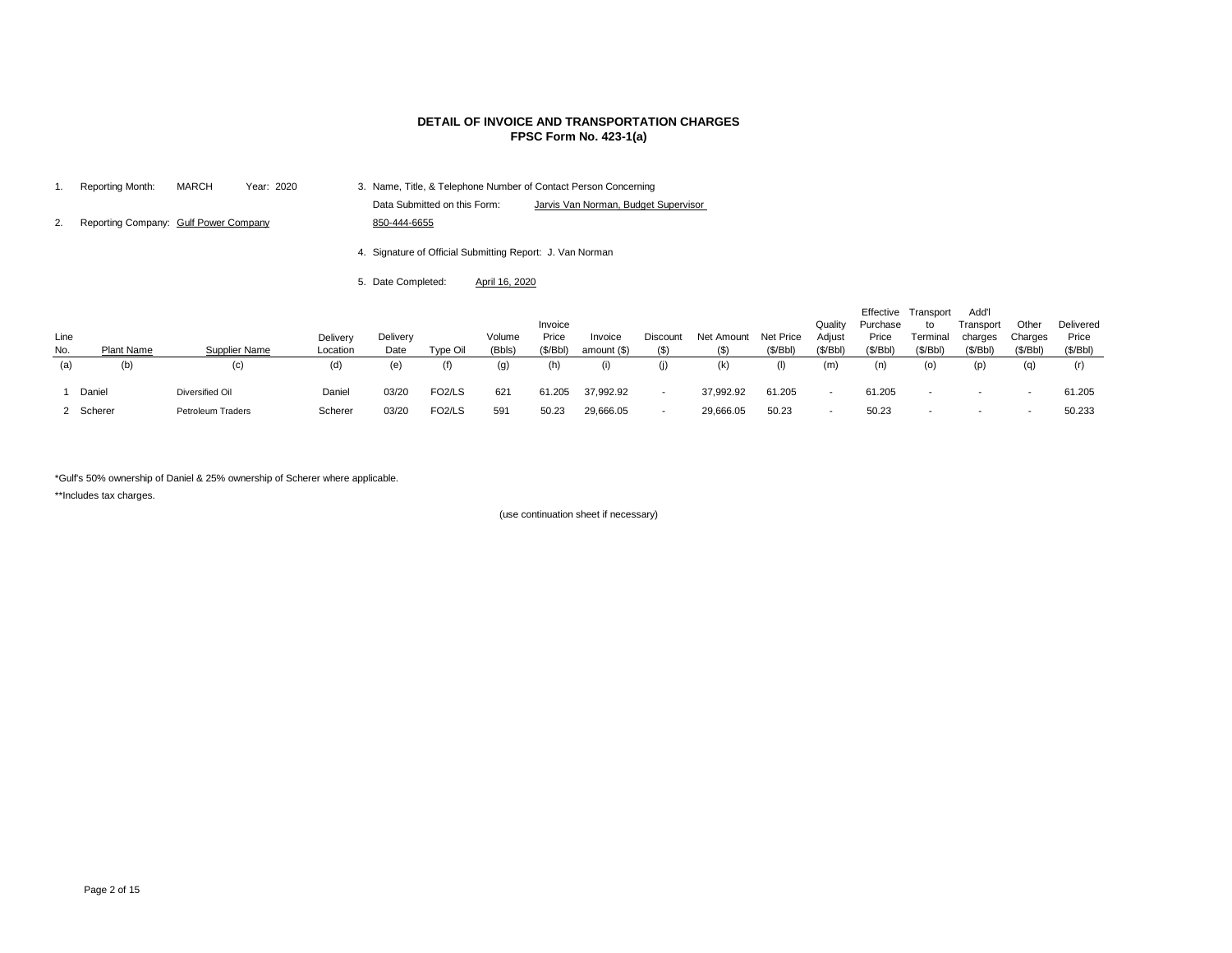# **MONTHLY REPORT OF COST AND QUALITY OF FUEL OIL FOR ELECTRIC PLANTS REPORT OF ADJUSTMENTS TO PREVIOUS OIL DELIVERIES**

FPSC Form No. 423-1(b)

|    | Reporting Month:                      | <b>MARCH</b> | Year: 2020 | 3. Name, Title, & Telephone Number of Contact Person Concerning |                                      |
|----|---------------------------------------|--------------|------------|-----------------------------------------------------------------|--------------------------------------|
|    |                                       |              |            | Data Submitted on this Form:                                    | Jarvis Van Norman, Budget Supervisor |
| 2. | Reporting Company: Gulf Power Company |              |            | 850-444-6655                                                    |                                      |
|    |                                       |              |            | 4. Signature of Official Submitting Report: J. Van Norman       |                                      |

5. Date Completed: April 16, 2020

|      |              |                 |          | Original | Old    |          | Column     |           |           | <b>New</b> |            |  |
|------|--------------|-----------------|----------|----------|--------|----------|------------|-----------|-----------|------------|------------|--|
| Line | Month & Year |                 |          | Line     | Volume |          | Designator |           |           | Delivered  | Reason for |  |
| No.  | Reported     | Form Plant Name | Supplier | Number   | (Bbls) | Form No. | & Title    | Old Value | New Value | Price      | Revision   |  |
| (a)  | (b)          | (C)             | (d)      | (e)      | f(f)   | (g)      | (h)        |           |           | (k)        |            |  |

1 No adjustments for the month.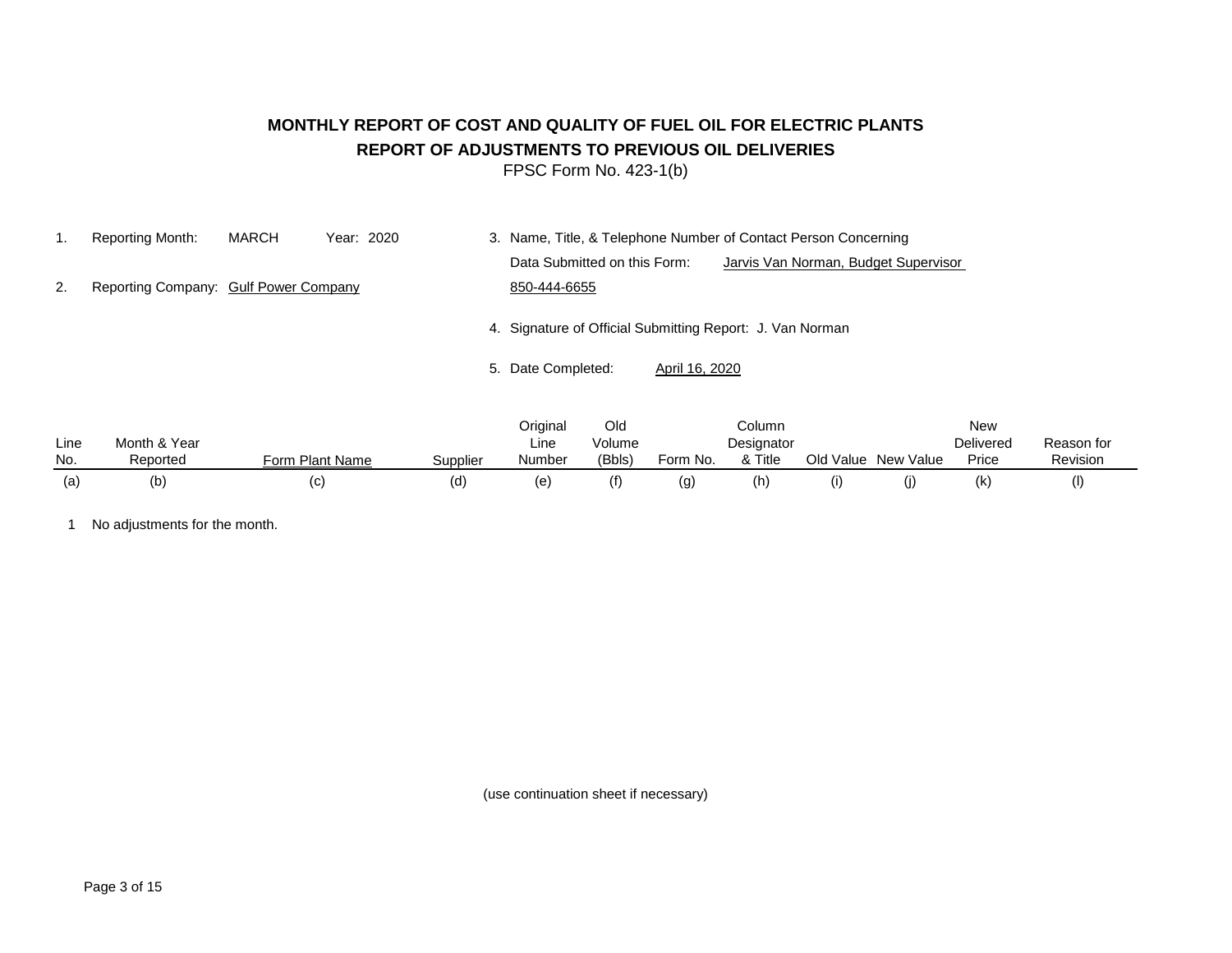## **FPSC Form 423-2 MONTHLY REPORT OF COST AND QUALITY OF COAL FOR ELECTRIC PLANTS ORIGIN, TONNAGE, DELIVERED PRICE, AND AS RECEIVED QUALITY**

|    | Reporting Month:   | <b>MARCH</b>              | Year: 2020                             | 4. Name, Title, & Telephone Number of Contact Person Concerning |                                      |  |  |  |  |  |
|----|--------------------|---------------------------|----------------------------------------|-----------------------------------------------------------------|--------------------------------------|--|--|--|--|--|
|    |                    |                           |                                        | Data Submitted on this Form:                                    | Jarvis Van Norman, Budget Supervisor |  |  |  |  |  |
| 2. | Reporting Company: | <b>Gulf Power Company</b> |                                        | 850-444-6655                                                    |                                      |  |  |  |  |  |
| 3. | Plant Name:        |                           | <b>Crist Electric Generating Plant</b> | 5. Signature of Official Submitting Report: J. Van Norman       |                                      |  |  |  |  |  |
|    |                    |                           |                                        | 6. Date Completed:                                              | April 16, 2020                       |  |  |  |  |  |

| Line<br><u>No.</u> | <b>Supplier Name</b>  |    | <b>Mine Location</b> |     | Purchase Type | Transport<br>Mode | Tons      | Effective<br>Purchase<br>Price<br>(\$/Top) | Effective<br>Transport<br>Charges<br>(\$/Top) | <b>Total FOB</b><br><b>Plant Price</b><br>(\$/Top) | Sulfur<br>Content<br>(% ) | <b>Btu Content</b><br>(Btu/lb) | Ash<br>Content<br>(% ) | Moisture<br>Content<br>(% ) |
|--------------------|-----------------------|----|----------------------|-----|---------------|-------------------|-----------|--------------------------------------------|-----------------------------------------------|----------------------------------------------------|---------------------------|--------------------------------|------------------------|-----------------------------|
| (a)                | (b)                   |    | (c)                  |     | (d)           | (e)               | (f)       | (g)                                        | (h)                                           | (i)                                                | (j)                       | (k)                            | (1)                    | (m)                         |
|                    | INTEROCEAN - COLOMBIA | 45 | IM                   | 999 | C.            | <b>RB</b>         | 42,248.29 |                                            |                                               | 78.156                                             | 0.62                      | 10,393                         | 7.97                   | 16.34                       |
|                    | 2 FORESIGHT           | 10 |                      | 199 | $\sim$<br>◡   | <b>RB</b>         | 18,106.41 |                                            |                                               | 60.661                                             | 2.78                      | 11,864                         | 8.39                   | 10.57                       |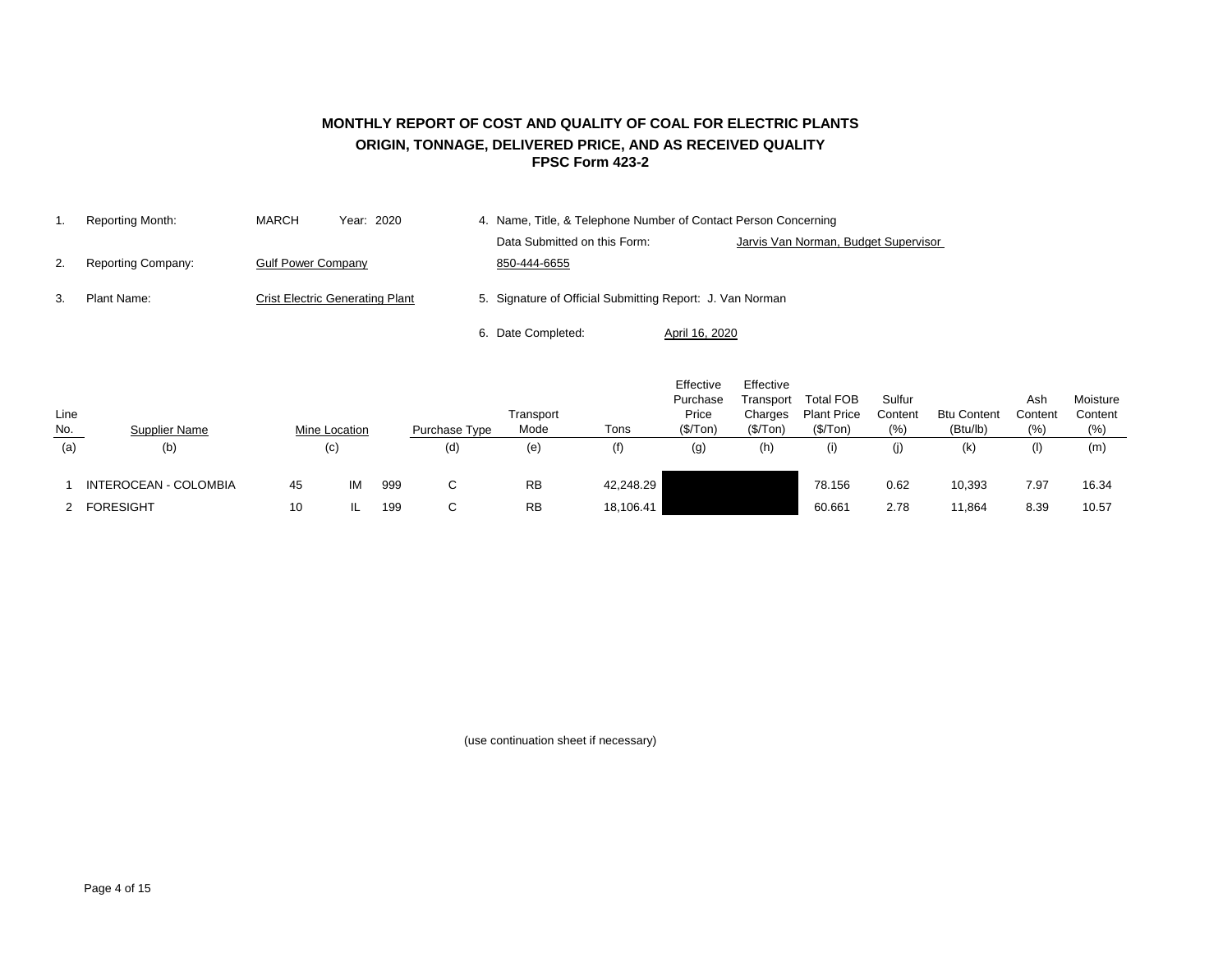## **MONTHLY REPORT OF COST AND QUALITY OF COAL FOR ELECTRIC PLANTS DETAILED PURCHASED COAL INVOICE INFORMATION FPSC Form No. 423-2(a)**

|    | Reporting Month:          | <b>MARCH</b>              | Year: 2020                             |    | Name, Title, & Telephone Number of Contact Person Concerning |                |                                      |  |  |
|----|---------------------------|---------------------------|----------------------------------------|----|--------------------------------------------------------------|----------------|--------------------------------------|--|--|
|    |                           |                           |                                        |    | Data Submitted on this Form:                                 |                | Jarvis Van Norman, Budget Supervisor |  |  |
|    | <b>Reporting Company:</b> | <b>Gulf Power Company</b> |                                        |    | 850-444-6655                                                 |                |                                      |  |  |
| З. | Plant Name:               |                           | <b>Crist Electric Generating Plant</b> |    | 5. Signature of Official Submitting Report: J. Van Norman    |                |                                      |  |  |
|    |                           |                           |                                        | 6. | Date Completed:                                              | April 16, 2020 |                                      |  |  |

| Line<br>No. | <b>Supplier Name</b>  |    | Mine Location     |     | Purchase Type | Tons      | Price<br>(\$/ Ton) | Shorthaul<br>FOB Mine & Loading<br>Charges<br>(\$/Top) | Original<br>Invoice<br>Price<br>(\$/Top) | Retroactive<br>Price<br>increases<br>(\$/Top) | (\$/ Ton) | Quality<br><b>Base Price Adjustments</b><br>(\$/Top) | Effective<br>Purchase<br>Price<br>(\$/Top) |
|-------------|-----------------------|----|-------------------|-----|---------------|-----------|--------------------|--------------------------------------------------------|------------------------------------------|-----------------------------------------------|-----------|------------------------------------------------------|--------------------------------------------|
| (a)         | (b)                   |    | $\left( c\right)$ |     | (d)           | (e)       | (f)                | (g)                                                    | (h)                                      | (i)                                           | (j)       | (k)                                                  | $($ l $)$                                  |
|             | INTEROCEAN - COLOMBIA | 45 | IM                | 999 | C.            | 42,248.29 |                    |                                                        |                                          |                                               |           | (0.734)                                              |                                            |
|             | <b>FORESIGHT</b>      | 10 |                   | 199 | C.            | 18,106.41 |                    |                                                        |                                          |                                               |           | 0.191                                                |                                            |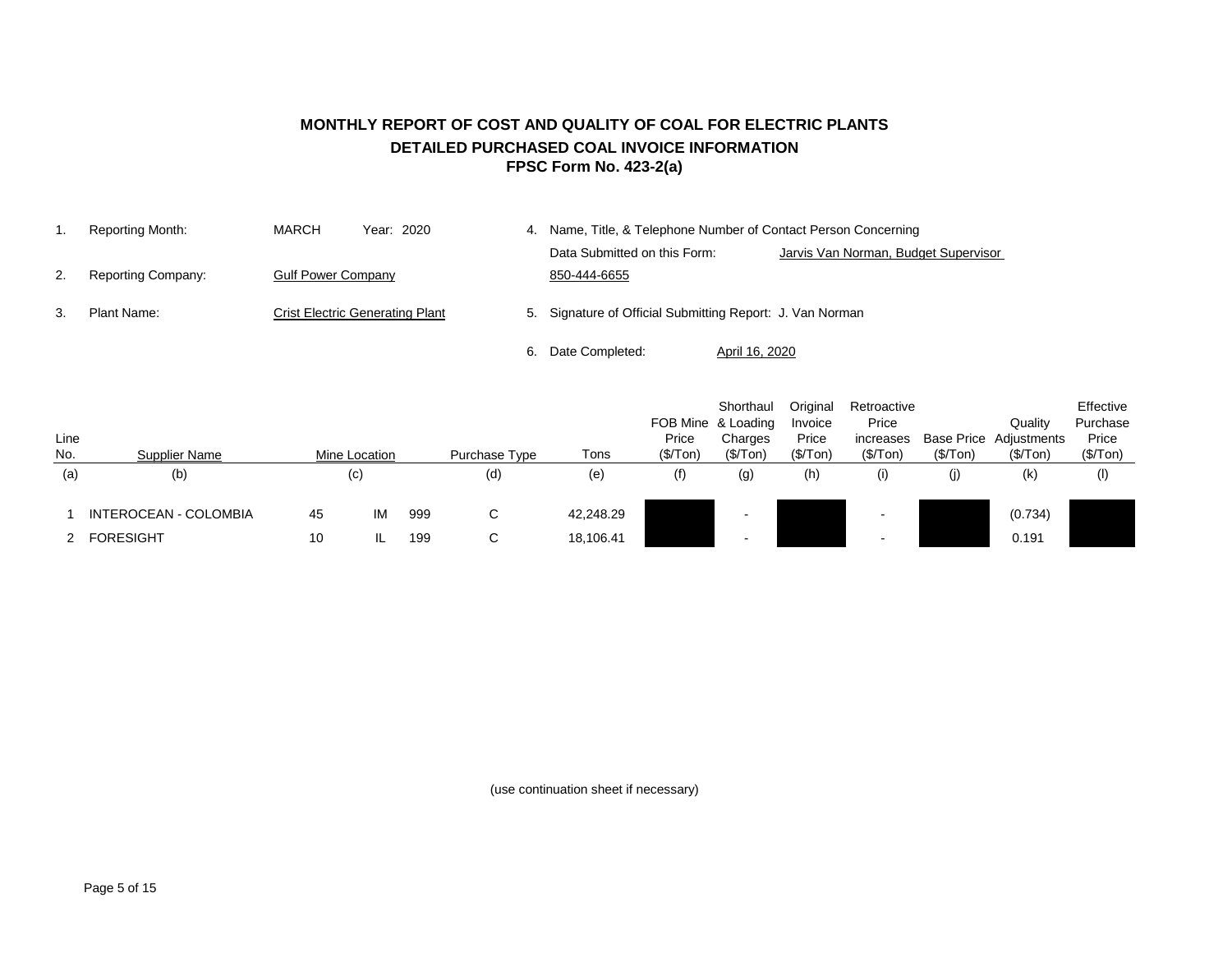|    | Reporting Month:   | <b>MARCH</b>              | Year: 2020                             | 4. Name, Title, & Telephone Number of Contact Person Concerning |                                      |  |  |  |  |
|----|--------------------|---------------------------|----------------------------------------|-----------------------------------------------------------------|--------------------------------------|--|--|--|--|
|    |                    |                           |                                        | Data Submitted on this Form:                                    | Jarvis Van Norman, Budget Supervisor |  |  |  |  |
|    | Reporting Company: | <b>Gulf Power Company</b> |                                        | 850-444-6655                                                    |                                      |  |  |  |  |
| З. | Plant Name:        |                           | <b>Crist Electric Generating Plant</b> | 5. Signature of Official Submitting Report: J. Van Norman       |                                      |  |  |  |  |

6. Date Completed: April 16, 2020

|      |                       |    |               |                       |           |           |          |                     |                  | Rail Charges             |                    | <b>Waterborne Charges</b> |          |           |          |           |                  |
|------|-----------------------|----|---------------|-----------------------|-----------|-----------|----------|---------------------|------------------|--------------------------|--------------------|---------------------------|----------|-----------|----------|-----------|------------------|
|      |                       |    |               |                       |           |           |          | Additional          |                  |                          |                    |                           |          |           |          | Total     |                  |
|      |                       |    |               |                       |           |           |          | Effective Shorthaul |                  |                          |                    | Trans-                    | Ocean    | Other     | Other    | Transpor- |                  |
|      |                       |    |               |                       |           |           |          | Purchase & Loading  |                  | Other Rail               |                    | loading                   | Barge    | Water     | Related  | tation    | <b>FOB Plant</b> |
| Line |                       |    |               |                       | Transport |           | Price    | Charges             | <b>Rail Rate</b> | Charges                  | <b>River Barge</b> | Rate                      | Rate     | Charges   | Charges  | charges   | Price            |
| No.  | Supplier Name         |    | Mine Location | <b>Shipping Point</b> | Mode      | Tons      | (\$/Top) | (\$/Top)            | (\$/Top)         | (\$/Top)                 | Rate (\$/Ton)      | (\$/Ton)                  | (\$/Top) | (\$/ Ton) | (\$/Top) | (\$/ Ton) | (\$/Ton)         |
| (a)  | (b)                   |    | (c)           | (d)                   | (e)       | (f)       | (g)      | (h)                 | (i)              | (j)                      | (k)                | (I)                       | (m)      | (n)       | (o)      | (p)       | (q)              |
|      | INTEROCEAN - COLOMBIA | 45 | IМ            | 999 ASDD              | <b>RB</b> | 42,248.29 |          |                     | $\sim$           | $\overline{\phantom{a}}$ |                    |                           |          |           | -        |           | 78.156           |
|      | 2 FORESIGHT           | 10 |               | 199 Mt. Vernon, IL    | <b>RB</b> | 18,106.41 |          |                     |                  | $\overline{\phantom{a}}$ |                    |                           |          |           | -        |           | 60.661           |

## **MONTHLY REPORT OF COST AND QUALITY OF COAL FOR ELECTRIC PLANTS DETAIL OF TRANSPORTATION CHARGES FPSC Form No. 423-2(b)**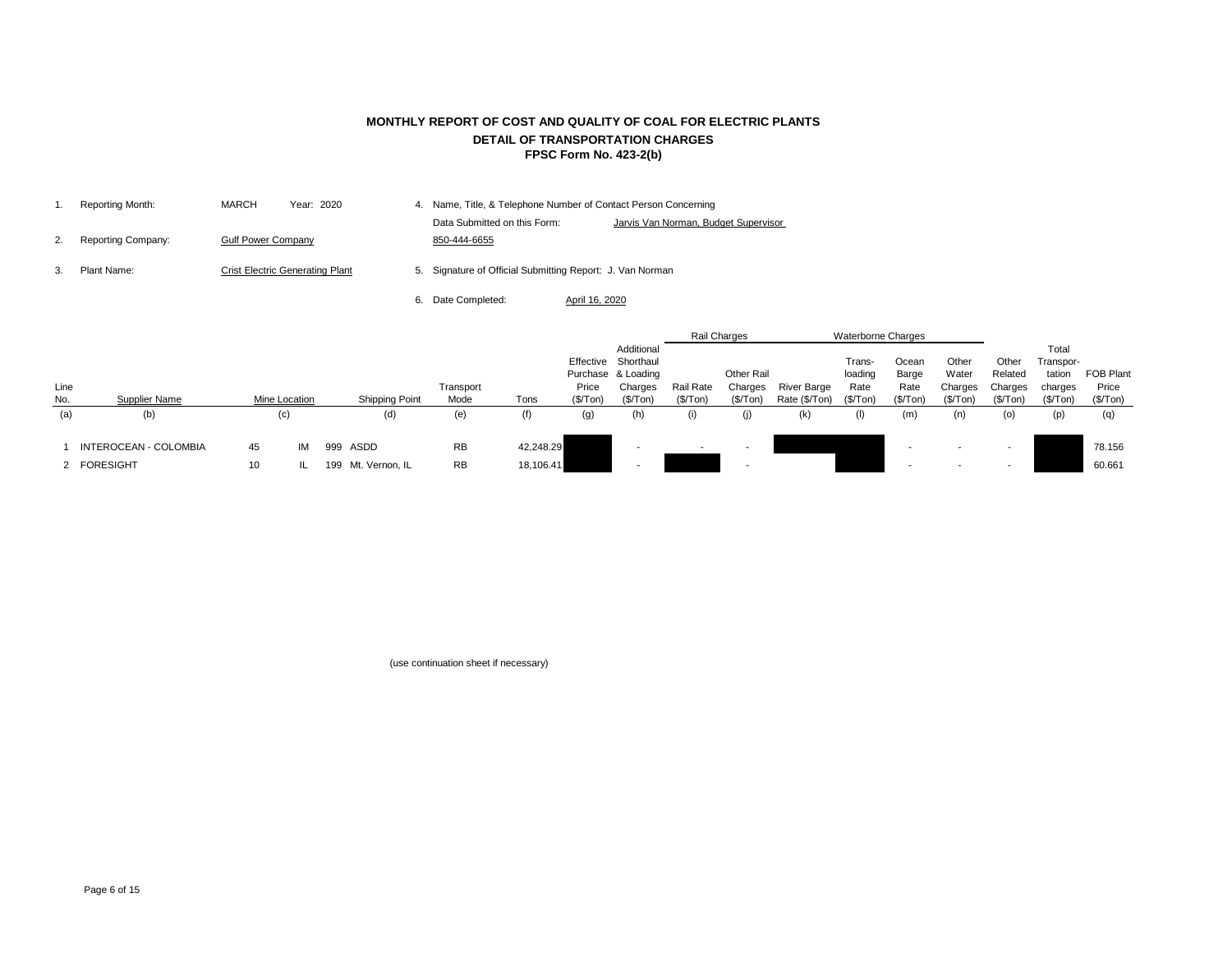## **FPSC Form No. 423-2(c) MONTHLY REPORT OF COST AND QUALITY OF COAL FOR ELECTRIC PLANTS REPORT OF ADJUSTMENTS TO PREVIOUS COAL DELIVERIES**

|    | Reporting Month:                      | MARCH | Year: 2020 | 3. Name, Title, & Telephone Number of Contact Person Concerning      |
|----|---------------------------------------|-------|------------|----------------------------------------------------------------------|
|    |                                       |       |            | Data Submitted on this Form:<br>Jarvis Van Norman, Budget Supervisor |
| 2. | Reporting Company: Gulf Power Company |       |            | 850-444-6655                                                         |
|    |                                       |       |            | 4. Signature of Official Submitting Report: J. Van Norman            |
|    |                                       |       |            | 5. Date Completed:<br>April 16, 2020                                 |

|      |              |                 | Intended   |          | Original | Old    |          |            |           |       |               |                            |
|------|--------------|-----------------|------------|----------|----------|--------|----------|------------|-----------|-------|---------------|----------------------------|
| Line | Month & Year |                 | Generating |          | Line     | Volume |          | Designator |           | New   | New FOB Plant |                            |
| No.  | Reported     | Form Plant Name | Plant      | Supplier | Number   | 'Tons) | Form No. | & Title    | Old Value | Value | Price         | <b>Reason for Revision</b> |
| (a   | (b           | (C              | d)         | (e)      | (f)      | (Q)    | (h)      |            | (I)       | (k)   |               | (m                         |

1 No adjustments for the month.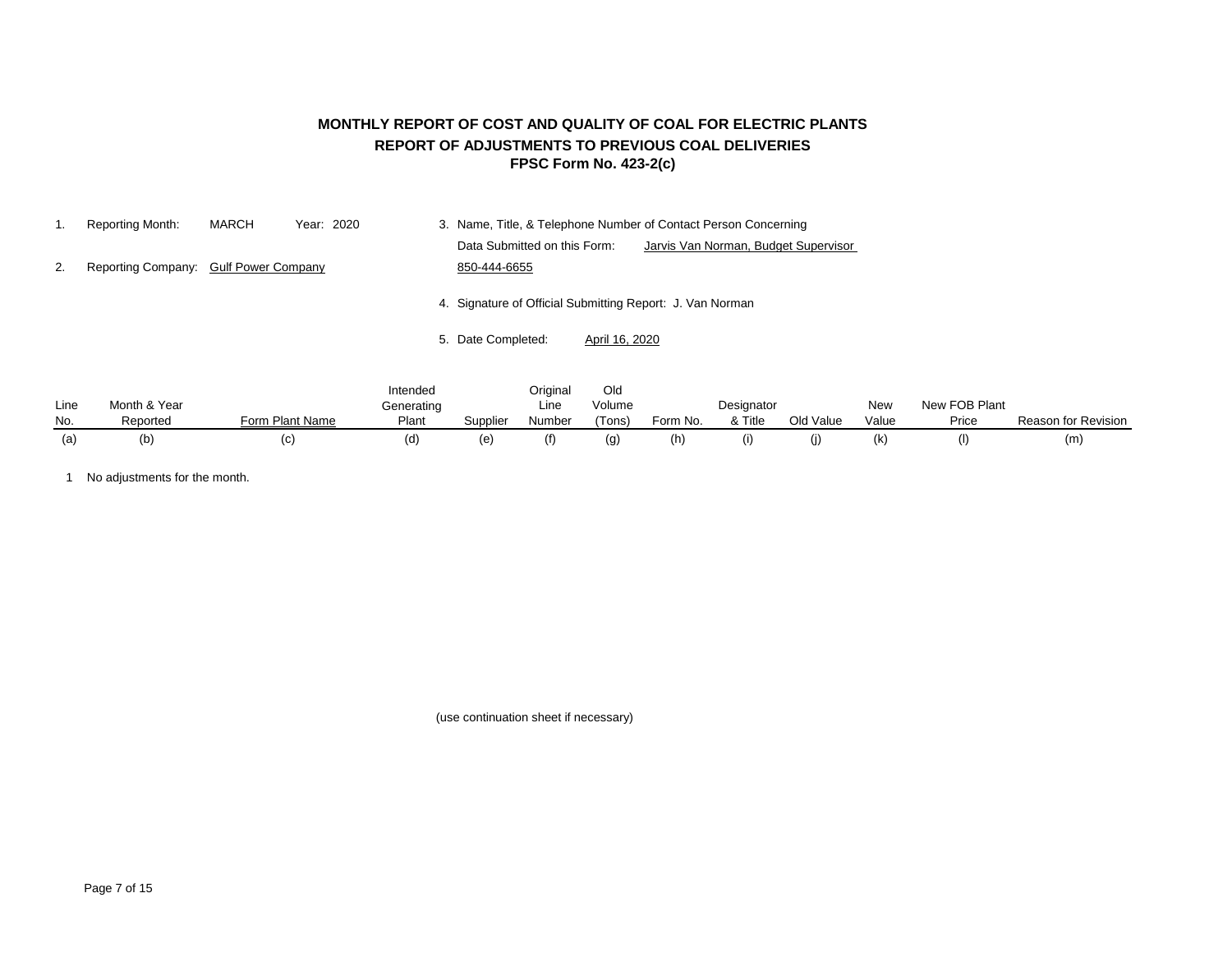#### **MONTHLY REPORT OF COST AND QUALITY OF COAL FOR ELECTRIC PLANTS ORIGIN, TONNAGE, DELIVERED PRICE, AND AS RECEIVED QUALITY FPSC Form No. 423-2**

|    | Reporting Month:          | <b>MARCH</b>                     | Year: 2020 |  | 4. Name, Title, & Telephone Number of Contact Person Concerning |                                      |  |  |  |  |
|----|---------------------------|----------------------------------|------------|--|-----------------------------------------------------------------|--------------------------------------|--|--|--|--|
|    |                           |                                  |            |  | Data Submitted on this Form:                                    | Jarvis Van Norman, Budget Supervisor |  |  |  |  |
| 2. | <b>Reporting Company:</b> | <b>Gulf Power Company</b>        |            |  | 850-444-6655                                                    |                                      |  |  |  |  |
| 3. | Plant Name:               | Daniel Electric Generating Plant |            |  | 5. Signature of Official Submitting Report: J. Van Norman       |                                      |  |  |  |  |
|    |                           |                                  |            |  |                                                                 |                                      |  |  |  |  |
|    |                           |                                  |            |  | 6. Date Completed:<br>April 16, 2020                            |                                      |  |  |  |  |

| Line<br>No. | Supplier Name   | Mine Location | Purchase<br>Type | Transport<br>Mode | Tons      | Effective<br>Price<br>(\$/Top) | Effective<br>Charges<br>(\$/Top) | Purchase Transport Total FOB<br><b>Plant Price</b><br>(\$/Top) | Sulfur<br>Content<br>$(\% )$ | <b>Btu Content</b><br>(Btu/lb) | Ash<br>Content<br>(% ) | Moisture<br>Content<br>(%) |
|-------------|-----------------|---------------|------------------|-------------------|-----------|--------------------------------|----------------------------------|----------------------------------------------------------------|------------------------------|--------------------------------|------------------------|----------------------------|
| (a)         | (b)             | (c)           | (d)              | (e)               | (f)       | (g)                            | (h)                              | (i)                                                            | (j)                          | (k)                            | (I)                    | (m)                        |
|             | ARCH COAL, INC. | 19/WY/5       | S                | UR                | 6,159.81  |                                |                                  | 88.164                                                         | 0.46                         | 11200                          | 7.83                   | 12.20                      |
|             | ARCH COAL, INC. | 19/WY/7       |                  | <b>UR</b>         | 31,797.48 |                                |                                  | 47.647                                                         | 0.28                         | 8868                           | 5.30                   | 26.85                      |

\*Tons received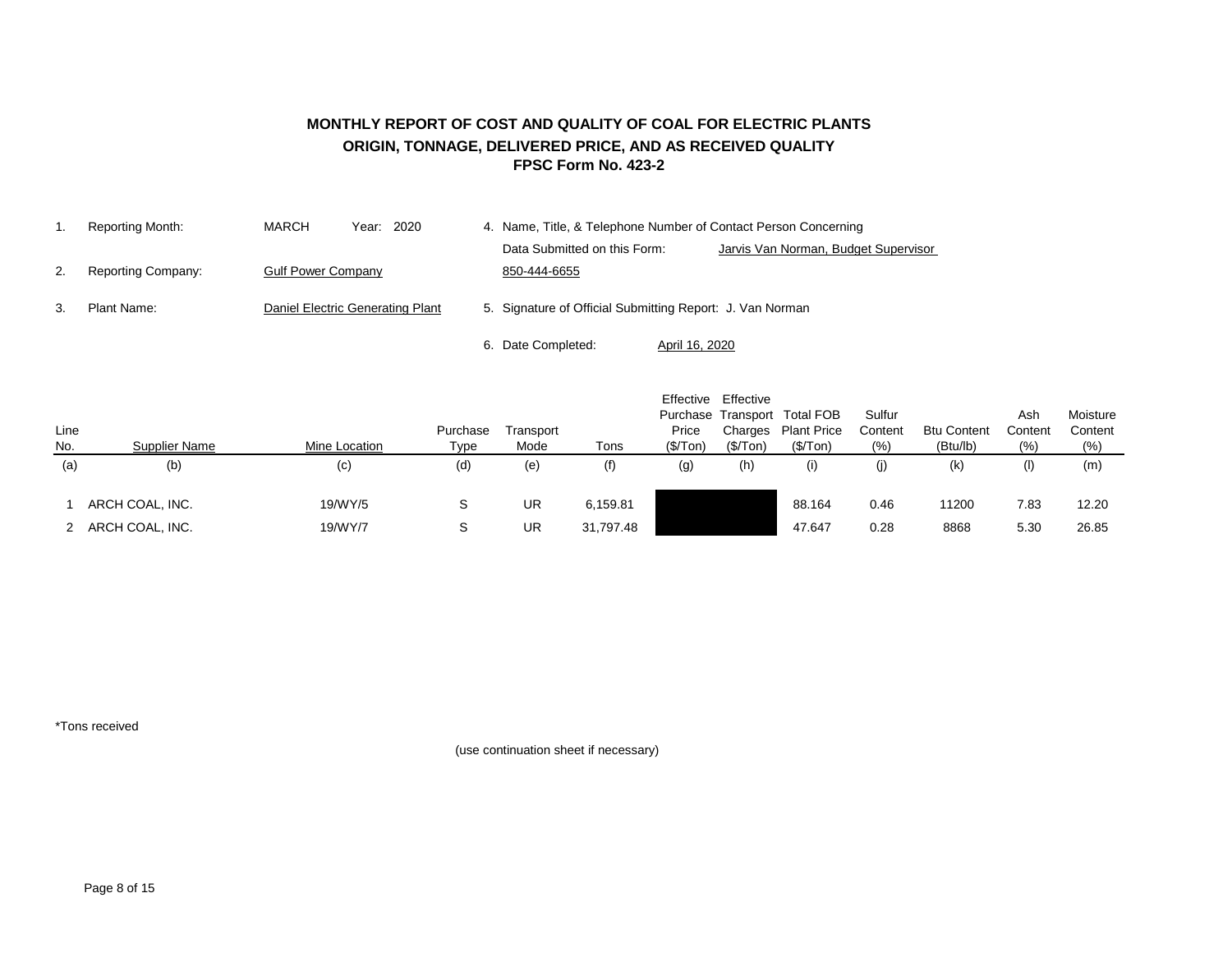## **MONTHLY REPORT OF COST AND QUALITY OF COAL FOR ELECTRIC PLANTS DETAILED PURCHASED COAL INVOICE INFORMATION FPSC Form No. 423-2(a)**

|    | Reporting Month:          | <b>MARCH</b>              | 2020<br>Year:                    | 4. | Name, Title, & Telephone Number of Contact Person Concerning |                |                                      |  |  |  |
|----|---------------------------|---------------------------|----------------------------------|----|--------------------------------------------------------------|----------------|--------------------------------------|--|--|--|
|    |                           |                           |                                  |    | Data Submitted on this Form:                                 |                | Jarvis Van Norman, Budget Supervisor |  |  |  |
|    | <b>Reporting Company:</b> | <b>Gulf Power Company</b> |                                  |    | 850-444-6655                                                 |                |                                      |  |  |  |
| 3. | Plant Name:               |                           | Daniel Electric Generating Plant |    | 5. Signature of Official Submitting Report: J. Van Norman    |                |                                      |  |  |  |
|    |                           |                           |                                  | 6. | Date Completed:                                              | April 16, 2020 |                                      |  |  |  |

|      |                 |               |          |           |           | Shorthaul<br>FOB Mine & Loading | Original<br>Invoice | Retroactive<br>Price |           | Quality                       | Effective<br>Purchase |
|------|-----------------|---------------|----------|-----------|-----------|---------------------------------|---------------------|----------------------|-----------|-------------------------------|-----------------------|
| Line |                 |               | Purchase |           | Price     | Charges                         | Price               | increases            |           | <b>Base Price Adjustments</b> | Price                 |
| No.  | Supplier Name   | Mine Location | Type     | Tons      | (\$/ Ton) | (\$/Top)                        | (\$/Top)            | (\$/Top)             | (\$/ Ton) | (\$/Top)                      | (\$/Top)              |
| (a)  | (b)             | (c)           | (d)      | (e)       | (f)       | (g)                             | (h)                 | (i)                  | (j)       | (k)                           | $($ l $)$             |
|      | ARCH COAL, INC. | 19/WY/5       | S        | 6,159.81  |           |                                 |                     |                      |           | (0.632)                       |                       |
|      | ARCH COAL, INC. | 19/WY/7       | S        | 31,797.48 |           | 0.200                           |                     |                      |           | (0.078)                       |                       |

\*Tons received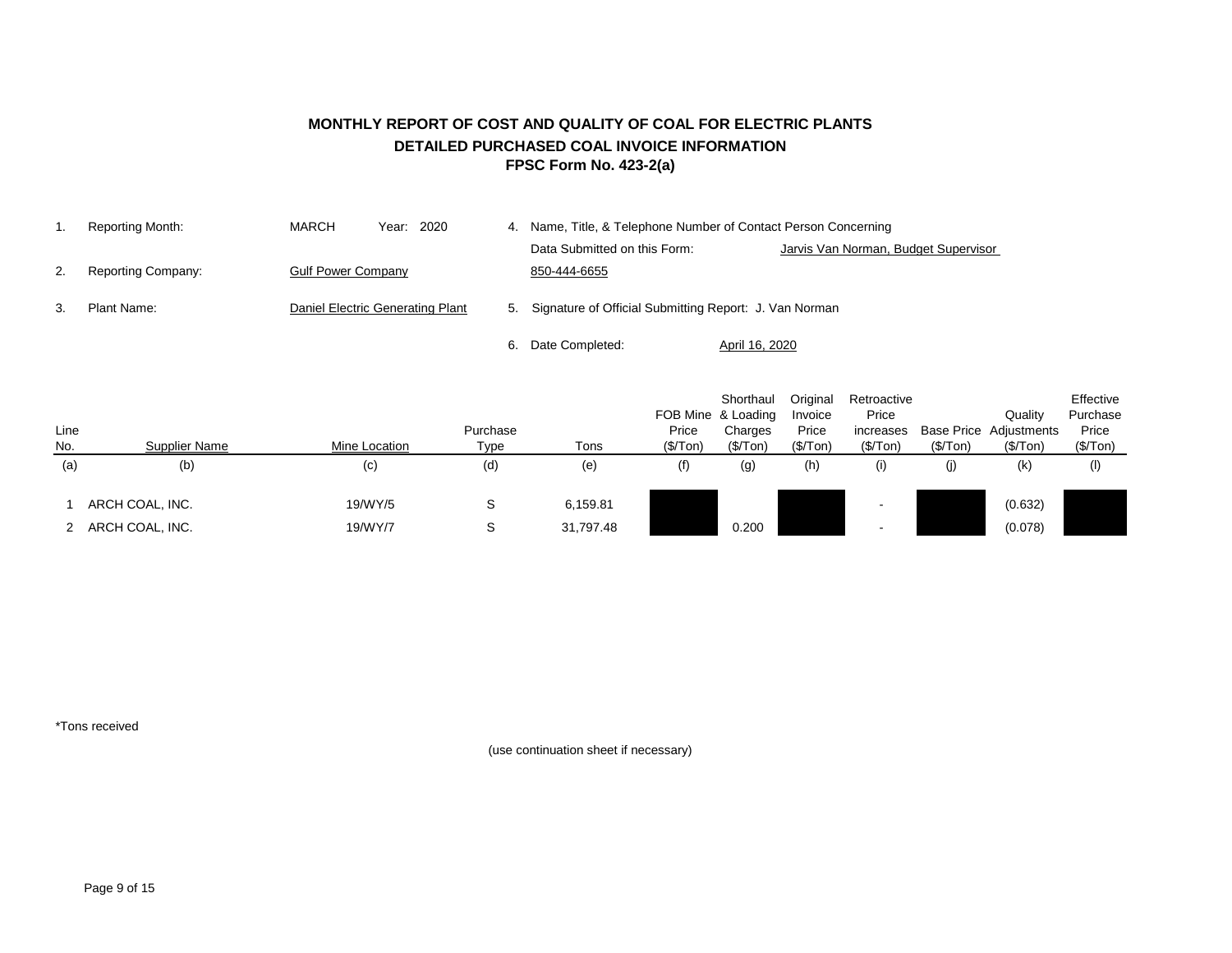|    | Reporting Month:          | Year: 2020<br><b>MARCH</b>       | 4. Name, Title, & Telephone Number of Contact Person Concerning      |
|----|---------------------------|----------------------------------|----------------------------------------------------------------------|
|    |                           |                                  | Jarvis Van Norman, Budget Supervisor<br>Data Submitted on this Form: |
| 2. | <b>Reporting Company:</b> | <b>Gulf Power Company</b>        | 850-444-6655                                                         |
|    | Plant Name:               | Daniel Electric Generating Plant | 5. Signature of Official Submitting Report: J. Van Norman            |
|    |                           |                                  | 6. Date Completed:<br>April 16, 2020                                 |

|      |                      |                      |                       |           |           |           |                     |           | Rail Charges      |                    | <b>Waterborne Charges</b> |          |          |          |           |           |
|------|----------------------|----------------------|-----------------------|-----------|-----------|-----------|---------------------|-----------|-------------------|--------------------|---------------------------|----------|----------|----------|-----------|-----------|
|      |                      |                      |                       |           |           |           | Additional          |           |                   |                    |                           |          |          |          | Total     |           |
|      |                      |                      |                       |           |           |           | Effective Shorthaul |           |                   |                    | Trans-                    | Ocean    | Other    | Other    | Transpor- |           |
|      |                      |                      |                       |           |           |           | Purchase & Loading  |           | <b>Other Rail</b> |                    | loading                   | Barge    | Water    | Related  | tation    | FOB Plant |
| Line |                      |                      |                       | Transport |           | Price     | Charges             | Rail Rate | Charges           | <b>River Barge</b> | Rate                      | Rate     | Charges  | Charges  | charges   | Price     |
| No.  | <b>Supplier Name</b> | <b>Mine Location</b> | <b>Shipping Point</b> | Mode      | Tons      | (\$/ Ton) | (S/Ton)             | (\$/Top)  | (\$/ Ton)         | Rate (\$/Ton)      | (\$/Ton)                  | (\$/Top) | (\$/Top) | (\$/Tom) | (\$/Ton)  | (\$/Top)  |
| (a)  | (b)                  | (c)                  | (d)                   | (e)       | (f)       | (g)       |                     | (i)       |                   | (k)                |                           | (m)      | (n)      | (0)      | (p)       |           |
|      | ARCH COAL, INC.      | 19/WY/5              | <b>WEST ELK MINE</b>  | <b>UR</b> | 6,159.81  |           |                     |           |                   |                    |                           |          |          |          |           | 88.164    |
|      | 2 ARCH COAL, INC.    | 19/WY/7              | <b>BLACK THUNDER</b>  | <b>UR</b> | 31,797.48 |           |                     |           |                   |                    |                           |          |          |          |           | 47.647    |

\*Tons received

## **MONTHLY REPORT OF COST AND QUALITY OF COAL FOR ELECTRIC PLANTS DETAIL OF TRANSPORTATION CHARGES FPSC Form No. 423-2(b)**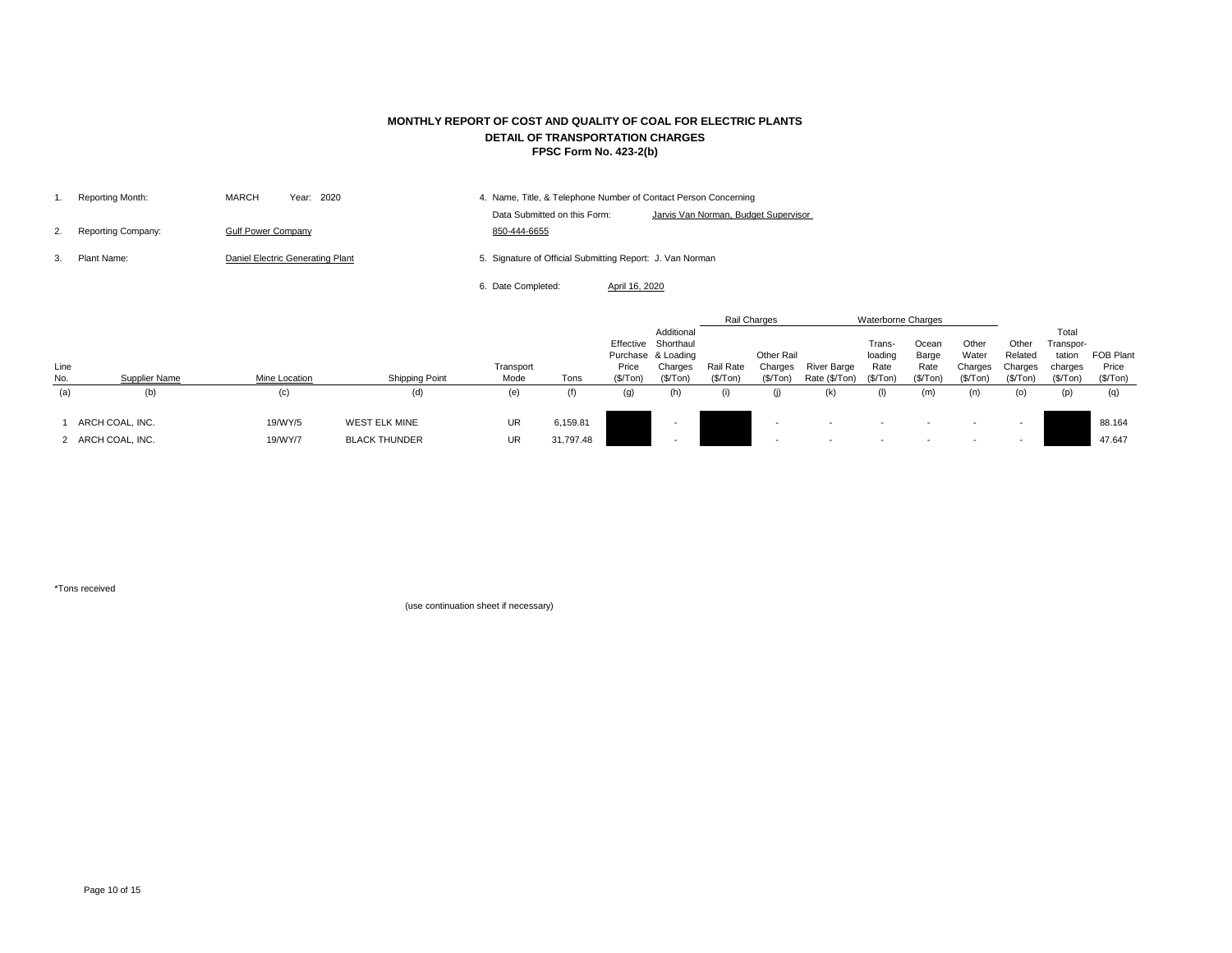## **MONTHLY REPORT OF COST AND QUALITY OF COAL FOR ELECTRIC PLANTS REPORT OF ADJUSTMENTS TO PREVIOUS COAL DELIVERIES FPSC Form No. 423-2(C)**

|    | <b>Reporting Month:</b>   | <b>MARCH</b>              | 2020<br>Year: |          | 3. Name, Title, & Telephone Number of Contact Person Concerning      |
|----|---------------------------|---------------------------|---------------|----------|----------------------------------------------------------------------|
|    |                           |                           |               |          | Data Submitted on this Form:<br>Jarvis Van Norman, Budget Supervisor |
| 2. | <b>Reporting Company:</b> | <b>Gulf Power Company</b> |               |          | 850-444-6655                                                         |
|    |                           |                           |               |          | 4. Signature of Official Submitting Report: J. Van Norman            |
|    |                           |                           |               |          | 5. Date Completed:<br>April 16, 2020                                 |
|    |                           |                           |               | Intended | Original<br>Old                                                      |

| Line | Month & Year |                      | <u>IIIGHUGU</u><br>Generating |          | Ununai<br>Line | viu<br>Volume |          | Designator |           | <b>New</b> | New FOB Plant |                     |
|------|--------------|----------------------|-------------------------------|----------|----------------|---------------|----------|------------|-----------|------------|---------------|---------------------|
| No.  | Reported     | n Plant Name<br>-orm | Plant                         | Supplier | Number         | 'Tons)        | Form No. | & Title    | Old Value | Value      | Price         | Reason for Revision |
|      | (b)          |                      | (d                            | (e       |                | (g)           | (h)      |            |           |            | (1)           | (m                  |

1 No adjustments for the month.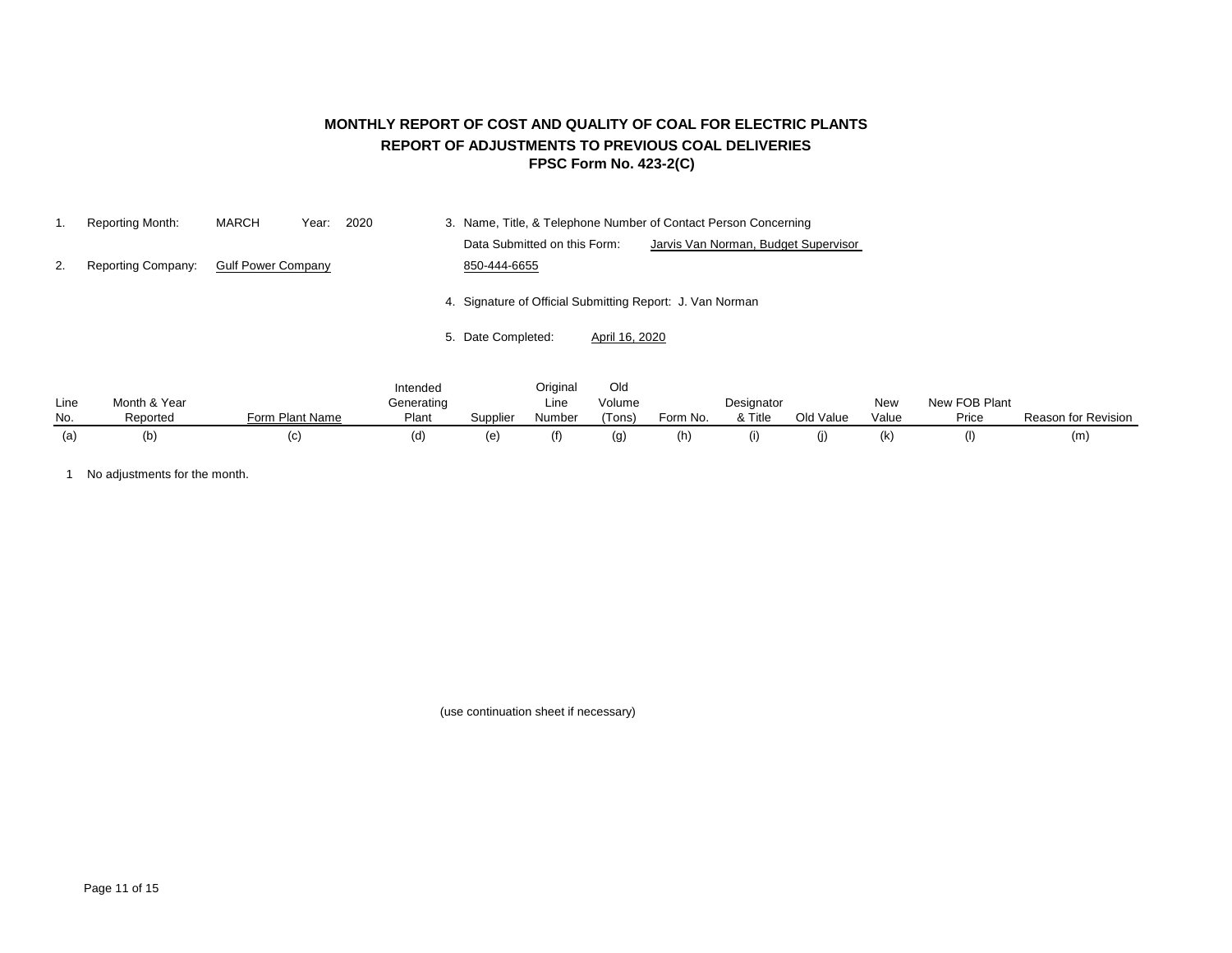### **MONTHLY REPORT OF COST AND QUALITY OF COAL FOR ELECTRIC PLANTS ORIGIN, TONNAGE, DELIVERED PRICE, AND AS RECEIVED QUALITY FPSC Form No. 423-2**

|    | Reporting Month:          | <b>MARCH</b>                             | Year: | 2020 | 4. Name, Title, & Telephone Number of Contact Person Concerning |                |                                      |
|----|---------------------------|------------------------------------------|-------|------|-----------------------------------------------------------------|----------------|--------------------------------------|
|    |                           |                                          |       |      | Data Submitted on this Form:                                    |                | Jarvis Van Norman, Budget Supervisor |
| 2. | <b>Reporting Company:</b> | <b>Gulf Power Company</b>                |       |      | 850-444-6655                                                    |                |                                      |
| 3. | Plant Name:               | <b>Scherer Electric Generating Plant</b> |       |      | 5. Signature of Official Submitting Report: J. Van Norman       |                |                                      |
|    |                           |                                          |       |      | 6. Date Completed:                                              | April 16, 2020 |                                      |

| Line<br>No. | Supplier Name            | Mine Location | Purchase<br>Type | Transport<br>Mode | Tons  | Effective<br>Purchase<br>Price<br>(\$/ Ton) | Effective<br>Transport<br>Charges (\$/Ton) | <b>Total FOB</b><br><b>Plant Price</b><br>(\$/Top) | Sulfur<br>Content<br>(% ) | <b>Btu Content</b><br>(Btu/lb) | Ash<br>Content<br>(% ) | Moisture<br>Content<br>(% ) |
|-------------|--------------------------|---------------|------------------|-------------------|-------|---------------------------------------------|--------------------------------------------|----------------------------------------------------|---------------------------|--------------------------------|------------------------|-----------------------------|
| (a)         | (b)                      | (c)           | (d)              | (e)               | (f)   | (g)                                         | (h)                                        | (i)                                                | (j)                       | (k)                            | (1)                    | (m)                         |
|             | <b>KENNECOTT</b>         | 19/WY/5       | S                | <b>UR</b>         | 825   |                                             |                                            | 43.608                                             | 0.29                      | 8,437                          | 5.00                   | 29.86                       |
|             | 2 PEABODY COALSALES, LLC | 19/WY/5       | S                | <b>UR</b>         | 1,993 |                                             |                                            | 44.814                                             | 0.21                      | 8,802                          | 4.45                   | 27.14                       |
|             | 3 PEABODY COALSALES, LLC | 19/WY/5       | S                | <b>UR</b>         | 226   |                                             |                                            | 43.566                                             | 0.33                      | 8,571                          | 5.27                   | 28.46                       |
|             | 4 PEABODY COALSALES, LLC | 19/WY/5       | S                | <b>UR</b>         | 6,627 |                                             |                                            | 43.131                                             | 0.30                      | 8,485                          | 4.89                   | 29.50                       |
|             | 5 CONTURA                | 19/WY/5       | S                | <b>UR</b>         | 5,747 |                                             |                                            | 43.105                                             | 0.45                      | 8,319                          | 5.23                   | 30.27                       |

\*Previously Plant Scherer reported purchases in MMBTUs. Beginning in the 1st quarter 2020 and moving forward Plant Scherer purchases will be reported in tons received.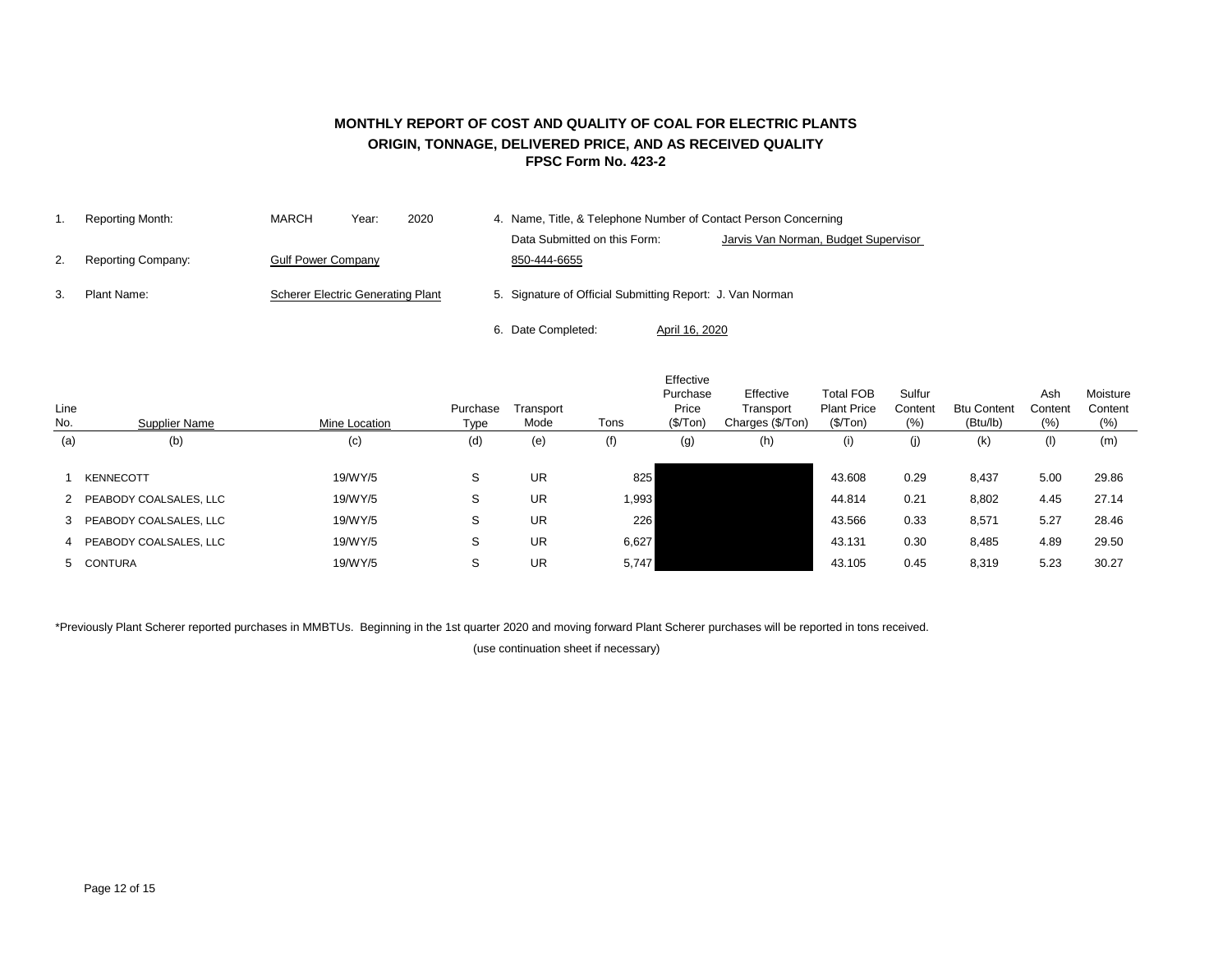## **MONTHLY REPORT OF COST AND QUALITY OF COAL FOR ELECTRIC PLANTS DETAILED PURCHASED COAL INVOICE INFORMATION FPSC Form No. 423-2(a)**

|    | Reporting Month:          | MARCH                     | Year: 2020                               | 4. Name, Title, & Telephone Number of Contact Person Concerning |                                      |
|----|---------------------------|---------------------------|------------------------------------------|-----------------------------------------------------------------|--------------------------------------|
|    |                           |                           |                                          | Data Submitted on this Form:                                    | Jarvis Van Norman, Budget Supervisor |
| 2. | <b>Reporting Company:</b> | <b>Gulf Power Company</b> |                                          | 850-444-6655                                                    |                                      |
| 3. | Plant Name:               |                           | <b>Scherer Electric Generating Plant</b> | 5. Signature of Official Submitting Report: J. Van Norman       |                                      |
|    |                           |                           |                                          | Date Completed:                                                 | April 16, 2020                       |

|             |                          |               |                  |       |                            | Shorthaul &<br>Loading | Original                          | Retroactive<br>Price  |                               | Quality                 | Effective                  |
|-------------|--------------------------|---------------|------------------|-------|----------------------------|------------------------|-----------------------------------|-----------------------|-------------------------------|-------------------------|----------------------------|
| Line<br>No. | Supplier Name            | Mine Location | Purchase<br>Type | Tons  | FOB Mine<br>Price (\$/Ton) | Charges<br>(\$/ Ton)   | <b>Invoice Price</b><br>(\$/ Ton) | increases<br>(\$/Top) | <b>Base Price</b><br>(\$/Top) | Adjustments<br>(\$/Top) | Purchase<br>Price (\$/Ton) |
| (a)         | (b)                      | (c)           | (d)              | (e)   | (f)                        | (g)                    | (h)                               | (i)                   | (j)                           | (k)                     | (1)                        |
|             | <b>KENNECOTT</b>         | 19/WY/5       | S                | 825   |                            | 0.150                  |                                   |                       |                               | (0.015)                 |                            |
|             | 2 PEABODY COALSALES, LLC | 19/WY/5       | S                | 1,993 |                            | 0.130                  |                                   |                       |                               | 0.214                   |                            |
|             | 3 PEABODY COALSALES, LLC | 19/WY/5       | S                | 226   |                            | 0.131                  |                                   |                       |                               | 0.079                   |                            |
|             | 4 PEABODY COALSALES, LLC | 19/WY/5       | S                | 6,627 |                            | 0.031                  |                                   |                       |                               | (0.075)                 |                            |
|             | 5 CONTURA                | 19/WY/5       | S                | 5,747 |                            | 0.147                  |                                   |                       |                               |                         |                            |

\*Previously Plant Scherer reported purchases in MMBTUs. Beginning in the 1st quarter 2020 and moving forward Plant Scherer purchases will be reported in tons received.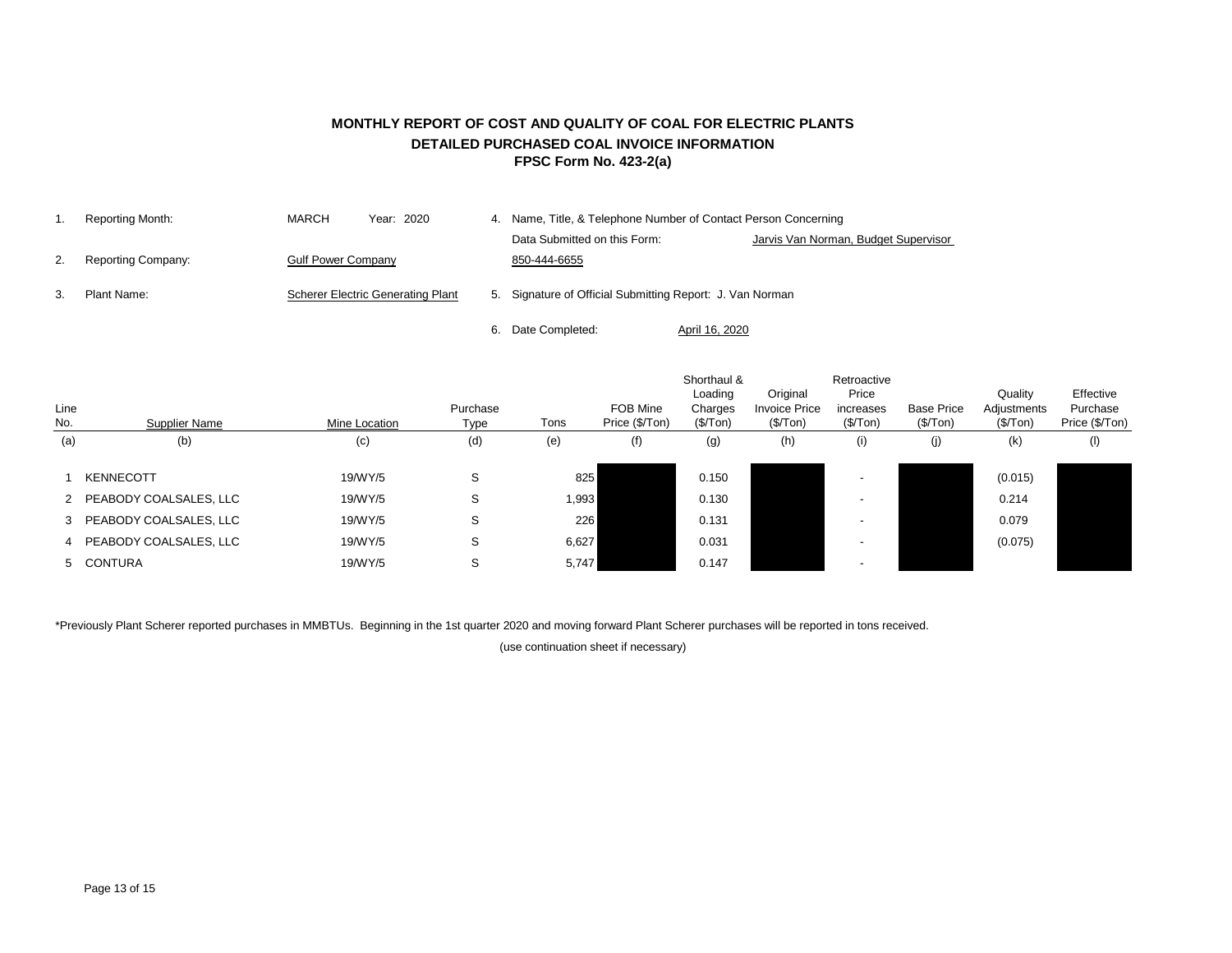| Reporting Month:          | MARCH<br>Year: 2020                      | 4. | Name, Title, & Telephone Number of Contact Person Concerning |                             |
|---------------------------|------------------------------------------|----|--------------------------------------------------------------|-----------------------------|
| <b>Reporting Company:</b> | <b>Gulf Power Company</b>                |    | Data Submitted on this Form:<br>850-444-6655                 | Jarvis Van Norman, Budget S |
| Plant Name:               | <b>Scherer Electric Generating Plant</b> |    | 5. Signature of Official Submitting Report: J. Van Norman    |                             |
|                           |                                          |    | Date Completed:                                              | April 16, 2020              |

| Line<br>No. | <b>Supplier Name</b>     | Mine Location | <b>Shipping Point</b> | Transport<br>Mode | Tons  | Effective<br>Purchase<br>Price<br>(\$/ Ton) | Additional<br>Shorthaul &<br>Loading<br>Charges<br>(\$/Top) | Rail Rate<br>(\$/Top) | Rail Charges<br><b>Other Rail</b><br>Charges<br>(\$/Top) | Rate (\$/Ton) | Rate (\$/Ton) | <b>Waterborne Charges</b><br>River Barge Trans-loading Ocean Barge<br>Rate (\$/Ton) | <b>Other Water</b><br>Charges<br>(\$/ Ton) | <b>Other Related</b><br>Charges<br>(\$/Top) | <b>Total Transpor-</b><br>tation charges<br>(\$/Ton) | <b>FOB Plant</b><br>Price (\$/Ton) |
|-------------|--------------------------|---------------|-----------------------|-------------------|-------|---------------------------------------------|-------------------------------------------------------------|-----------------------|----------------------------------------------------------|---------------|---------------|-------------------------------------------------------------------------------------|--------------------------------------------|---------------------------------------------|------------------------------------------------------|------------------------------------|
| (a)         | (b)                      | (c)           | (d)                   | (e)               | (f)   | (g)                                         | (h)                                                         |                       | (j)                                                      | (k)           |               | (m)                                                                                 | (n)                                        | (o)                                         | (p)                                                  | (q)                                |
|             | <b>KENNECOTT</b>         | 19/WY/5       | CORDERO               | <b>UR</b>         | 825   |                                             |                                                             |                       |                                                          |               |               |                                                                                     |                                            |                                             |                                                      | 43.608                             |
|             | 2 PEABODY COALSALES, LLC | 19/WY/5       | NARM JUNCTION, WY     | UR                | 1,993 |                                             |                                                             |                       |                                                          |               |               |                                                                                     |                                            |                                             |                                                      | 44.814                             |
|             | 3 PEABODY COALSALES, LLC | 19/WY/5       | <b>CABALLO</b>        | <b>UR</b>         | 226   |                                             |                                                             |                       |                                                          |               |               |                                                                                     |                                            |                                             |                                                      | 43.566                             |
|             | 4 PEABODY COALSALES, LLC | 19/WY/5       | <b>CABALLO</b>        | <b>UR</b>         | 6,627 |                                             |                                                             |                       |                                                          |               |               |                                                                                     |                                            |                                             |                                                      | 43.131                             |
|             | 5 CONTURA                | 19/WY/5       | <b>EAGLE BUTTE</b>    | <b>UR</b>         | 5,747 |                                             |                                                             |                       | $\overline{\phantom{a}}$                                 |               |               |                                                                                     | $\sim$                                     | $\overline{\phantom{a}}$                    |                                                      | 43.105                             |

## **MONTHLY REPORT OF COST AND QUALITY OF COAL FOR ELECTRIC PLANTS DETAIL OF TRANSPORTATION CHARGES FPSC Form No. 423-2(b)**

\*Previously Plant Scherer reported purchases in MMBTUs. Beginning in the 1st quarter 2020 and moving forward Plant Scherer purchases will be reported in tons received. (use continuation sheet if necessary)

#### Supervisor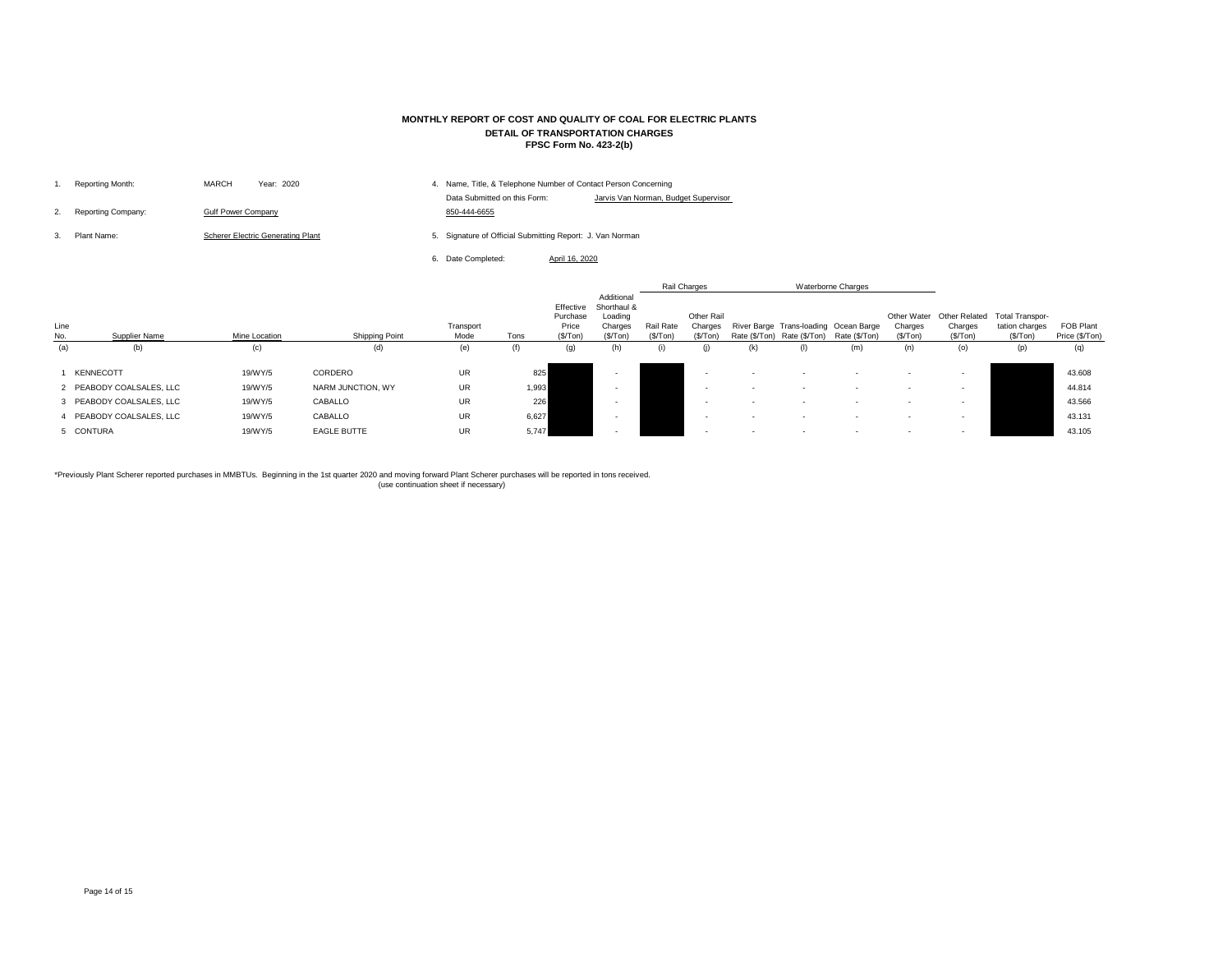## **MONTHLY REPORT OF COST AND QUALITY OF COAL FOR ELECTRIC PLANTS REPORT OF ADJUSTMENTS TO PREVIOUS COAL DELIVERIES FPSC Form No. 423-2(C)**

|    | Reporting Month:          | MARCH                     | Year: 2020 |                                                           |                | 3. Name, Title, & Telephone Number of Contact Person Concerning |  |
|----|---------------------------|---------------------------|------------|-----------------------------------------------------------|----------------|-----------------------------------------------------------------|--|
|    |                           |                           |            | Data Submitted on this Form:                              |                | Jarvis Van Norman, Budget Supervisor                            |  |
| 2. | <b>Reporting Company:</b> | <b>Gulf Power Company</b> |            | 850-444-6655                                              |                |                                                                 |  |
|    |                           |                           |            | 4. Signature of Official Submitting Report: J. Van Norman |                |                                                                 |  |
|    |                           |                           |            | 5. Date Completed:                                        | April 16, 2020 |                                                                 |  |

|      |              |                 | Intended   |          | Original | Old    |          |            |           |       |               |                     |
|------|--------------|-----------------|------------|----------|----------|--------|----------|------------|-----------|-------|---------------|---------------------|
| Line | Month & Year |                 | Generating |          | Line     | Volume |          | Designator |           | New   | New FOB Plant |                     |
| No.  | Reported     | Form Plant Name | Plant      | Supplier | Number   | (Tons) | Form No. | & Title    | Old Value | Value | Price         | Reason for Revision |
| (a)  | (b           | (C)             | (d)        | (e)      | (f)      |        | (h)      | (۱)        |           | (k)   |               | (m)                 |

- 1 No adjustments for the month.
- 2
- 
- 3
- 4
- 5
- 
- 6
- 7
- 8
- 9
- 10
- 11

(use continuation sheet if necessary)

Page 15 of 15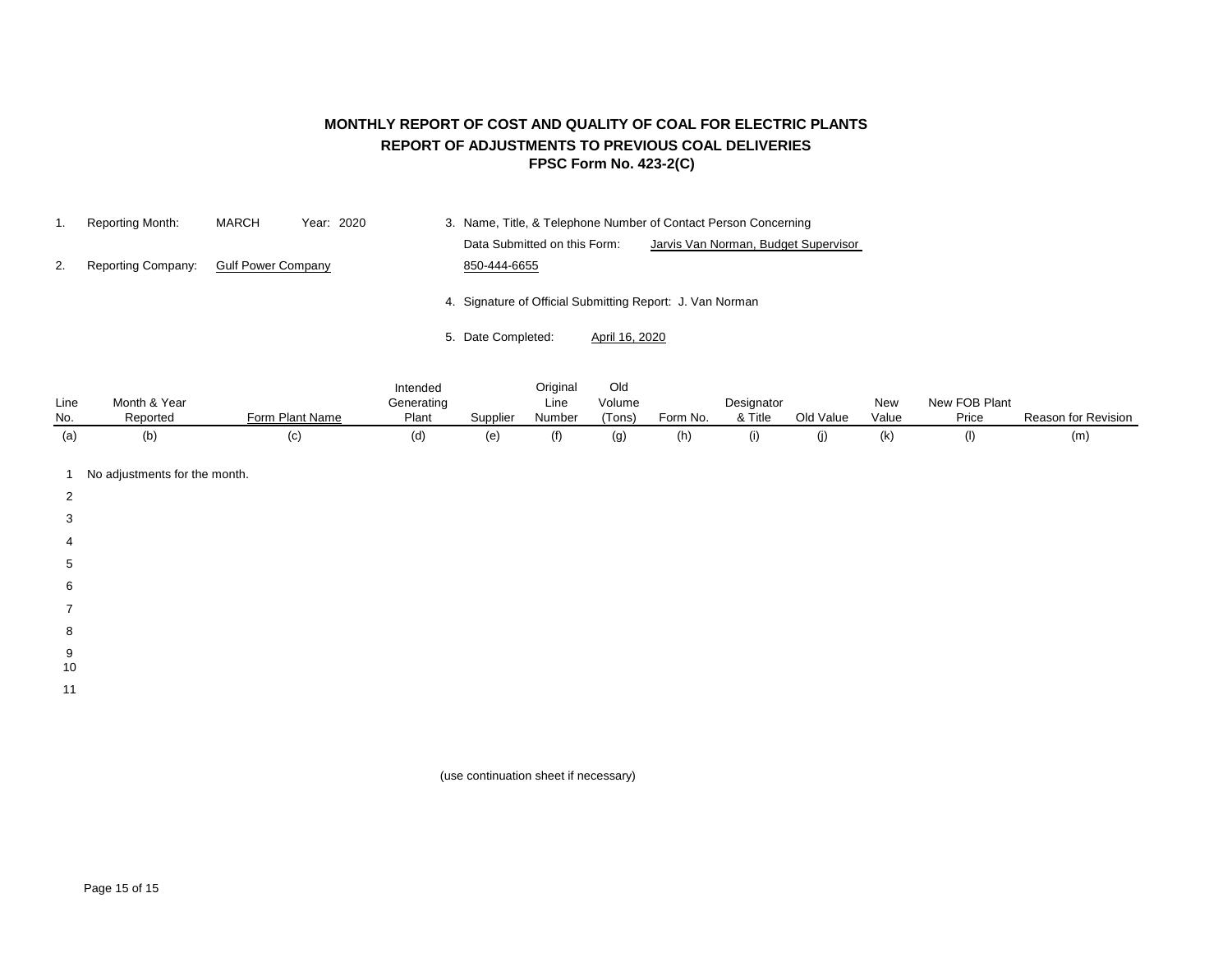#### BEFORE THE FLORIDA PUBLIC SERVICE COMMISSION

 $\lambda$  $\left( \right)$  $\mathcal{E}$ 

#### IN **RE: Fuel and Purchased Power Cost Recovery Clause with Generating Performance Incentive Factor**

Docket No.: **20200001-EI** 

#### **CERTIFICATE OF SERVICE**

I HEREBY CERTIFY that a true copy of the foregoing was furnished by electronic mail this 30th day of April, 2020 to the following:

Florida Public Utilities Company PCS Phosphate - White Springs Florida Division of Chesapeake c/o Stone Mattheis Xenopoulos Utilities Corp 6. The Contract of the Utilities Corp 6. The Contract of the Brew, P.C. Mike Cassel, Director **James W. Brew/Laura Baker** Regulatory and Governmental Affairs Eighth Floor, West Tower<br>1750 SW 14<sup>th</sup> Street, Suite 200 1025 Thomas Jefferson S Fernandina Beach, FL 32034 Washington, DC 20007 mcassel@fpuc.com ibrew@smxblaw.com

1025 Thomas Jefferson St, NW lwb@smxblaw.com

Duke Energy Florida Dianne M. Triplett 299 First Avenue North St. Petersburg, FL 33701 Dianne.triplett@duke-energy.com

Florida Power & Light Company Maria J. Moncada David Lee 700 Universe Boulevard (LAW/JS) Juno Beach, FL 33408-0420 Maria.moncada@fpl.com David. Lee@fpl.com

Florida Power & Light Company Kenneth Hoffman 134 West Jefferson Street Tallahassee, FL 32301 Kenneth.Hoffman@fpl.com

Ausley Law Firm James D. Beasley J. Jeffry Wahlen Malcolm N. Means Post Office Box 391 Tallahassee, **FL** 32302 jbeasley@ausley.com jwahlen@ausley.com mmeans@ausley.com

Gunster Law Firm Beth Keating 215 South Monroe Street, Suite 601 Tallahassee, FL 32301-1839 bkeating@gunster.com

Office of Public Counsel J. R. Kelly/M. Fall-Fry Patricia A. Christensen Associate Public Counsel c/o The Florida Legislature 111 W. Madison Street, Room 812 Tallahassee, **FL** 32399-1400 Kelly.jr@leg.state.fl.us Christensen. patty@leg. state. fl. us fall-fry. mireille@Jeq.state. fl. us

Duke Energy Florida, Inc. Matthew R. Bernier 106 East College Avenue, Suite 800 Tallahassee, FL 32301 -7740 Matthew.bernier@duke-energy.com FLRegulatoryLeqal@duke-energv.com